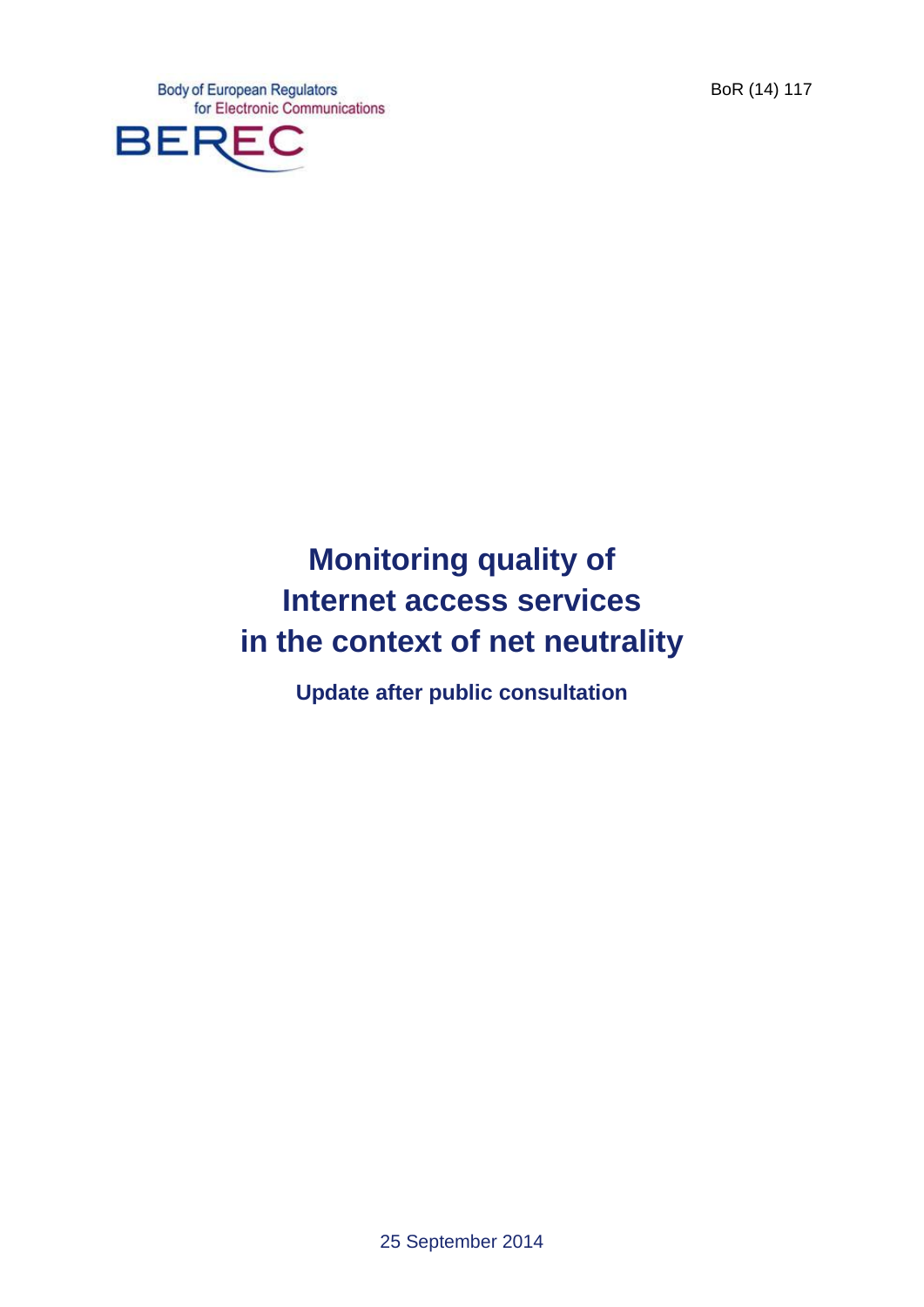## **Content**

| 1.  |  |
|-----|--|
| 2.  |  |
| 2.1 |  |
| 2.2 |  |
| 2.3 |  |
| 3.  |  |
| 3.1 |  |
| 3.2 |  |
| 3.3 |  |
| 3.4 |  |
| 3.5 |  |
| 3.6 |  |
| 3.7 |  |
| 4.  |  |
| 4.1 |  |
| 4.2 |  |
| 4.3 |  |
| 4.4 |  |
| 4.5 |  |
| 4.6 |  |
| 4.7 |  |
| 4.8 |  |
| 5.  |  |
| 5.1 |  |
| 5.2 |  |
| 5.3 |  |
| 5.4 |  |
| 5.5 |  |
|     |  |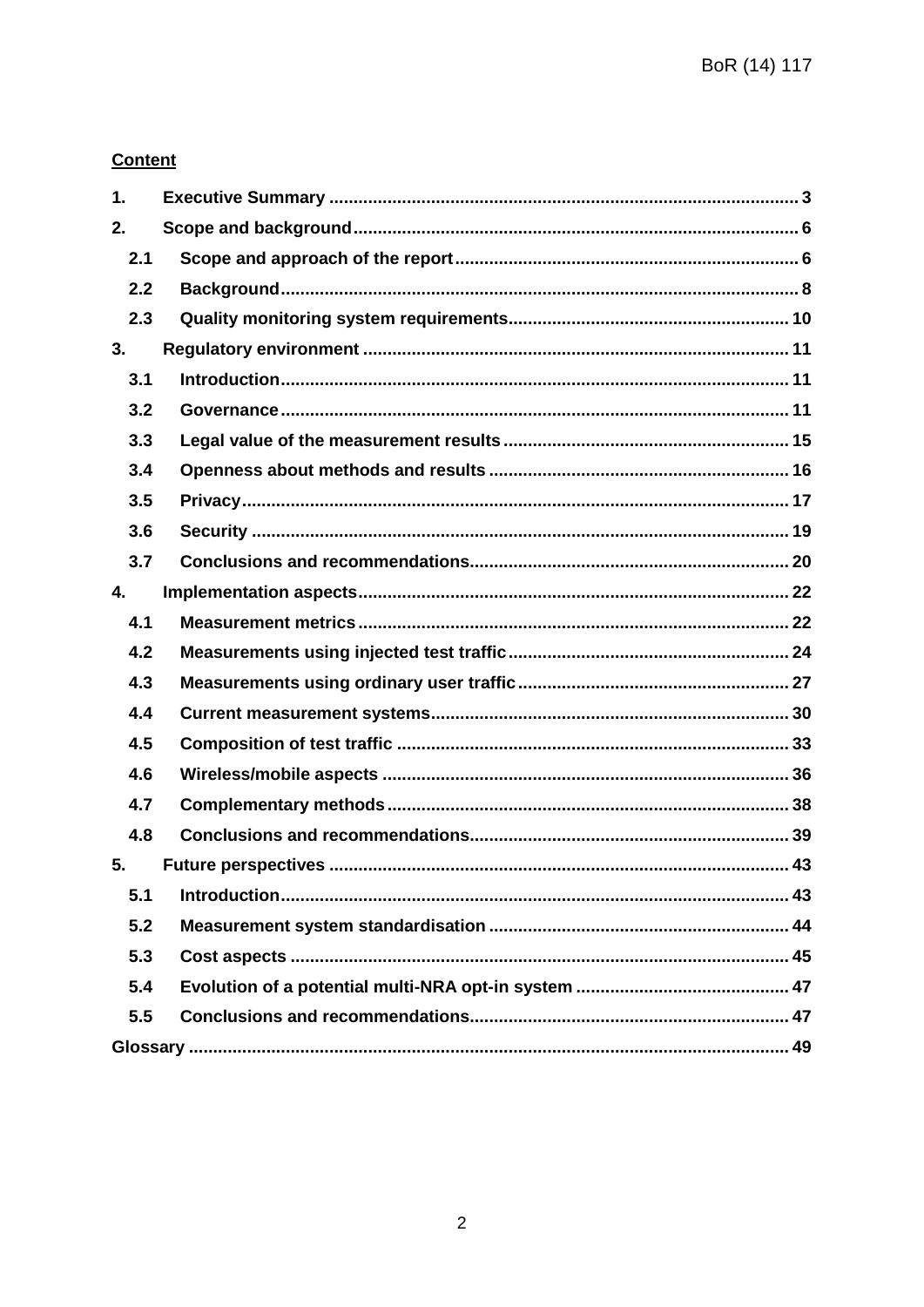## <span id="page-2-0"></span>**1. Executive Summary**

Monitoring quality of Internet access services in the context of net neutrality is important to improve NRAs' capacity to perform regulatory assessments of potential degradation of service, as pointed out in the BEREC Framework<sup>1</sup> and Guidelines<sup>2</sup> on Quality of Service in the scope of Net Neutrality.

Furthermore, transparency enables end users to compare Internet access service (IAS) offers and hence strengthen the demand side of the market. It is therefore essential to have appropriate quality monitoring tools to implement the recommendations drawn from the earlier studies in this area.

The main goal of this report is to establish a basis for the creation of Internet access service quality monitoring systems covering two main use cases:

- A. Providing transparency on the quality of the Internet access service for end users and
- B. Regulatory supervision through monitoring of quality of the Internet access service with regard to potential degradation of service.

This report primarily is focused on technical measurements and does not exclude complementary methods within a broader regulatory context as explained in BEREC Guidelines on Quality of Service in the scope of Net Neutrality.

#### **Metrics for quality monitoring of IAS**

In order to assess the quality of IAS, BEREC recommends measuring actual performance of the service, taking into account as a minimum the following IP layer parameters: Upload and download speed, delay, jitter, and packet loss ratio. In developing measurement methodologies for IP-based communications further development of technical specifications is also needed, primarily by the Internet Engineering Task Force (IETF).

Since connectivity to other networks (autonomous systems) is an essential part of the IAS offer provided by an Internet service provider (ISP), this connectivity should also be covered by the measurement methodology. BEREC recommends that measurements beyond the ISP leg, including the interconnection of the ISP, should be used to account for the connectivity of the ISPs towards the Internet.

The recommended IP layer metrics are applicable for fixed as well as wireless/mobile IAS. BEREC recommends consideration of the use of additional parameters, e.g. to reflect wireless/mobile network coverage aspects.

BEREC also recommends an emphasis on open source and open data solutions.

#### **Transparency of quality information (Use case A)**

-

*Average* IAS performance (sub case A1) and *individual* IAS performance (sub case A2)

<sup>&</sup>lt;sup>1</sup> BEREC, A framework for quality of service in the scope of net neutrality, Document no. BoR (11) 53, 2011, http://berec.europa.eu/doc/berec/bor/bor11\_53\_qualityservice.pdf

<sup>2</sup> BEREC, Guidelines for quality of service in the scope of net neutrality, Document no. BoR (12) 131, 2012, http://berec.europa.eu/eng/document\_register/subject\_matter/berec/download/0/1101-berec-guidelines-forquality-of-service-\_0.pdf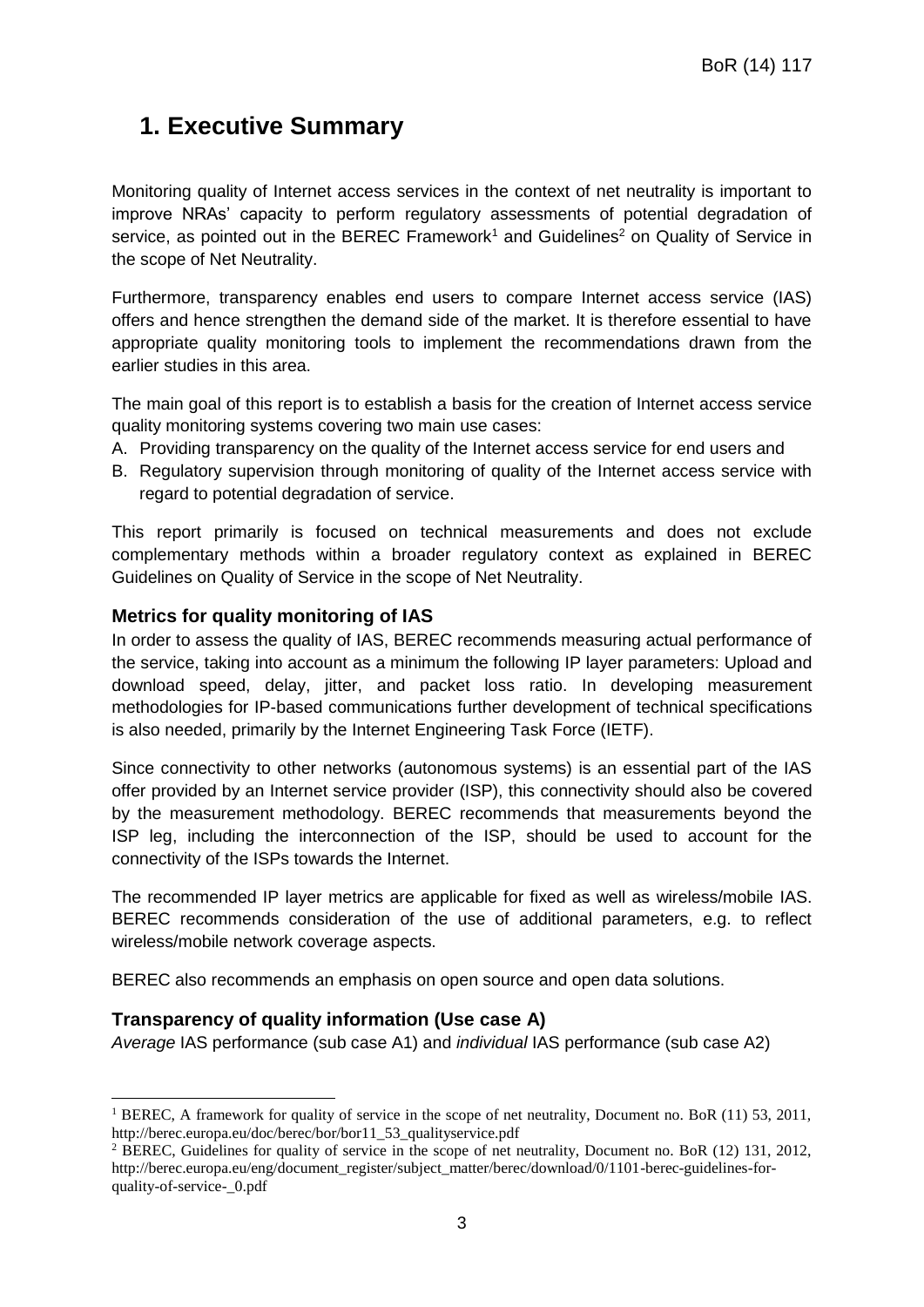BEREC recommends implementing end user transparency measurements in a user-friendly manner. A software-based measurement agent downloaded to end user equipment can be sufficient given that measurement results are validated by collecting additional end user information.

Regarding aggregated results, BEREC recommends - for reasons of cost-effectiveness and user-friendliness - that averaging (based on data gathered from all participating users) should be done based on crowd-sourcing.

#### **Regulatory supervision of IAS quality (Use case B)**

Degradation of IAS *as a whole* (sub case B1) and *applications* using IAS (sub case B2)

Measurements for supervision of quality of IAS as a whole will typically be conducted in one of two ways. The National Regulatory Authorities (NRAs) could either use a controlled system, e.g. with hardware probes, covering a preselected panel, or a less controlled system with software agents and a crowd-sourced user base.

When evaluating potential degradation of IAS as a whole, BEREC recommends that such measurements are conducted over time to allow trend analysis. Measurement results need to be assessed in the light of technical progress and market evolution, with the goal of evaluating potential effects such as the provisioning of specialised services at the expense of IAS.

Regarding monitoring of applications using IAS, BEREC recommends the use of appropriate tools to measure the performance of individual applications (may also be used for transparency, use case A) and also exploring the use of passive measurements. Leveraging on information from the measurement systems of content and applications providers (CAPs) and other complementary methods could also be considered.

Measurement results obtained by these methods will need to be assessed by experts regarding reasonable and unreasonable traffic management, in order to detect degradation of individual applications using IAS.

#### **IAS quality measurement methodologies**

Quality assurance of measurement results and regulatory assessment of the results require deep understanding of the underlying complexities of Internet communications, and of monitoring methodologies. It is expected that this understanding will need to further develop over time, and the exchange of experience among NRAs to foster convergence of practices, and participation in and contribution to standardisation activities, are good strategies for convergence in this area.<sup>3</sup>

In particular when it comes to gaining experiences with assessment of degradation of service, BEREC recommends that NRAs collaborate to develop a common regulatory practice. A common understanding of evaluation of potential degradation of IAS as a whole, typically at the expense of specialised service, as well as assessment of degradation of individual applications, should be emphasised.

<sup>-</sup><sup>3</sup> Some BEREC members (e.g. the Spanish regulator CNMC) face legal constraints for the adoption of measurement systems which implies that they are not able to collaborate in the work at EU level on measurement systems or best practices thereon.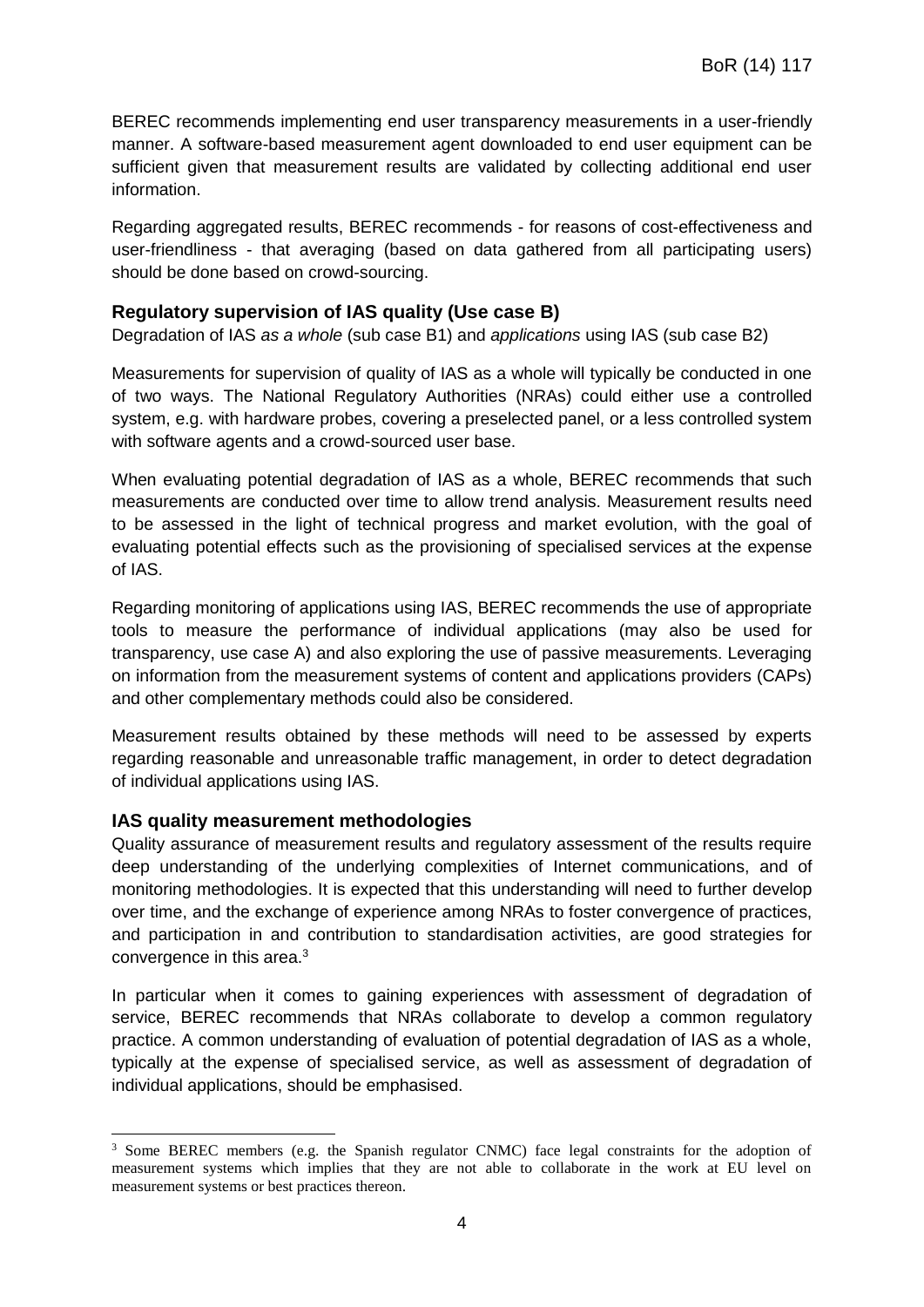#### **An evolutionary approach to a potential multi-NRA opt-in monitoring system**

To achieve further convergence, NRAs may consider the development and adoption of a multi-NRA measurement system on a voluntary basis. For this purpose, BEREC recommends that an evolutionary approach is emphasised.

Done as multi-stage process, this would allow (1) convergence of metrics and methods, and then (2) the comparison of results before finally (3) enabling cross-border measurements. For example, a set of shared test servers (e.g. placed in major Internet exchange points (IXPs) or other well-connected locations) could be made available for usage by participating NRAs as a first step. Additional steps could be taken to expand the footprint of the server system. Furthermore, the use of software-based clients could constitute an initial step.

A collaborative system would further support comparability of measurements, provide for cross-border measurements, and support common regulatory approaches. An opt-in system should allow NRAs to use their system segments for distinct measurement regimes to address national specifics, e.g. separate servers, more parameters, additional technologies, etc. Such a system would typically supplement national systems.

However, a collaborative measurement system would face a number of challenges: cost of cooperation, complexity of system, time constraints related to alignment amongst NRAs, and other factors to be analysed in a future study.

It is recommended that BEREC conducts a feasibility study for a potential future opt-in monitoring system. This would draw upon the proposed quality monitoring approach described above, containing recommended measurement parameters and methods. The system should be designed in a way that allows additional measurement scenarios to be integrated smoothly into existing national systems.

Such a study should also consider the effect of dissemination of knowledge among NRAs and further development of best practices. This should facilitate increased alignment of measurement methodologies and increased competence in the field of quality monitoring in the context of net neutrality.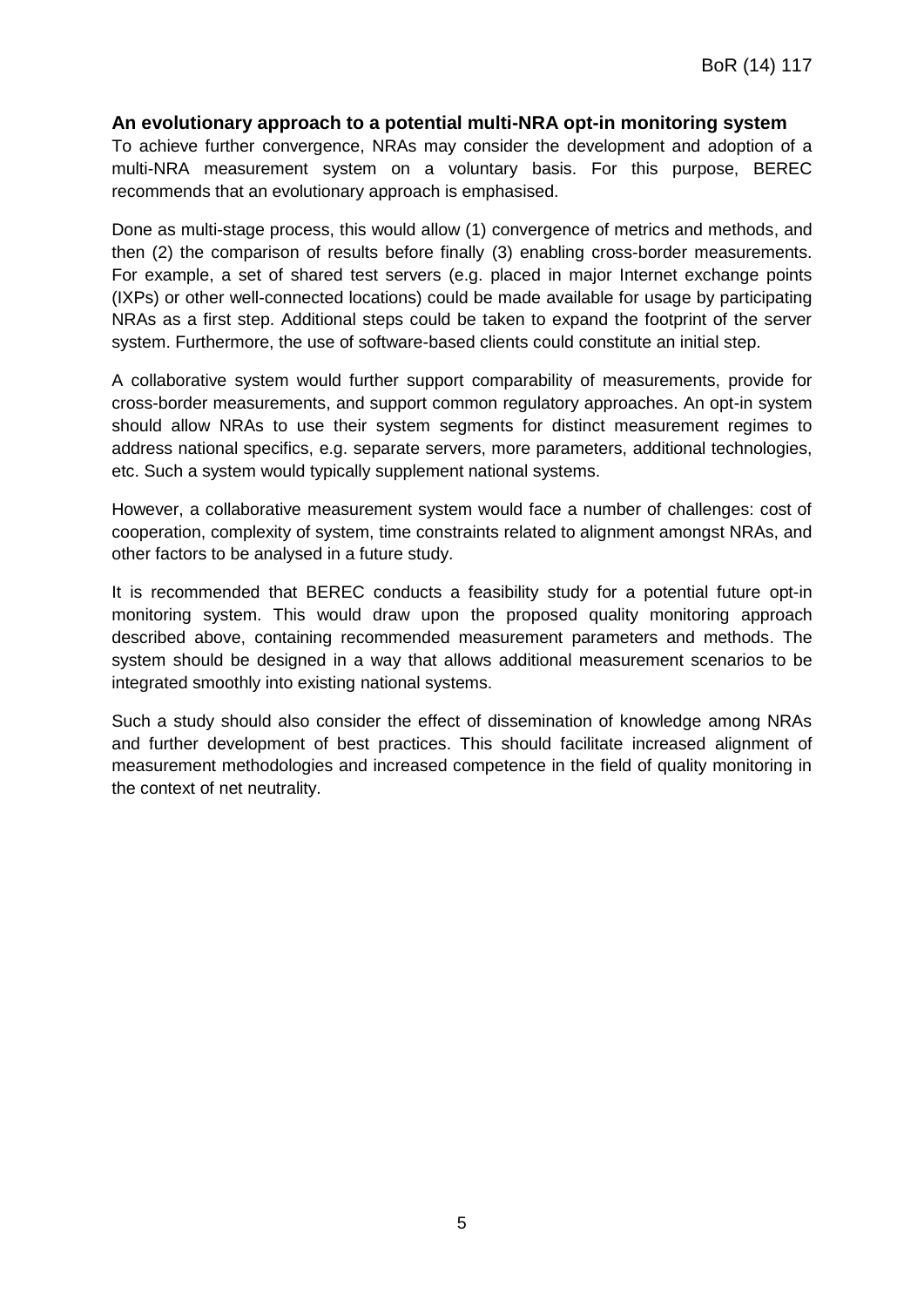## <span id="page-5-0"></span>**2. Scope and background**

## <span id="page-5-1"></span>**2.1 Scope and approach of the report**

The main goal of this report is to establish a basis for the creation of IAS quality monitoring systems capable of enhancing transparency for end users of electronic communication services and prevent degradation of service from ISPs in relation to end users and CAPs, as prescribed in the Universal Service Directive (USD)<sup>4</sup>.

The report will set out the fundamental aspects of quality monitoring systems of NRAs in the context of net neutrality<sup>5</sup>, at three different levels:

- Using existing systems for this purpose;
- Building recommendations for future systems; and
- Exploring the evolution of a potential multi-NRA opt-in system.

BEREC believes that a quality monitoring system could motivate all parties to take a more net neutrality friendly approach and see an increase in the level of performance experienced by the users. Consumers will have richer information and be able to make better informed purchasing decisions.

Finally, should such an ideal situation not be respected by one or more of the relevant market players, such quality monitoring systems would assist NRAs in intervening with appropriate corrective measures. For example, minimum quality requirements imposed to prevent degradation of service could be based on consolidated analysis of trusted results obtained by such a quality monitoring system.

In summary, two *main use cases* for quality monitoring systems are foreseen; they are not mutually exclusive.

 **Use case A: Transparency about IAS quality.** NRAs ensure the availability of information for end users on the quality of IAS. This information may describe the situation at a market level, e.g. the average performance region by region, or ISP by ISP (subcase A1), or it may describe the performance enjoyed by individual users, e.g. by reporting their quality of service at a specific time and location (subcase A2).

Transparency in the context of net neutrality is described in USD Articles 20 and 21. The transparency use case in this report will only cover how quality monitoring tools can be used to provide measurement results in line with the recommendations of BEREC guidelines on transparency in the scope of net neutrality. How such results are presented to end users is beyond the scope of this BEREC report.

 **Use case B: Regulatory supervision of IAS quality.** NRAs have the power to collect information with the specific goal of assessing degradation of IAS, either as a

<sup>-</sup><sup>4</sup> DIRECTIVE 2009/136/EC OF THE EUROPEAN PARLIAMENT AND OF THE COUNCIL of 25 November 2009 amending Directive 2002/22/EC on universal service and users' rights relating to electronic communications networks and services, Directive 2002/58/EC concerning the processing of personal data and the protection of privacy in the electronic communications sector and Regulation (EC) No 2006/2004 on cooperation between national authorities responsible for the enforcement of consumer protection laws [2009], OJ L 337/11

<sup>5</sup> To BEREC, "net neutrality" describes the principle of equal treatment of network traffic.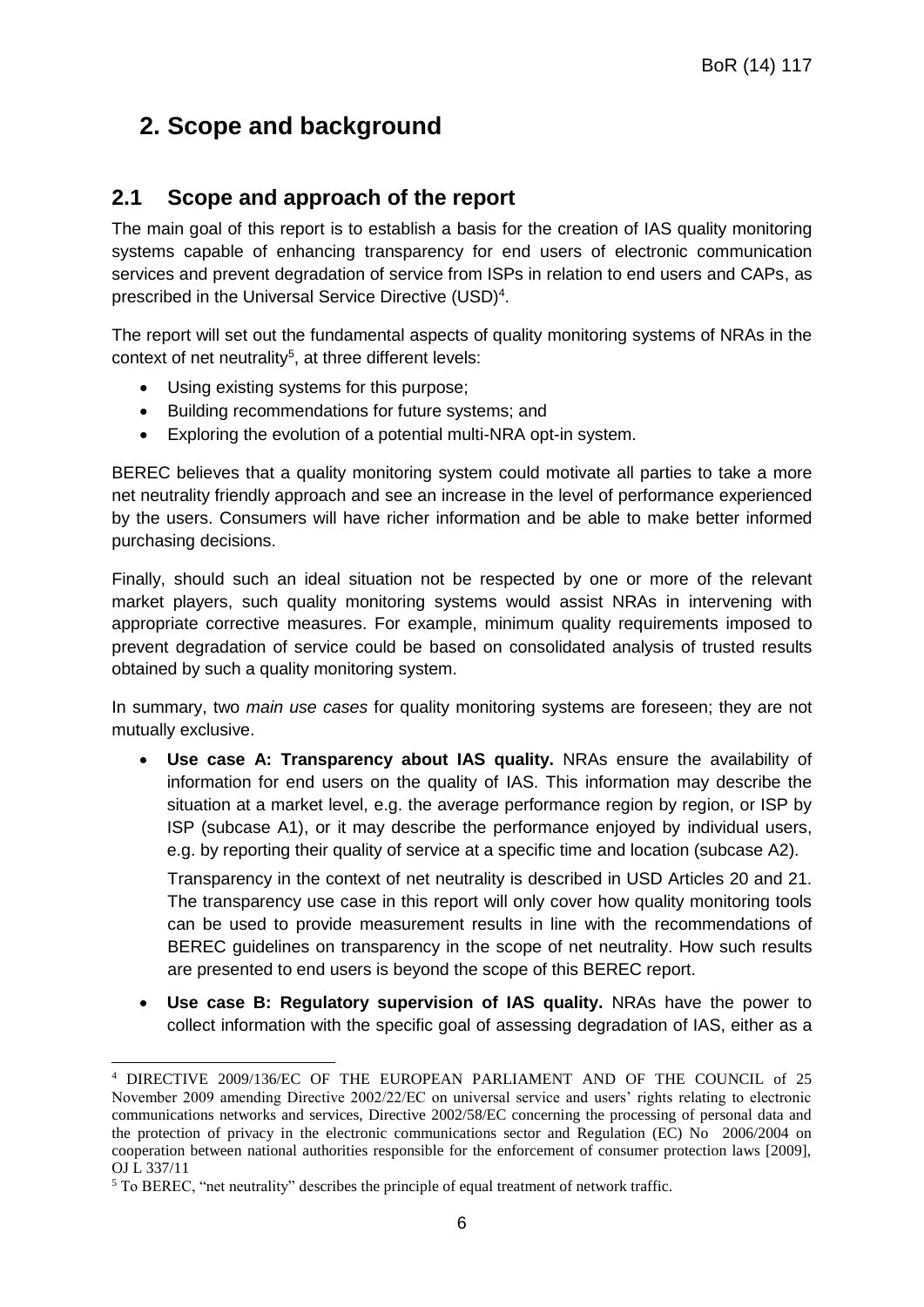whole (subcase B1) or for specific applications (subcase B2). This activity is conducted in the light of regulatory powers and may lead to the imposition of minimum requirements for quality of service and the monitoring of their fulfilment.

"Degradation of service" is described in USD Article 22(3), and the implementation of this provision is detailed in the BEREC guidelines for QoS in the scope of net neutrality. The regulatory supervision use case will explore how quality monitoring systems can be used to gather measurement results that can be used by the NRA to assess potential "degradation of service".

Most quality monitoring systems available to date focus on quality of IAS as a whole: few tools are available to identify and monitor traffic management practices such as applicationspecific throttling or traffic shaping. Quality of service degradations are not necessarily the consequence of net neutrality issues. Other factors include limited investments in infrastructure and network congestion.

This document elaborates on the aspects to be considered when creating quality monitoring systems suitable to be applied to the use cases mentioned above and capable of fulfilling the respective measurement objectives. It should be noted that multiple tools may be needed to address in a satisfactory manner both use cases. Therefore this document first explores how existing quality monitoring systems can be used for these purposes, and whether their methodologies and parameters meet a minimum set of requirements.

This report has to be understood in a broader regulatory context. For example, other methods of monitoring, such as market assessment or complementary methods in the broader sense, can also provide useful information and increase the NRAs' awareness of the state of quality of service and net neutrality in the market. This report primarily is focused on technical based measurements but does not exclude complementary methods.

Then the document draws conclusions on how to build and maintain quality monitoring systems based on these methodologies and parameters. Finally it discusses how to keep existing national practices up-to-date and to adapt them for future measurement tasks in order to develop best practice solutions and keep pace with the technological development. The possibility of a more converged approach is explored, which could consist of a common set of measurement parameters and corresponding measurement methods for cross-border uses. The potential of such an addition to national initiatives is discussed.

To that end, the rest of the document is structured as follows:

Chapter 3 describes the regulatory environment in terms of monitoring system governance and stakeholder involvement, and discussed the legal value of measurement results, openness, privacy and security.

Chapter 4 presents implementation aspects, covering measurement metrics and methods, current measurement systems, as well as specific aspects regarding wireless/mobile Internet access and complementary methods.

Chapter 5 discusses future perspectives such as measurement system standardisation and cost aspects and discusses a potential multi-NRA opt-in system evolution.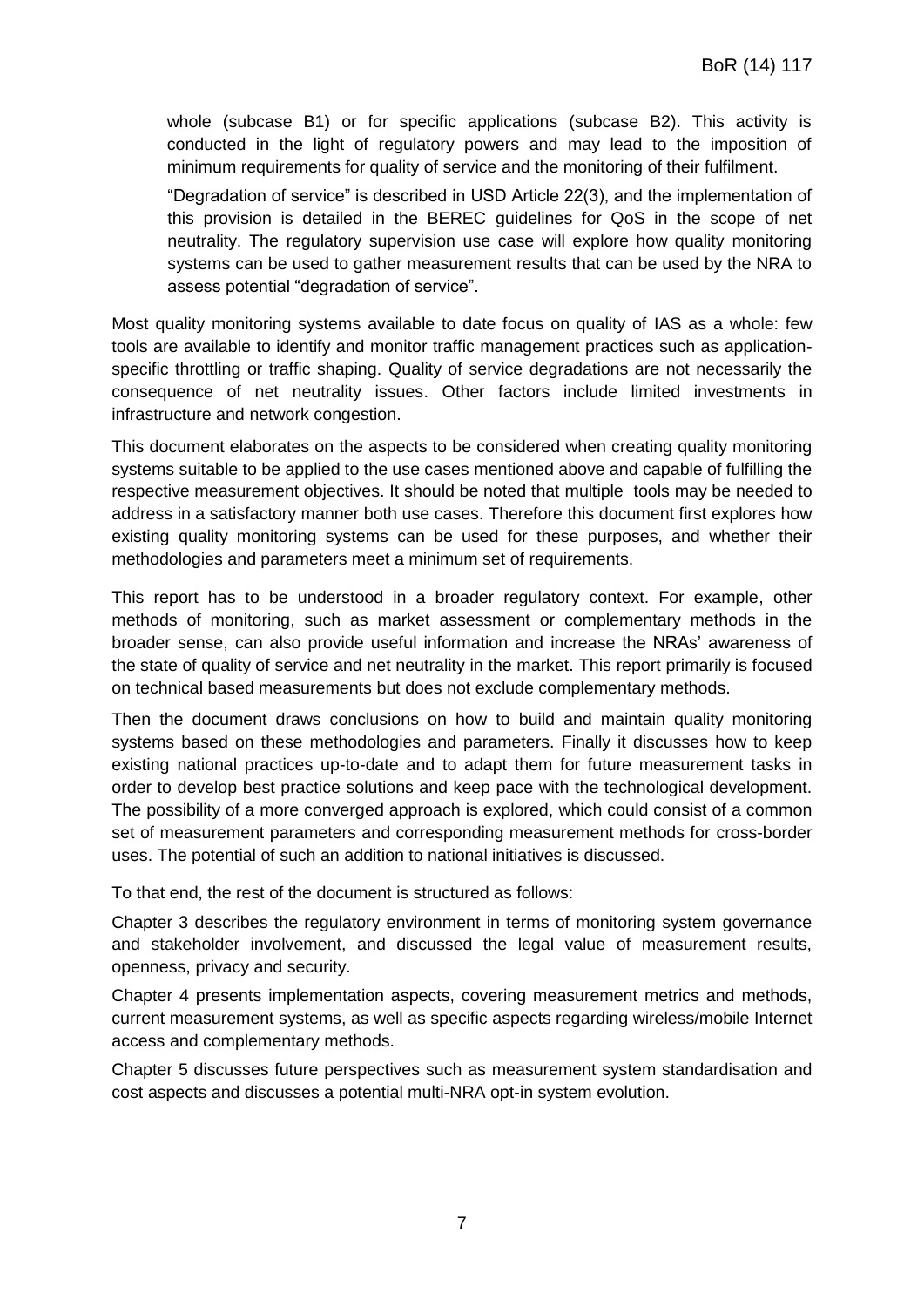## <span id="page-7-0"></span>**2.2 Background**

## **Legal basis**

The Regulatory Framework provides tools which NRAs can use to pursue their regulatory objectives in the context of net neutrality.

The Telecom Package adopted in 2009 gave new powers to regulators and reinforced obligations on operators in relation with quality of service.

- The policy objectives in the Framework Directive provide guidance for how the provisions in the four specific Directives should be understood. They include an overarching objective of guaranteeing access to an open electronic communication service/network for the interest of the citizens of the European Union: "*promoting the ability of end-users to access and distribute information or run applications and services of their choice*", Article 8(4)(g) FD.
- The Universal Service Directive introduces a comprehensive set of regulatory tools which aim at promoting a satisfying quality of service and ensuring better information on its actual quality of service which will be received. The tools can be divided into obligations on operators and powers for regulators.

According to Article 20(1) USD, operators have to provide sufficient information to their current and prospective customers. This is first ensured by an appropriate level of precision of their contracts.

However, obligations go beyond contractual information, as NRAs can request that operators publish transparent information in other contexts, according to Article 21(3), Article 22(1) and (2) USD. The European legislator therefore acknowledges that contracts might not always be the most appropriate medium to convey complex and changing information, and encourages NRAs to play an active role in increasing the quantity and quality of information available to Internet users.

Additionally, the 2009 Telecom Package provided a power to NRAs. According to Article 22(3) USD, "*in order to prevent the degradation of service and the hindering or slowing down of traffic over networks, Member States shall ensure that national regulatory authorities are able to set minimum quality of service requirements on an undertaking or undertakings providing public communications networks*." The reach of this regulatory tool has been extensively examined by BEREC, which sees it as the third and final step of the regulatory approach to net neutrality breaches, as explained in its Guidelines for QoS in the scope of net neutrality.

Articles 20(1), 21(3) and 22(1)-(2) provide the legal basis for main use case A, while Article 22(3) provides the legal basis for main use case B.

BEREC is aware that there are ongoing discussions about potential new regulation that may have an impact on the framework for monitoring quality of service defined in this report. There may especially be a need to further assess the impact of the provisions related to net neutrality.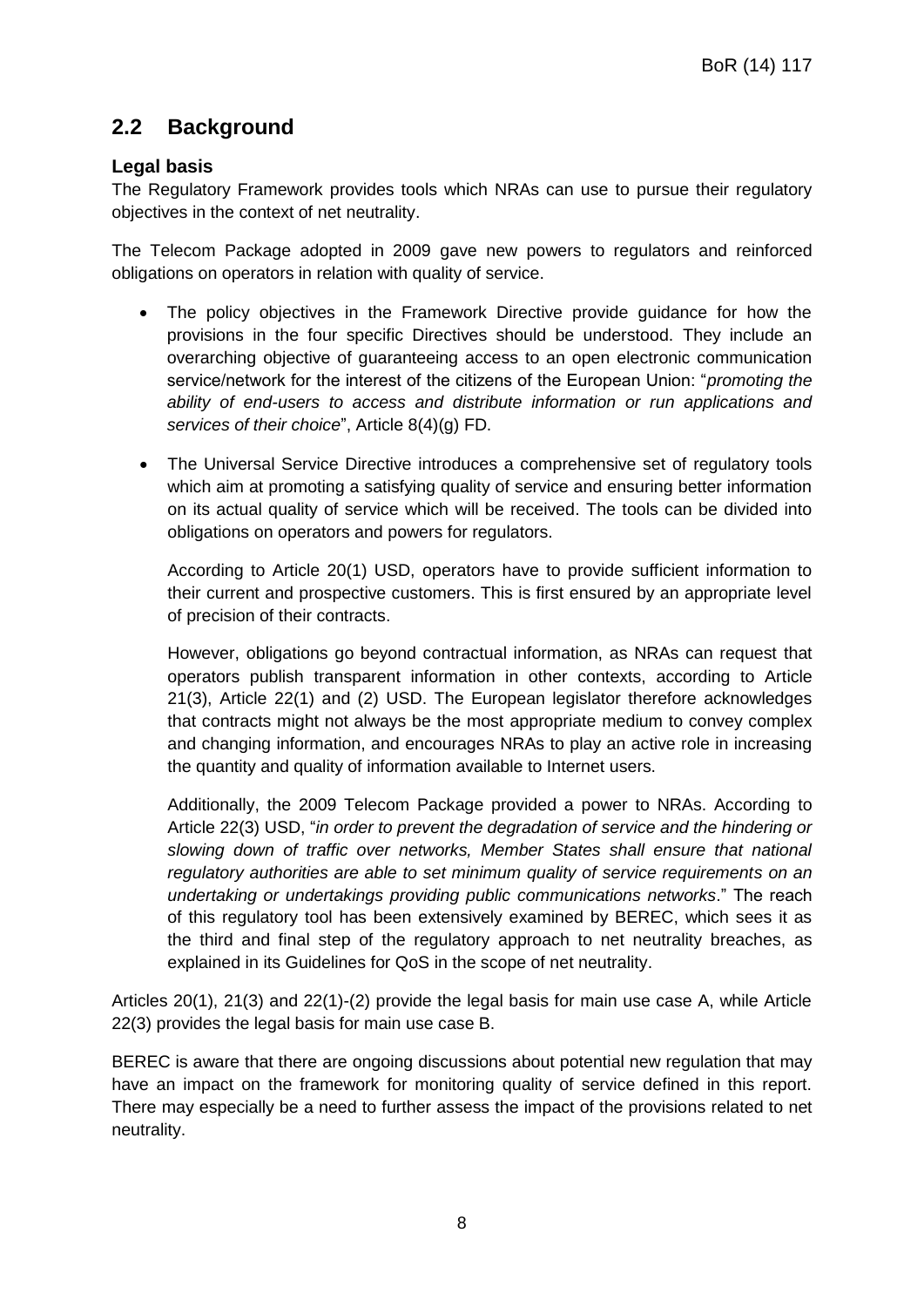#### **BEREC's previous work**

Net neutrality has been a prominent area of interest for BEREC in recent years. BEREC has published a number of documents on key topics related to net neutrality, including market findings and guidance for regulators. Among those documents, some are especially relevant to quality of service and explore its interplay with best effort Internet provision, elaborate on its measurement, its publication, and analyse the regulatory process which may lead to minimum quality requirements.

In 2011, BEREC published a framework $6$  for quality of service which sets out the foundations for defining quality of service in relation to net neutrality, elaborating on quality-related concepts relevant to IP networks and on quality evaluation methods on the Internet. This framework provides a conceptual basis for subsequent works on quality of service.

In parallel, BEREC issued quidelines<sup>7</sup> on transparency which explore how the new Regulatory Framework transparency obligations should work in practice. They set out the type of information to be provided and how it should be conveyed. They also elaborate on the requirements for a transparency policy to be effective. They are especially relevant to the current document when considering transparency on actual quality of service.

In 2012, BEREC undertook an investigation<sup>8</sup> into traffic management practices and restrictions currently applied by ISPs. This unprecedented inquiry showed that a majority of ISPs offer Internet access services with no application-specific restrictions; however, some specific practices, such as blocking or throttling of peer-to-peer traffic or VoIP, may create concerns for end users and could sometimes be associated with discriminating actions. These occur more often in mobile networks than in the fixed network sector. The data gathered shows significant differences between countries. As a first exercise, it however did not provide a full and deep view of all practices currently in the markets.

In 2012, BEREC also published guidelines for quality of service<sup>9</sup> which provided recommendations to NRAs on when and how to exercise the new powers to impose minimum quality of service requirements on operators. The guidelines for quality of service elaborate on how to assess restrictions, and how to reflect the particular context of national markets.

The 2011 BEREC transparency guidelines provide, among other things, the background for main use case A, while the 2012 BEREC quality of service guidelines provides the background for main use case B.

-

<sup>6</sup> BEREC, A framework for quality of service in the scope of net neutrality, Document no. BoR (11) 53, 2011, http://berec.europa.eu/doc/berec/bor/bor11\_53\_qualityservice.pdf

<sup>&</sup>lt;sup>7</sup> BEREC, Guidelines on transparency in the scope of net neutrality: best practices and recommended approaches, Document no. BoR (11) 67, 2011,

http://berec.europa.eu/doc/berec/bor/bor11\_67\_transparencyguide.pdf

<sup>8</sup> BEREC, Findings on traffic management and other practices resulting in restrictions to the open Internet in Europe, Document no. BoR (12) 30, 2012,<http://ec.europa.eu/digital-agenda/sites/digital-agenda/files/Traffic> Management Investigation BEREC\_2.pdf

<sup>9</sup> BEREC, Guidelines for quality of service in the scope of net neutrality, Document no. BoR (12) 131, 2012, http://berec.europa.eu/eng/document\_register/subject\_matter/berec/download/0/1101-berec-guidelines-forquality-of-service-\_0.pdf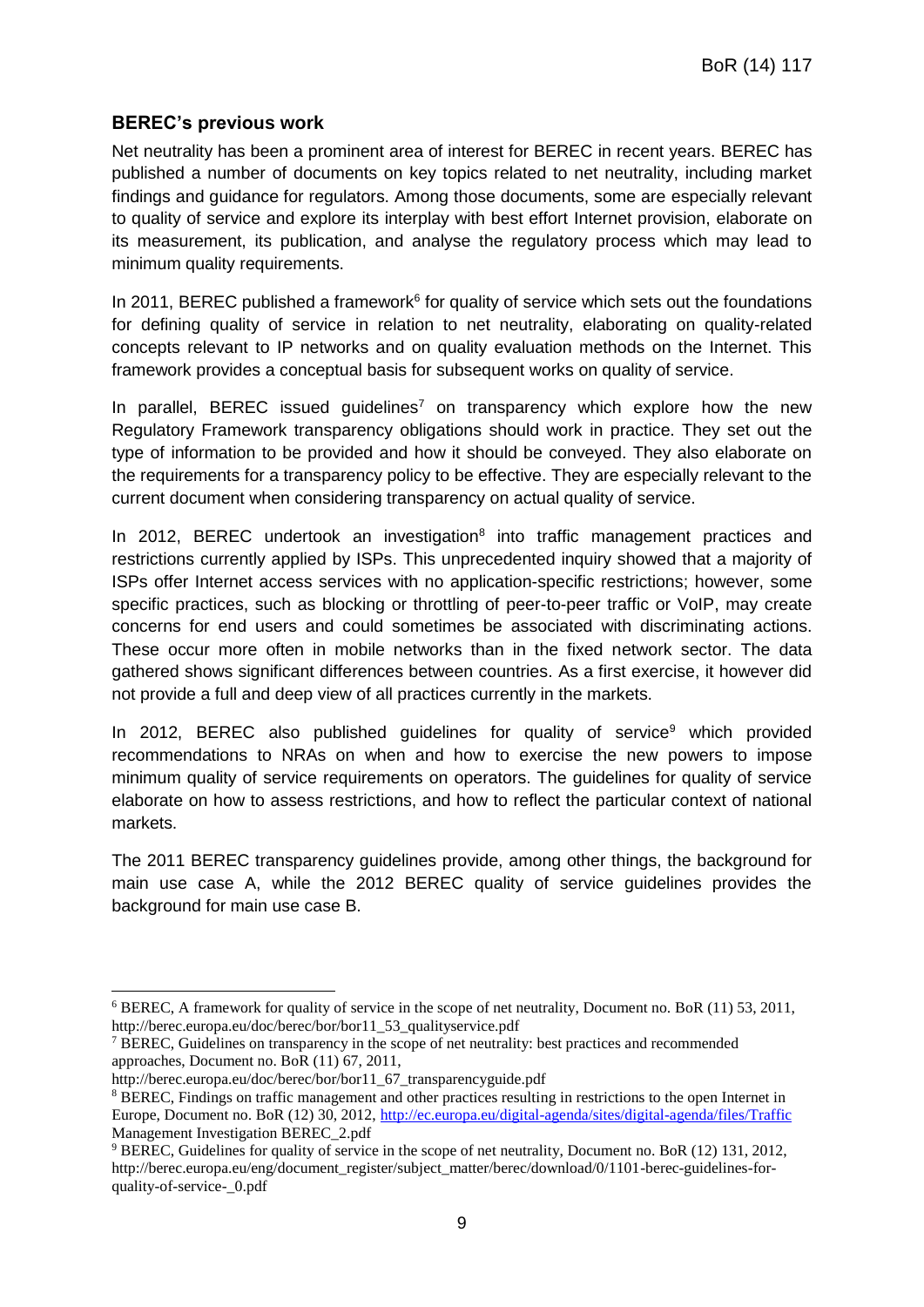## <span id="page-9-0"></span>**2.3 Quality monitoring system requirements**

Requirements identified for quality monitoring are: **accuracy, comparability, trustworthiness, openness and future-proofness.**

**Accuracy:** The achieved measurement results should be reliable, reproducible and consistent over time. Accuracy requires that results are obtained from a clearly defined population and their statistical treatment is well documented, so that results can be interpreted without bias. These measurements can be both technical indicators characterizing service quality and quality perceived by end users (QoE). Margins of error should be known and published.

**Comparability:** This includes "plain" comparability of individual sample measurements, but also comparability at higher levels, depending on the goals set by the NRA, such as comparability between IASes, and between countries when possible, so that degradation of certain offers, or degradation caused by specialised services, can be identified with a sufficient level of confidence. Comparisons of measurements should always be put into context with a wider analysis to clarify the cause of any differences observed.

**Trustworthiness:** The system components must be robust and protected against security attacks, and availability, integrity and confidentiality of the measurement data must be secured during storage and transmission. Privacy is also essential and the consent of end users regarding the treatment of their data must be obtained. The system governance must be designed in a way which mitigates conflicts of interest and ensures credible results. The independence (from operators), accountability and legal value of the measurement results has to be taken into account early in the design process.

**Openness:** Details about the measurement methodology should be made available, and open source code should be considered as an option to achieve this requirement. Furthermore, transparency of collected data ("open data") should also be sought, with due respect for the limitations of national legislation. As far as possible, a quality measurement system should be based on state-of-the-art specifications, standards and recommendations and best practices, in order to leverage on established know-how and thereby contribute to the best possible measurement results. This will also improve the capability of the system to support comparability (a requirement underlined above).

**Future-proofness:** The system design should ensure flexibility, extensibility, scalability and adaptability. This implies that cost-effectiveness should also be applied as a general rule-ofthumb to all phases of the measurement system lifecycle, like development, deployment and operation.

These requirements described above contribute to the overall accountability of the quality monitoring and should therefore be taken into account when NRAs design a quality monitoring system.

In the subsequent chapters, quality monitoring solutions will be analysed against these requirements, by considering how well different solutions comply with different requirements. In general, it can be expected that a single monitoring solution will not comply with all the criteria, and therefore trade-offs will need to be made. Also, compliance with some criteria may come at a cost, and the conditions of this compliance should be explored.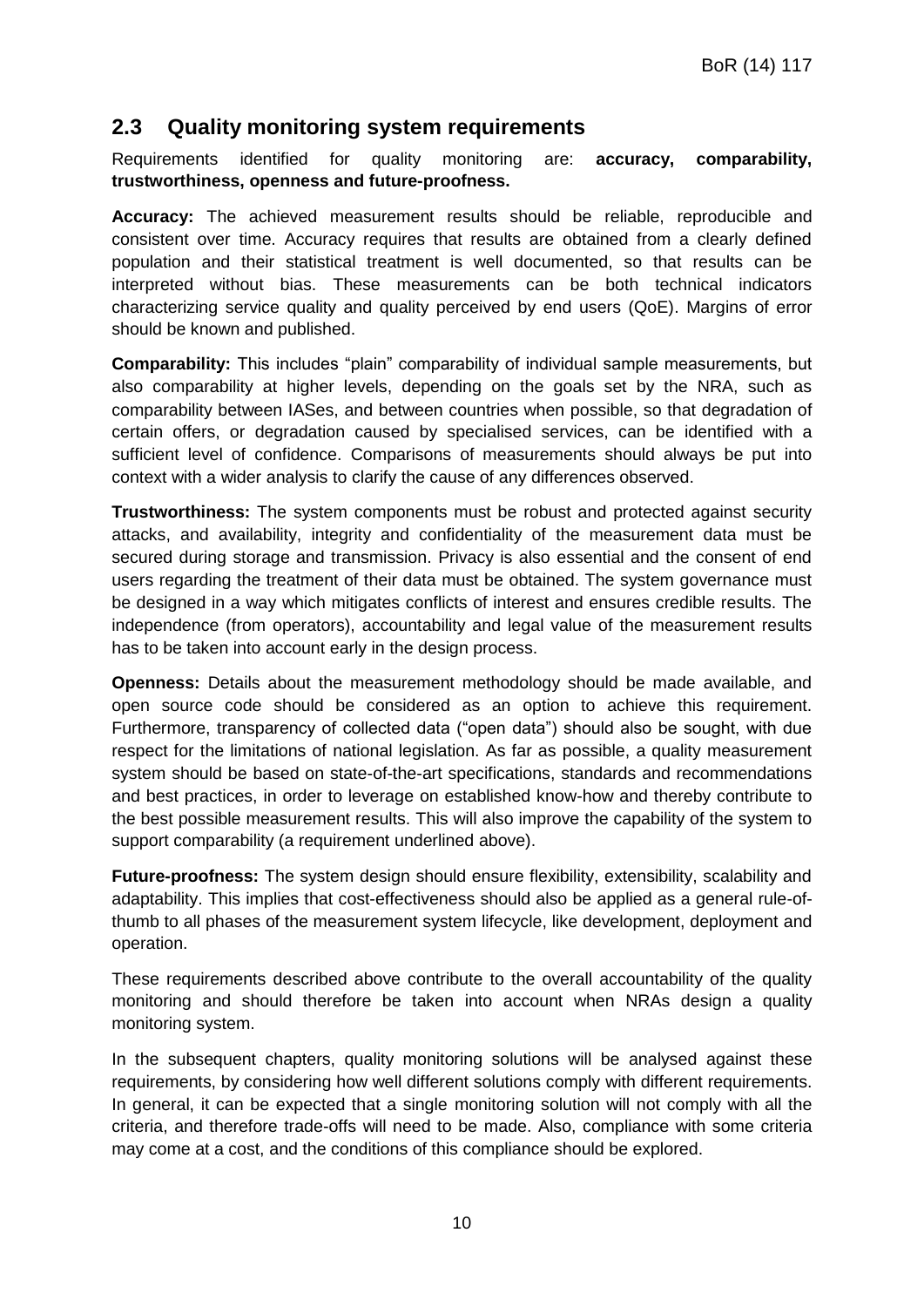## <span id="page-10-0"></span>**3. Regulatory environment**

## <span id="page-10-1"></span>**3.1 Introduction**

When an NRA establishes and operates a quality monitoring system, the overall regulatory environment plays an essential role, as it provides legal as well as non-legal principles that the NRAs need to consider.

Usually, the applicable national legal framework indicates, or even clearly defines, the objective as well as the constraints of the quality monitoring. On this basis, the regulator decides on the establishment and usability of a monitoring system. As introduced in chapter 2, the two main use cases are typically:

- **ensuring transparency** on the quality of the Internet access service for end users (use case A), and
- **regulatory supervision** through monitoring quality of the Internet access service with regard to potential degradation of service, and enabling the NRA, if considered necessary, to impose minimum quality of service requirements (use case B).

When defining the establishment and usability of the quality monitoring system, the regulator should consider the following questions

- which approach should be taken who should control the monitoring system and how should the stakeholders be involved (the governance issue)?
- what legal consequences and effects can measurement results have (the legal value of measurement results issue)?
- how can information about the methodology of a monitoring system and its results be provided (the openness issue)?
- how can the privacy of the users of such a monitoring system be ensured (the privacy issue)?
- what measures need to be undertaken to ensure the security and integrity of the monitoring system (the security issue)?

## <span id="page-10-2"></span>**3.2 Governance**

## **3.2.1 Regulatory approaches to quality monitoring**

There are different regulatory approaches to implementing a quality monitoring system which can be broken down to the following options:

## *Traditional regulation*

The quality monitoring system may be implemented and run by the NRA – either by itself or by using an independent measurement provider chosen by a public procurement. Given a sufficient legal basis, the NRA may also impose the establishment of a quality monitoring system on the ISPs.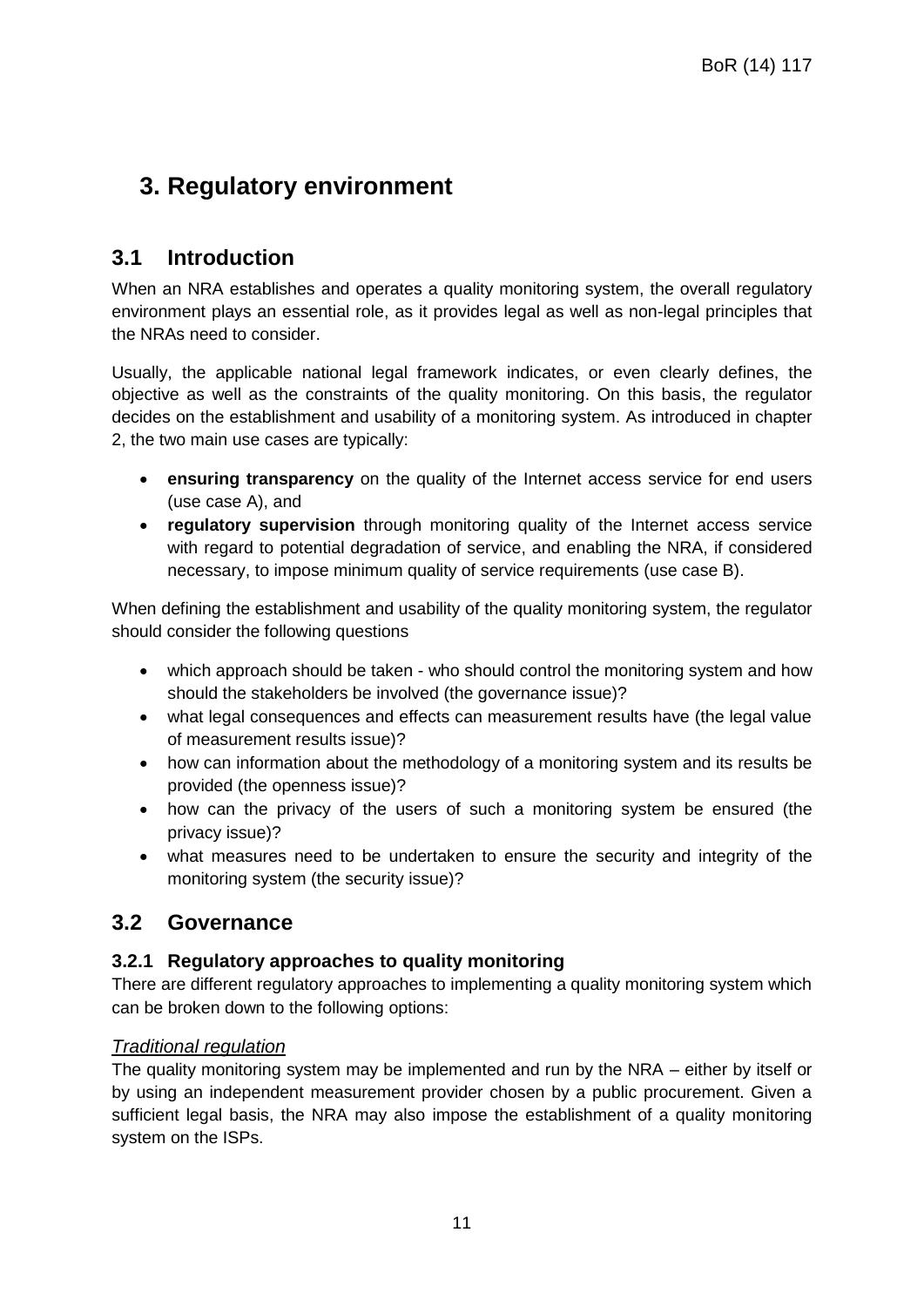The former allows full control over the methodology of the implementation as well as over the generated measurement data. If the implementation of the quality monitoring system is imposed on the ISPs, further steps may be necessary for an effective control.

Since the NRA exercises control over the quality monitoring system, it has to take into account the applicable legal frameworks – not only with regard to the material legitimisation of the quality monitoring system, but also with regard to procedural aspects (see below at 3.2.2).

#### *Co-regulation*

Under some circumstances, NRAs may find it appropriate to establish joint regulatorstakeholders systems, rather than imposing implementation merely on ISPs. Under such a scheme, cooperation with stakeholders may be useful to meet specific needs and/or regulatory objectives, such as: (i) system development by independent research institutions; (ii) performing measurement campaigns with the help of consumer organisations; (iii) publishing results on "third party comparison websites".<sup>10</sup>

Therefore, NRAs can choose to involve different stakeholder categories and set up a cooperative monitoring system to share responsibilities and costs with independent research organisations and other third parties. Such cooperative systems using different governance solutions are already in place in some national markets: public-private partnerships based on inter-institutional agreements, establishment of advisory bodies such as steering committees and technical roundtables, or international cooperative forums.

When the set-up and operation of such cooperative systems is done with explicit government involvement, the resulting measurement system is based on co-regulatory principles. The USD makes explicit reference to such principles by stating that: "*Co*regulation could be an appropriate way of stimulating enhanced quality standards and *improved service performance. Co-regulation should be guided by the same principles as formal regulation, i.e. it should be objective, justified, proportional, non-discriminatory and transparent*."<sup>11</sup>

#### *Self-regulation*

-

Finally, under some circumstances, NRAs may decide to leave measurement systems to be deployed by the market, and promote *self-regulatory* initiatives for the implementation of relevant measurement methods, as well as the publication of monitoring results, through moral suasion.<sup>12</sup> For instance, NRAs may launch education and information campaigns to increase consumers' awareness of the availability and use of measurement tools, while inviting ISPs to make available user-friendly tools to their customers. Here, the NRA may have some influence, but does not control the methodology of the quality monitoring system, its implementation or the generated data.

<sup>&</sup>lt;sup>10</sup> Third party comparison websites are included by BEREC as one of a number of relevant bodies which can play an important role in providing transparent information to end users regarding the quality of the Internet access service, Ref. BEREC, Guidelines on transparency in the scope of net neutrality: best practices and recommended approaches, Document no. BoR (11) 67, 2011, p. 3

<sup>&</sup>lt;sup>11</sup> Ref. Recital  $(48)$  of the Universal Service Directive, as amended in 2009

<sup>&</sup>lt;sup>12</sup> See also the EU Better Regulation guidelines and Inter-Institutional Agreement on Better Lawmaking at [http://ec.europa.eu/smart-regulation/better\\_regulation/key\\_docs\\_en.htm#\\_instruments.](http://ec.europa.eu/smart-regulation/better_regulation/key_docs_en.htm#_instruments).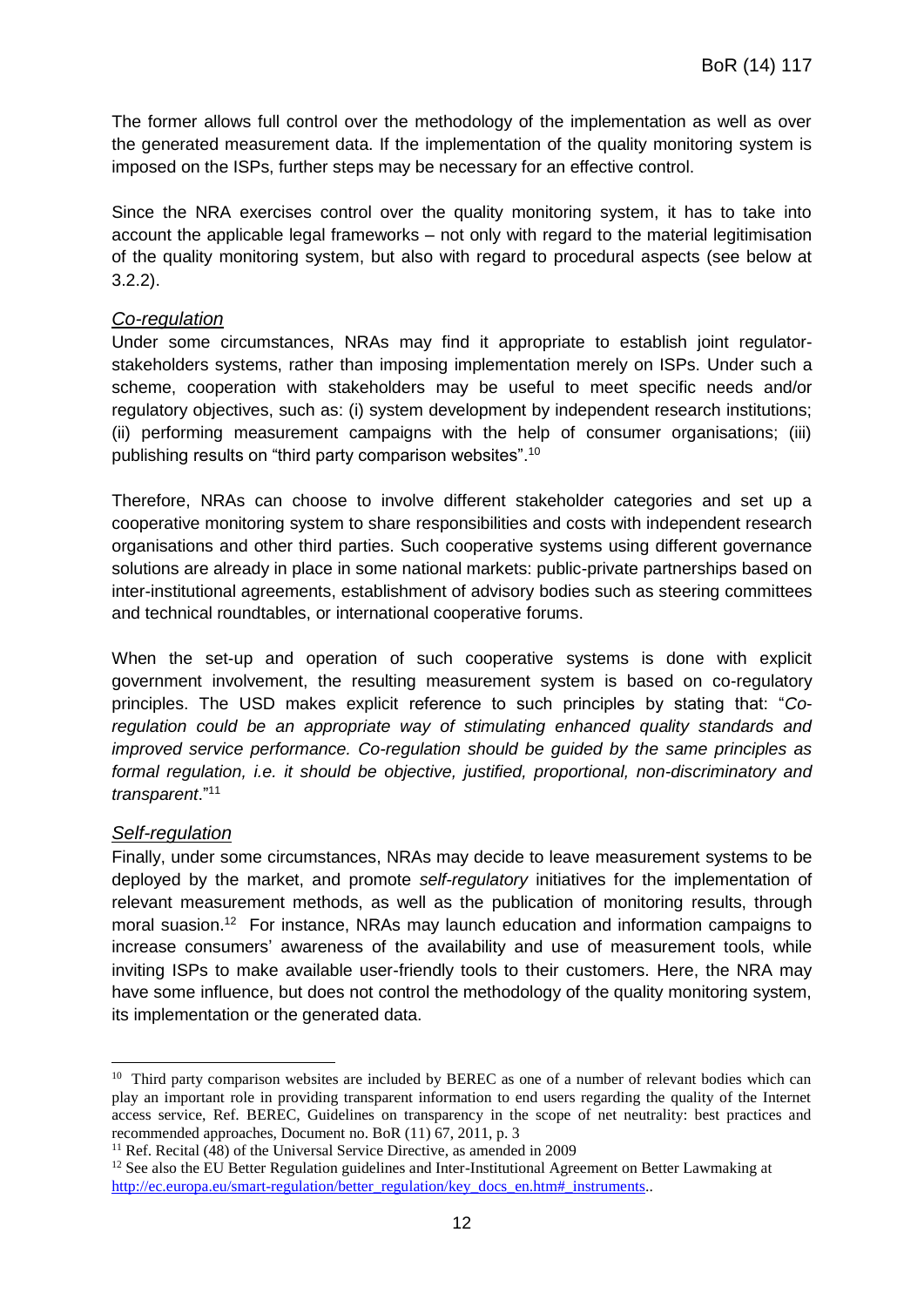The appropriate approach highly depends on the goals of the quality monitoring system, and whether or not the NRA needs to exercise control over the quality monitoring system. The measurement method chosen may also require more or less involvement of the ISPs in the system governance and implementation. It should however be noted that independency of the measuring body, in particular third parties, should be considered as a part of trustworthiness and overall accountability of a monitoring system.

## **3.2.2 Procedural aspects and stakeholders' involvement**

In cases when development of a quality monitoring system is not left to the market (both with regard to use case A and use case B), Article 6 of FD and Article 33 (1) USD require that stakeholders' views are duly considered. The latter provision states: "*Member States shall ensure as far as appropriate that national regulatory authorities take account of the views of end-users, consumers (including, in particular, disabled consumers), manufacturers and undertakings that provide electronic communications networks and/or services on issues related to all end-user and consumer rights concerning publicly available electronic communications services, in particular where they have a significant impact on the market*".

The provision, therefore, requires national legislators to ensure that NRAs can consider the views of interested parties on proposals having an impact on the rights of all end users and consumers of electronic communications networks and services.

The decision about when to inform stakeholders, and to what extent to cooperate with them, depends very much on the respective national situation regarding the NRA, stakeholder relationships, and also on the overall market as well as political situation in the specific country.

Therefore, the NRA should first assess which stakeholders should be involved. As a general assessment, relevant stakeholders may include ISPs, consumers and consumer associations, research centres, measurement system operators, manufacturers and CAPs.

The involvement of these stakeholders could have positive effects on the overall development of the system itself as it:

- ensures that feedback can already be taken into account at an early stage of the development process, enabling improvements and clarifications to be implemented in a much faster, easier and less cost-intensive way;
- minimises or eliminates possible misunderstandings or uncertainties that the diverse stakeholders might have;
- allows for stakeholders to develop confidence and trust in the quality measurement system, and therefore results, in (positive) acceptance of the quality monitoring.

Regarding the form of the stakeholder involvement, the NRA may choose from a number of different options regarding a regulatory proposal, which may include a public consultation.

For instance, in light of Article 33 (3) USD, NRAs may also decide to promote the creation of cooperative forums including network operators, ISPs and CAPs, in order to ensure comprehensive, comparable, reliable, user-friendly and standardised information regarding quality parameters and traffic management practices which could impact on quality in the scope of net neutrality. Such participatory initiatives would tend to complement public consultations, which are to be held before cooperation between undertakings takes place.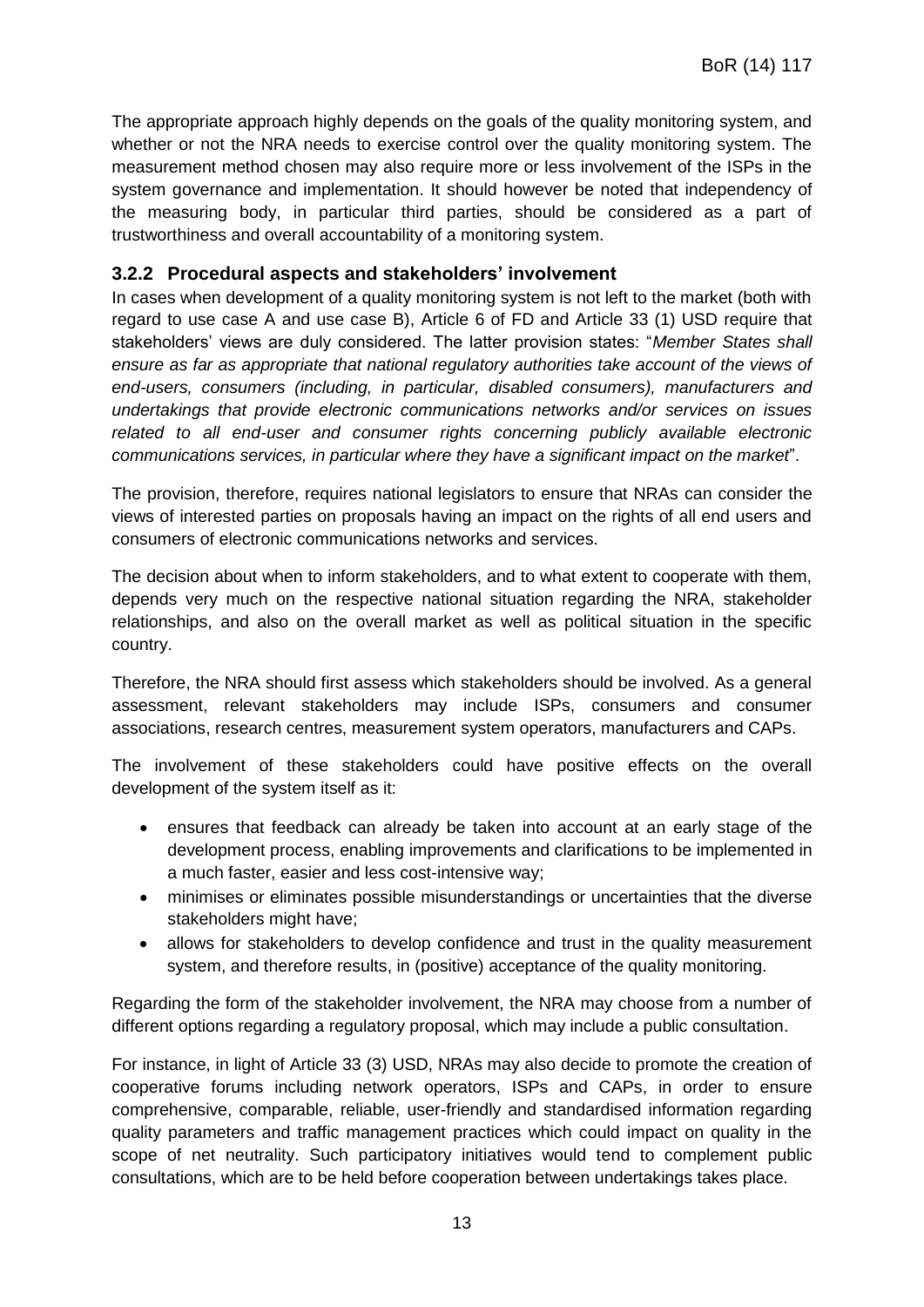In the same regard, regulators may seek information and support from a number of nonstatutory stakeholders, such as research centres and independent measuring organisations, both at the national and international level, by setting up steering groups and/or technical advisory boards<sup>13</sup>. Enhanced cooperation within such governance structures may be particularly helpful when consumer associations are included. Consumers are key stakeholders because, in most quality monitoring systems, measurements are to be performed inside the customer premises. This implies that NRAs promote proactive participation of consumers and their representative associations.

These participatory methods are not mutually exclusive and may be used to achieve different goals, according to the relevant stages of quality monitoring system development and operation. As a consequence, when keeping stakeholders informed and cooperating with them during the development of a quality monitoring system, it is necessary to determine, from the very beginning, the following:

- Which stakeholders should be involved and why? What could be the risks of involving stakeholders, i.e. do stakeholders have an interest in delaying the process?
- Which and how much information (technical, legal, design, organisational etc.) should they receive? When should they receive it?
- How should they be involved? Should they merely be kept informed or be allowed to participate in a more active way? How much additional time, workload and costs could the involvement of stakeholders mean for the regulator and should it thus be considered in the project schedule?

### **3.2.3 Funding aspects**

-

The availability of financial resources also impacts on the choice of measurement system and governance structure. Some NRAs may have access to financial resources which allow them to autonomously launch a quality measurement system. In some jurisdictions, the legal framework may also foresee that ISPs or other stakeholders, are required to contribute to funding a system which is designed and supervised by the NRA.

In other circumstances, NRAs may not have sufficient resources to fund a quality measurement system. NRAs could simply rely on an external solution over which they have no influence and which does not require any additional effort or contribution. Alternatively, NRAs could be motivated to look for partners and take part in a multi-stakeholder system. Possible partners are other public institutions at a local, national, European or international level, which may share an interest in recording measurements and could bring funding resources. Research projects and various initiatives coming from universities, end user organizations or private companies may also provide valuable resources. When joining these projects, NRAs can bring their expertise, notably their knowledge of markets as well as their broad legal and technical know-how.

When NRAs take part in a quality measurement system which they do not fully control, they should pay special attention to the interests of stakeholders and their potential conflicts with regulatory objectives. Even if such systems are likely to decrease the cost for NRAs, they

<sup>&</sup>lt;sup>13</sup> The creation of steering committees and technical advisory boards including consumer organisations, manufactures and CAPs is in line with the relevant provisions set out by the Regulatory Framework with the aim of ensuring that relevant stakeholders may actively cooperate in a regulatory environment to achieve the policy goals of quality monitoring.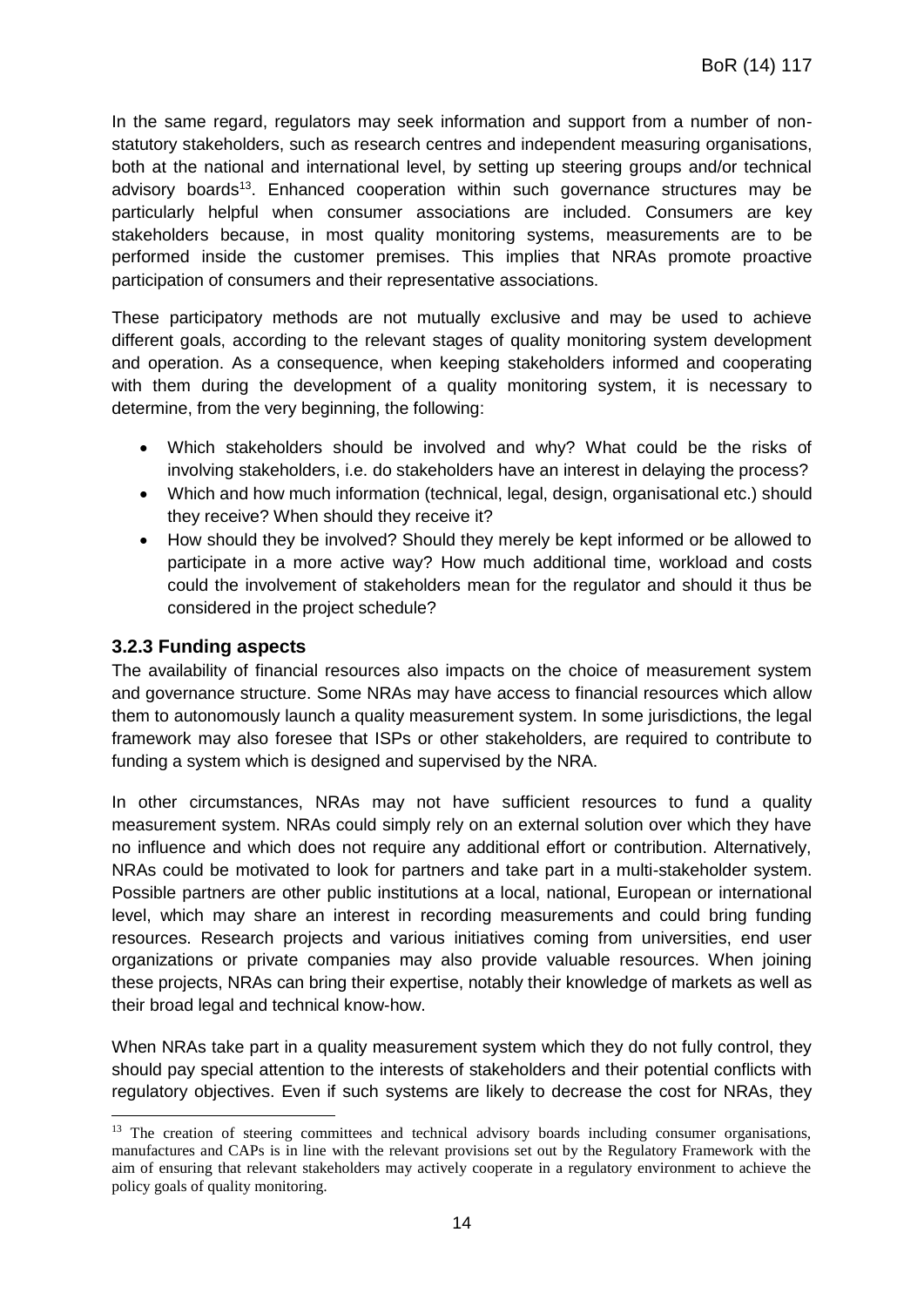could also decrease the trustworthiness of results and jeopardize the possibility to reuse them in a regulatory context.

## <span id="page-14-0"></span>**3.3 Legal value of the measurement results**

An important issue for regulators is the question of the legal value of the results of a quality monitoring system. For regulators to set up such a system with the overall aim of being objective and provider-independent and enabling users to undertake quality measurements implies and maybe even intends that users will rely on and make further use of the measurement results. Also, regulators may use the quality monitoring system for their regulatory supervision tasks.

For example in use case A, individual measurement results might be presented as part of evidence by a user who

- has a contractual disagreement with his provider regarding bandwidth;
- complains regarding mobile network coverage,

-

This could be when the end user tries to resolve the problem directly with his provider, when he brings a complaint to an alternative dispute resolution / regulatory conciliation body, or during a court case. Thus, the measurement results could well be presented as part of evidence at some point.

In this regard, it has to be noted that in each specific case when measurement results are presented as part of evidence, the circumstances differ. Also these results are, usually, subject to free evaluation of evidence. Additionally, all relevant legal aspects, especially contractual and consumer-rights aspects (as in any alternative dispute resolution / regulatory conciliation body or court case) need to be considered.

Referring to the afore-mentioned cases, this has (among others) the following legal consequences:

- If measurement results differ from the advertised bandwidth, this does not necessarily mean that a provider is not fulfilling its contractual agreements. In many cases the advertised bandwidth is not legally guaranteed. <sup>14</sup> While in some cases the contractually guaranteed performance includes only a minimum bandwidth, in other cases only the maximum up-to bandwidth is determined.
- Depending on the regulatory coverage obligations, a provider might or might not be legally obligated to provide coverage at a specific location.

In use case B, it is equally important to have valid data to decide whether there is a degradation of service and which regulatory measures may have to be taken in response. For instance, the regulator might conduct quality measurements in order to determine if or to clarify allegations that a degradation of service or a slowing down of traffic over networks is taking place or not. Such a quality monitoring tool could also be used by the regulator to assess if the providers are for example fulfilling their coverage obligations (possibly adapted according to the specific requirements).

<sup>&</sup>lt;sup>14</sup> In the case of Spain, according to the general Law on consumer protection, in particular pursuant to the general provisions regarding publicity, the advertised features of the offer have a contractual value, even when not being included in the contract.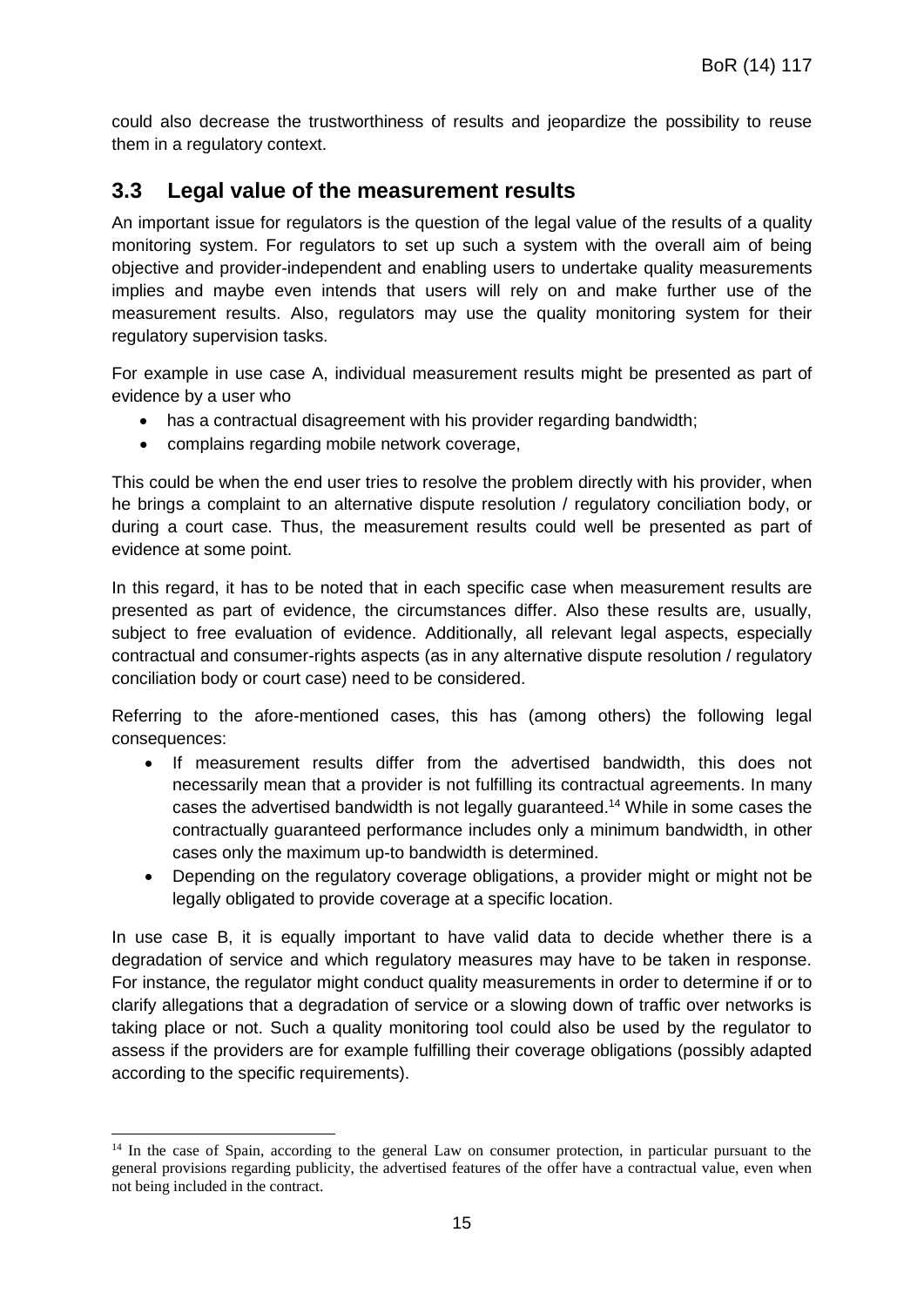Thus, this imposes particular responsibilities on the quality measurement system, and the provider of the system. In particular, the provided information about the measurement methods and the measurement results are a major issue, raising questions including:

- can the measurement results be easily reviewed by interested parties (e.g. via open data, a public map)?
- what is the specific measurement methodology used (e.g. is comprehensive information provided about the methodology; is it open source)?
- what needs to be considered by the user before, during and after undertaking a measurement with the quality monitoring system (e.g. is information provided via a comprehensive FAQ; is there the possibility to contact the provider of the system in case of unresolved questions)?

Therefore, together with the measurement results, sufficient information must be provided to the public about the methodology used and its potential limitations and biases.

## <span id="page-15-0"></span>**3.4 Openness about methods and results**

Measurement results only have a meaning when they are supported by documentation on how - and under what conditions - the results were established. This is especially true when there is no single generally accepted methodology on how measurements should be done. Ideally the description of the methodology is useful for both consumers and technical experts. In other words, the detailed technical description should be accompanied by a high level summary of the most significant parameters/conditions. In the case that measurements are performed by third-party contractors, it needs to be made clear that all details of the measurement study should be made publicly available and these details should not be restricted due to a non-disclosure agreement.

Quality measurements systems are built upon software. Knowledge of source code is therefore the ultimate tool to make the measurement methodology transparent. While manuals and documentation describe the intended behaviour of software, only the sourcecode can reveal the actual implementation. Software which allows users to review the source-code is usually referred to as "open-source software". There are also other forms of giving insight into source code, e.g. some vendors of commercial software sometimes allow specific groups (e.g. government representatives) to review the source code of their software.

BEREC believes that open source is a good practice which supports transparency of methodology and the effective proliferation of measurement systems, but it is not the only option, and in many circumstances regulators will not have the choice to make the source code available.

A measurement campaign creates a data set for every single measurement. That dataset contributes to the collected data. In the case of an end user measurement, the data will be of special interest to that individual user (e.g. for the users' individual statistics and history). The total set of collected data is often referred to as "raw data". Further processing is required before a report can be generated. These steps might include anonymisation, removal of invalid measurements, statistical analysis and presentation. The final report includes tables, diagrams and figures of the measurement results.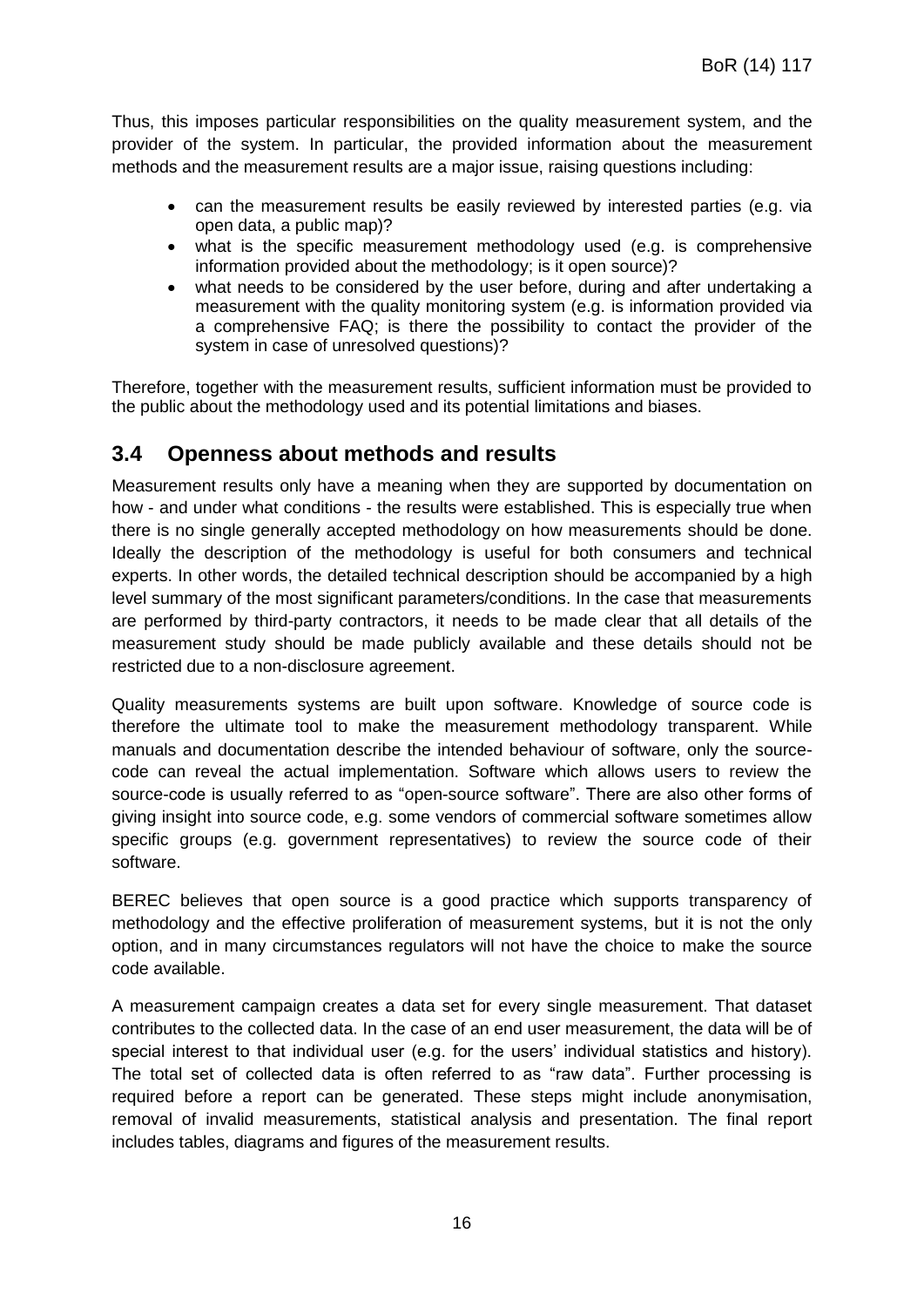If it is decided to publish results, typically the report is published. But that report is a specific interpretation of the raw data, someone might be interested in some specific statistics which were of no interest for report or were left out for other reasons. To do so, raw measurement data would be required. Such public data is often referred to as "open data".

Making (raw) collected data available might be challenging:

- Privacy has to be taken into account when data is collected (see 3.5). This implies that the user must be informed which and for what purpose data is collected, what information shall be included, how data will be used, and specifically that some information may be made available to the public. It has to be made clear that personal data (e.g. user identity, IP-address) is removed before publication.
- In cases when information subject to business confidentiality is considered, the obligations which arise from confidentiality shall be observed.
- Raw data requires a lot of interpretation; therefore it is necessary to make the methodology of data collection transparent as well.
- It is necessary to define how data can be used. It is possible to define an individual license or to use existing licenses, e.g. those prepared by the Creative Commons initiative<sup>15</sup>. Some countries' open data initiatives propose some specific license requirements<sup>16</sup>.

The decision about whether to make data available as open data, will also be guided by general policy decisions such as freedom of information legislation. The "European Union Open Data Portal"<sup>17</sup> is a European example of such an initiative.

## <span id="page-16-0"></span>**3.5 Privacy**

Another crucial point that needs to be taken into account when setting up a quality monitoring system is the issue of privacy. It is of utmost importance that the provider of a quality measurement system strictly abides by the respective European and national legal requirements, and also provides users and the public with adequate information about this. If legal requirements are followed, critical questions which might arise on publication of the data can be responded to very quickly. Additionally, trust and confidence in the system, as well as the reputation of its provider, i.e. the regulator, will be assured.

As the development of the measurement system could be considerably affected by any legal requirements, it is necessary to determine the following aspects from the beginning:

 what are the respective legal requirements at the European, and especially national, levels regarding the treatment of data when a measurement with a quality monitoring system is undertaken;

-

<sup>15</sup> "Creative Commons", accessed May 24th, 2014, http://creativecommons.org

<sup>16</sup> e.g. "Open Government License", UK Government, accessed January 24th, 2014,

http://www.nationalarchives.gov.uk/doc/open-government-licence/ , or Eibl, G. et al, "Rahmenbedingungen für Open Government Data Plattformen", e-Government Bund-Länder-Gemeinden White Paper, Version 1.1.0 (2012). Online: http://reference.e-government.gv.at/uploads/media/OGD-1-1-0\_20120730.pdf (accessed May 24th, 2014).

<sup>17</sup> https://open-data.europa.eu/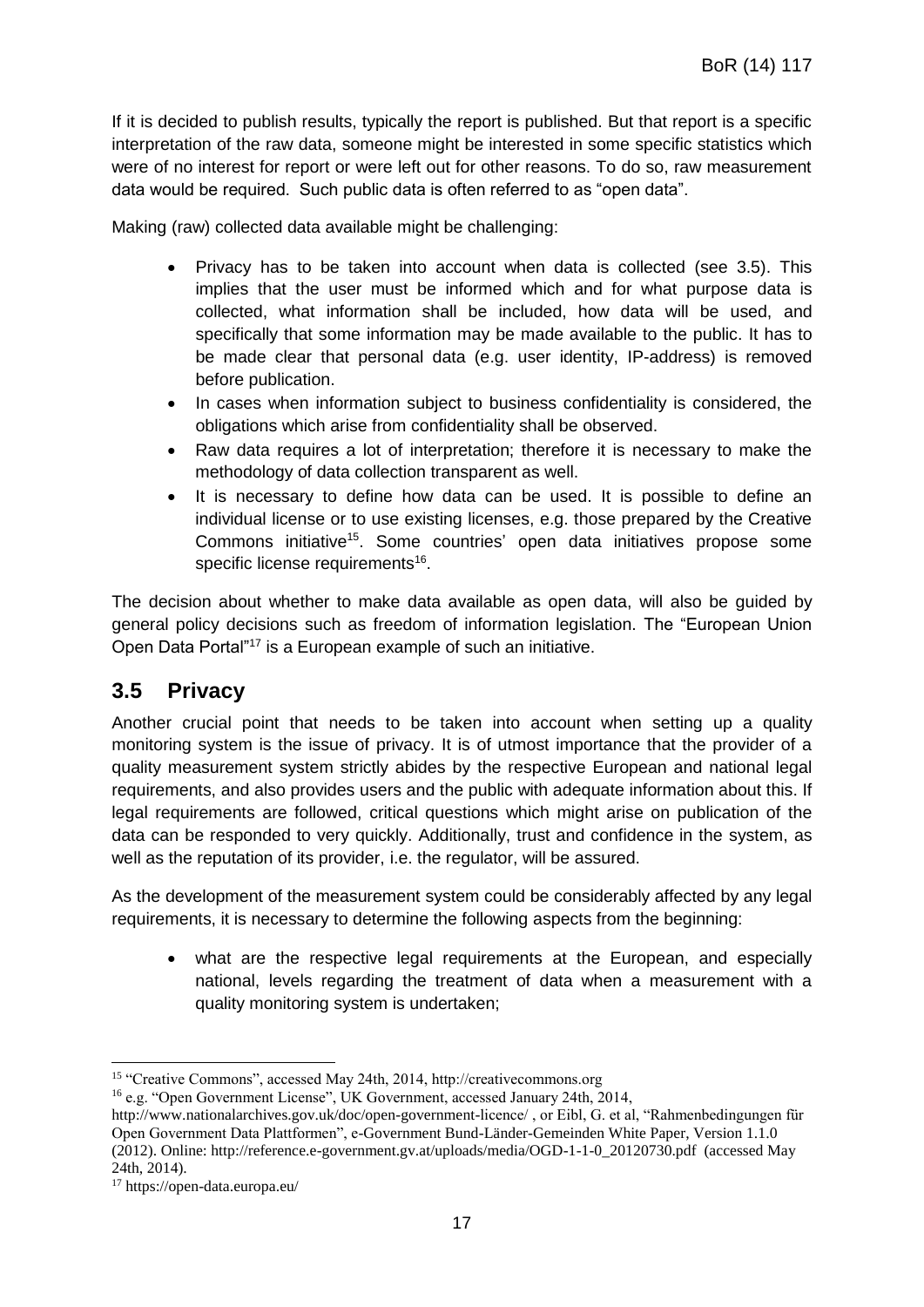- which specific data is actually needed to provide qualitative measurement results;
- could the usage of any data, especially *personal data* and *sensitive data<sup>18</sup>*, raise a concern or even cause criticism publicly and what can be done to best handle and alleviate such situations?

It should be noted that the respective legal requirements can be rather diverse and comprehensive, in formal as well as material content, by country19. Examples would be:

- the concrete definition of which data are or might be considered as *personal data* (e.g. in some European countries the IP addresses are classified by the highest courts as personal data, while in others they are not);
- the definition of what is precisely understood by the legal term *sensitive data*;
- the usage and treatment of *data*, *personal data* and *sensitive data* by the provider of the quality measurement system (this can differ depending if the data is merely *processed* or if all data or part of the data is *transmitted* within or even outside of the EU; also specific data, such as *personal data*, must often be completely deleted after a certain amount of time, independent of whether these data are available to the public or not) $20$ ;
- measures that need to be fulfilled in order to secure the data (see next section);
- steps that need to be taken to assure the consent of the user of the measurement system regarding the treatment of his data (providing a privacy policy; the (active) acceptance of the privacy policy by the user before being able to undertake a measurement for the first time; and the logging of this consent in order to have a proof; renewing the acceptance in case of updates or new releases of the measurement system; possibilities for the user to withdraw his acceptance);
- the necessity of a mere notification or also the permission of the respective data protection body or data protection commissioner;

In addition to complying with the law, it is highly recommendable to be informative and transparent towards the user of the quality measurement system as well as the interested public.

<sup>-</sup><sup>18</sup> The EU defines *personal data* (which also encompasses the legal term *sensitive data*) as "any information *relating to an identified or identifiable natural person ('data subject'); an identifiable person is one who can be identified, directly or indirectly, in particular by reference to an identification number or to one or more factors*  specific to his physical, physiological, mental, economic, cultural or social identity".

A special category of data is *sensitive data*: *ʺMember States shall prohibit the processing of personal data revealing racial or ethnic origin, political opinions, religious or philosophical beliefs, trade-union membership, and the processing of data concerning health or sex life.".* 

Viz. Art. 2, 8 of the reference document: Directive 95/46/EC of the European Parliament and of the Council of 24 October 1995 on the protection of individuals with regard to the processing of personal data and on the free movement of such data [1995], OJ L 281

 $19$  The main national sources in this regard are the data protection act, the telecommunication act and decisions of the respective highest national courts.

<sup>&</sup>lt;sup>20</sup> Data that is *transmitted* is here understood as data that third parties, thus parties other than the provider of the measurement system and the user who undertakes a measurement, have access to. Such data may be publicly available or not.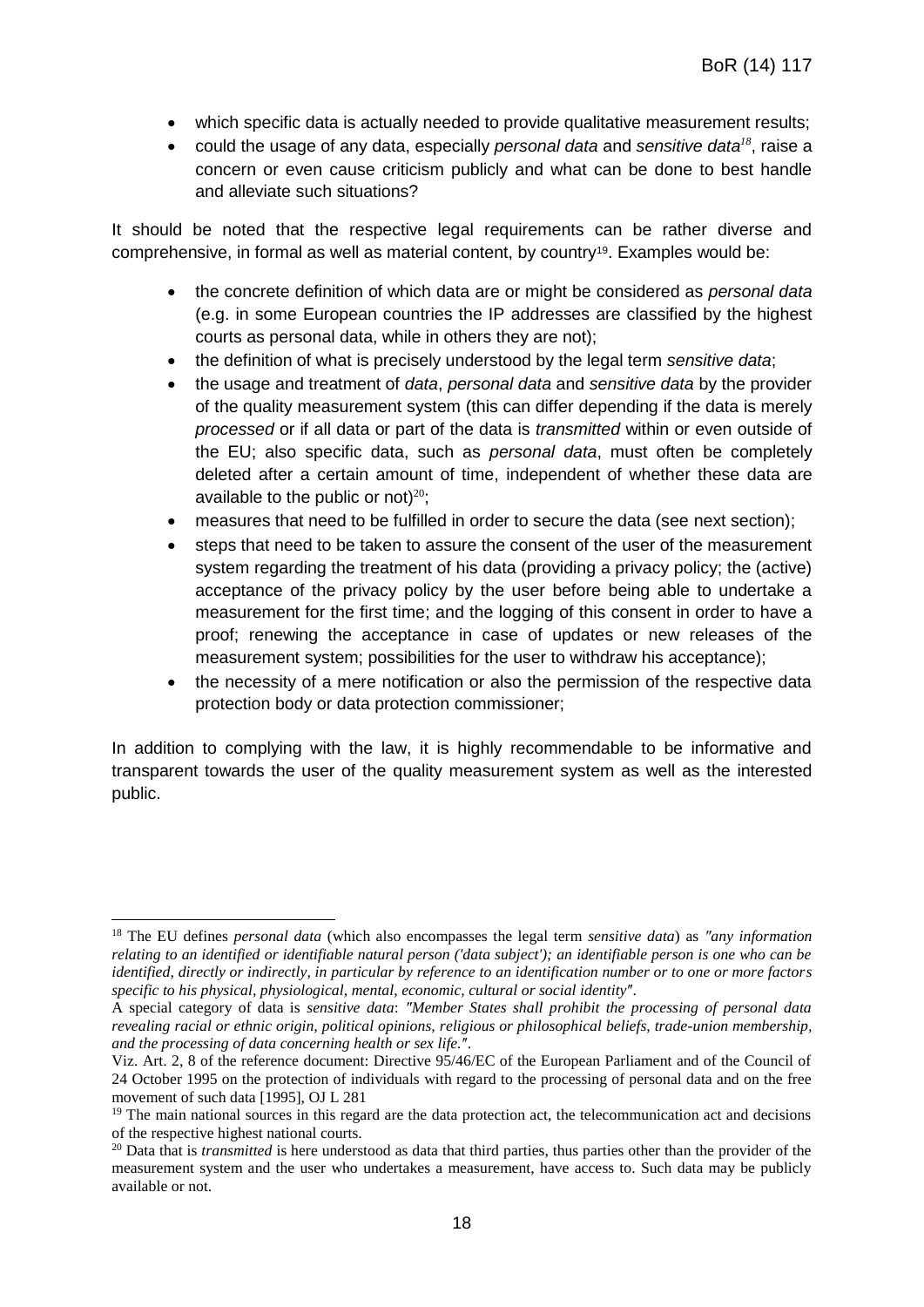## <span id="page-18-0"></span>**3.6 Security**

-

The main goal of a quality monitoring system is to measure quality parameters of an Internet access service. In any type of implementation measurement agent endpoints may be exposed to different kinds of attacks.

Thus, it is of high importance for the provider of a quality monitoring system to ensure and uphold the security and integrity of the system. The security and integrity of the measurement system has to be firstly assured at a technical level. In order to achieve this, respective national and European legal requirements also have to be fulfilled. At the European framework level, a reference point for such an implementation should be (in a wide context) put on Article 13 of the Framework Directive, the *Cybersecurity Strategy* of the EU, and the *Data Protection Directive.* In a wider context, also Article 13a FD as well as the *Cybersecurity Strategy* of the EU and the current discussions regarding this topic ought to be considered.<sup>21</sup>

The client side of the quality measurement systems is usually located at the premises of the end user, usually in uncontrolled software, hardware and network environments. Such an environment makes the client susceptible to attacks. A compromised computer with the measurement client can pose a threat to the entire quality monitoring system as well as the end users participating in the measurement. On the server site, a typical security threat would consist of various denial-of-service attacks against the measurement server.

A security incident can have a number of negative consequences for the performance and integrity of a quality monitoring system such as service outage, loss of measurement data, breach of user data, and even the conversion of a measurement client network into a botnet. Any of these security incidents obviously affect the trust between the voluntary users and the measurement system administrator (network operator, regulator etc.) (refer also to section 4.2.3).

Clearly security and integrity of a quality measurement system are critical.

<sup>&</sup>lt;sup>21</sup> Directive 95/46/EC of the European Parliament and of the Council of 24 October 1995 on the protection of individuals with regard to the processing of personal data and on the free movement of such data [1995], OJ L 281, or the reference document: European Commission.

<sup>&</sup>quot;Cybersecurity Strategy of the European Union: An Open, Safe and Secure Cyberspace", 2013, online:

http://ec.europa.eu/information\_society/newsroom/cf/dae/document.cfm?doc\_id=1667 (accessed January 24th, 2014).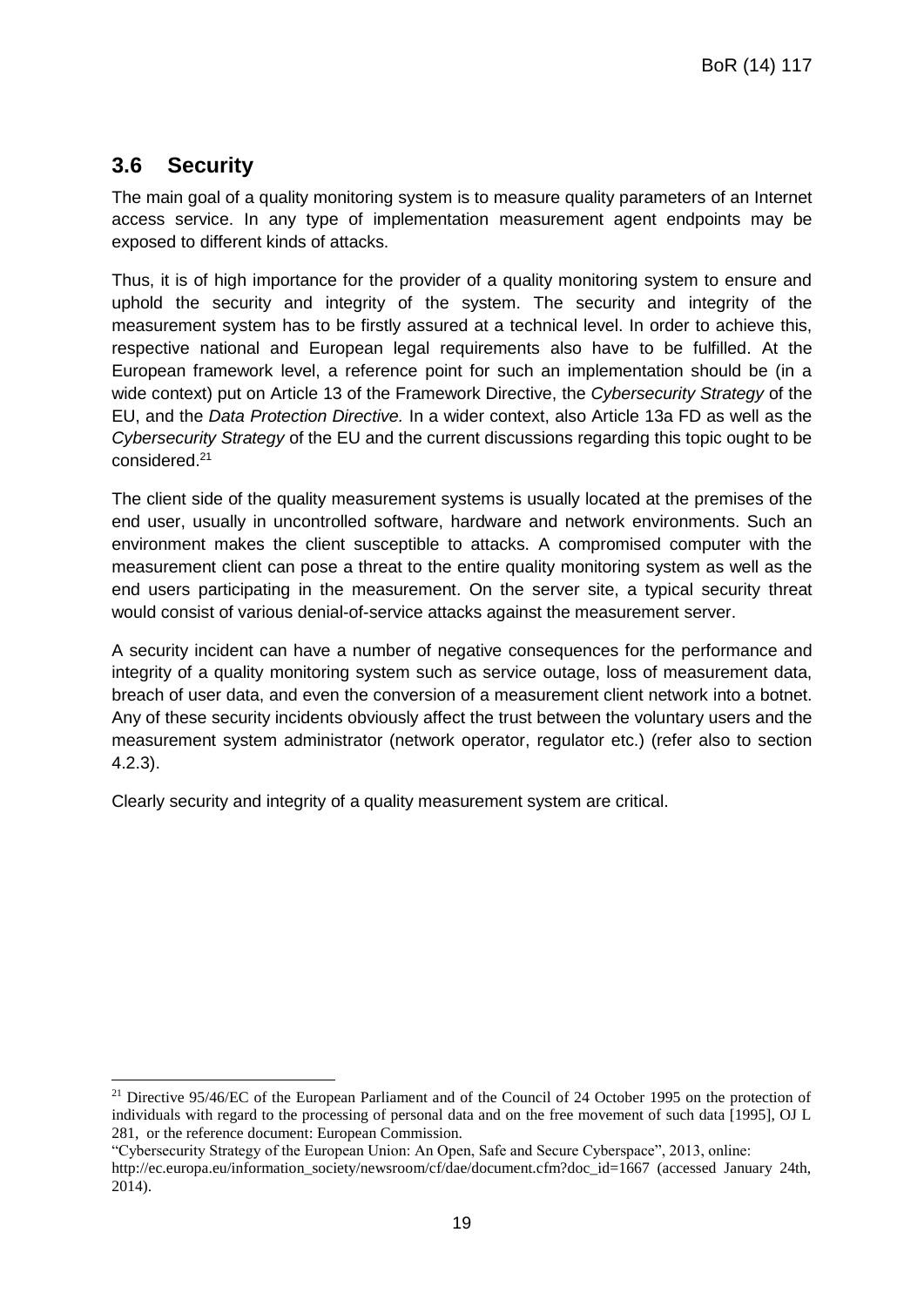## <span id="page-19-0"></span>**3.7 Conclusions and recommendations**

## **Regulatory approaches**

When choosing between the different regulatory approaches, the appropriate solution will typically depend on the use case. In particular, when the main objective for quality monitoring is regulatory supervision, a regulator-controlled monitoring system will, in most cases, be the best. When the prevalent objective is to ensure the availability of information for end users (transparency), NRAs should also play an educative role by promoting or launching information campaigns in order to foster consumer awareness in the market.

The technology chosen and the tools available on the market should also be taken into account when choosing the governance approach. For instance, measurement tools from independent organisations (e.g. research institutions and other non-profit entities) may also contribute to provide consumers with reliable and comparable information regarding quality of IAS.

On the other hand, it may also be appropriate to set up complementary measurement systems to address the goals of the NRA and to limit risks. For example, a stakeholdercontrolled, hardware-based system could effectively be complemented by a regulatorcontrolled, software-based tool, as each one has different risks, biases and benefits.

## **Procedural steps and stakeholders' involvement**

The level of stakeholders' involvement according to Article 6 of FD and Article 33(1) USD depends on the overall market conditions, regulator-stakeholder relationships and also on the relative cost-effectiveness of such involvement in a specific regulatory environment. Therefore the need for information and cooperation from different stakeholder categories should be carefully assessed, as well as the different kind of support (technical, financial, operational) they may seek at the different stages of the monitoring system lifecycle. To the extent that information and cooperation from stakeholders is deemed to be advantageous, BEREC recommends assessing whether it is useful to:

- take into account the views of stakeholders at the very early stages of the process;
- encourage proactive involvement by relevant stakeholders in line with Article 33(2) USD;
- promote the creation of cooperative forums.

A useful step for planning a participatory process is the preliminary identification of relevant stakeholders, which may differ according to the quality monitoring system objectives and architecture. In general terms, BEREC recommends involving the following categories of stakeholders:

- (i) research organisations, consumer and business users' associations, CAPs and measurement providers are especially relevant in order to address quality monitoring to net neutrality objectives;
- (ii) ISPs, consumer organisations, individual end-users and measurement providers are especially relevant for measurement of performance.

Possible forms of stakeholder involvement may include public consultation, cooperative forums including network operators, ISPs and CAPs, as well as advisory bodies or steering groups. These forms are non-exclusive participatory methods which may be used to achieve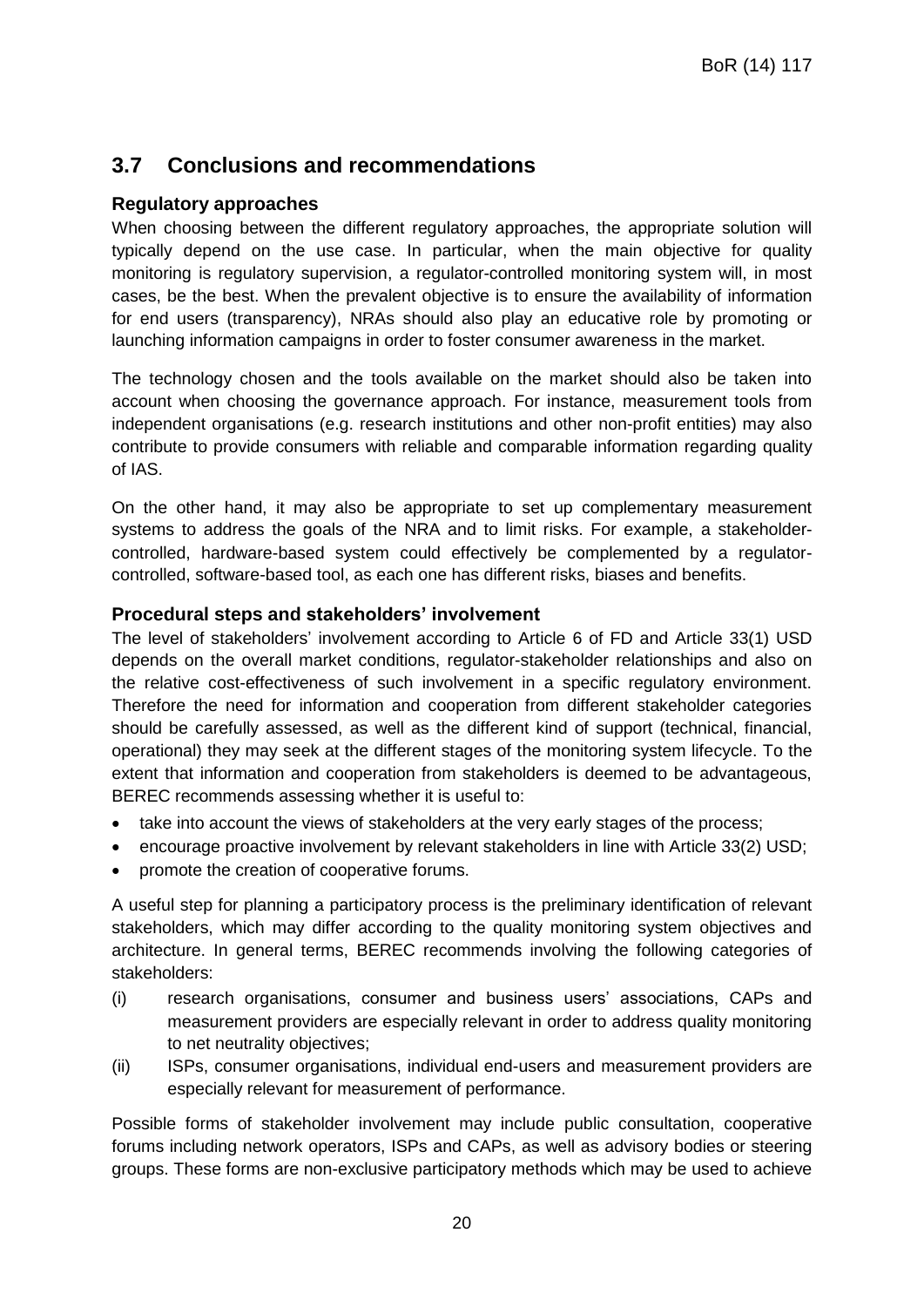different goals, or to include different stakeholder categories, according to the relevant stages of quality monitoring system development and operation.

#### **On the legal value of measurements results**

- The provider of a quality measurement system should keep in mind that measurements undertaken with their system may imply legal usage of these measurement results (e.g. before a court).
- This imposes particular characteristics on the quality measurement system: it should be objective, robust and legally grounded, and information should be provided about the measurement method and results.

### **Being transparent about methods and respecting privacy at the same time**

Trust and confidence in the quality monitoring system should be encouraged notably by considering the following:

- providing information on how, and under what conditions, measurement results are established (e.g. relying on the usage of open-source software),
- making "raw data" publicly available (open data principle),
- respecting and transparently ensuring compliance with European and national legal requirements regarding the issue of (data) privacy as well as the security and integrity of the system,
- limiting the processing of such data to cover only that which is actually needed to provide qualitative measurement results.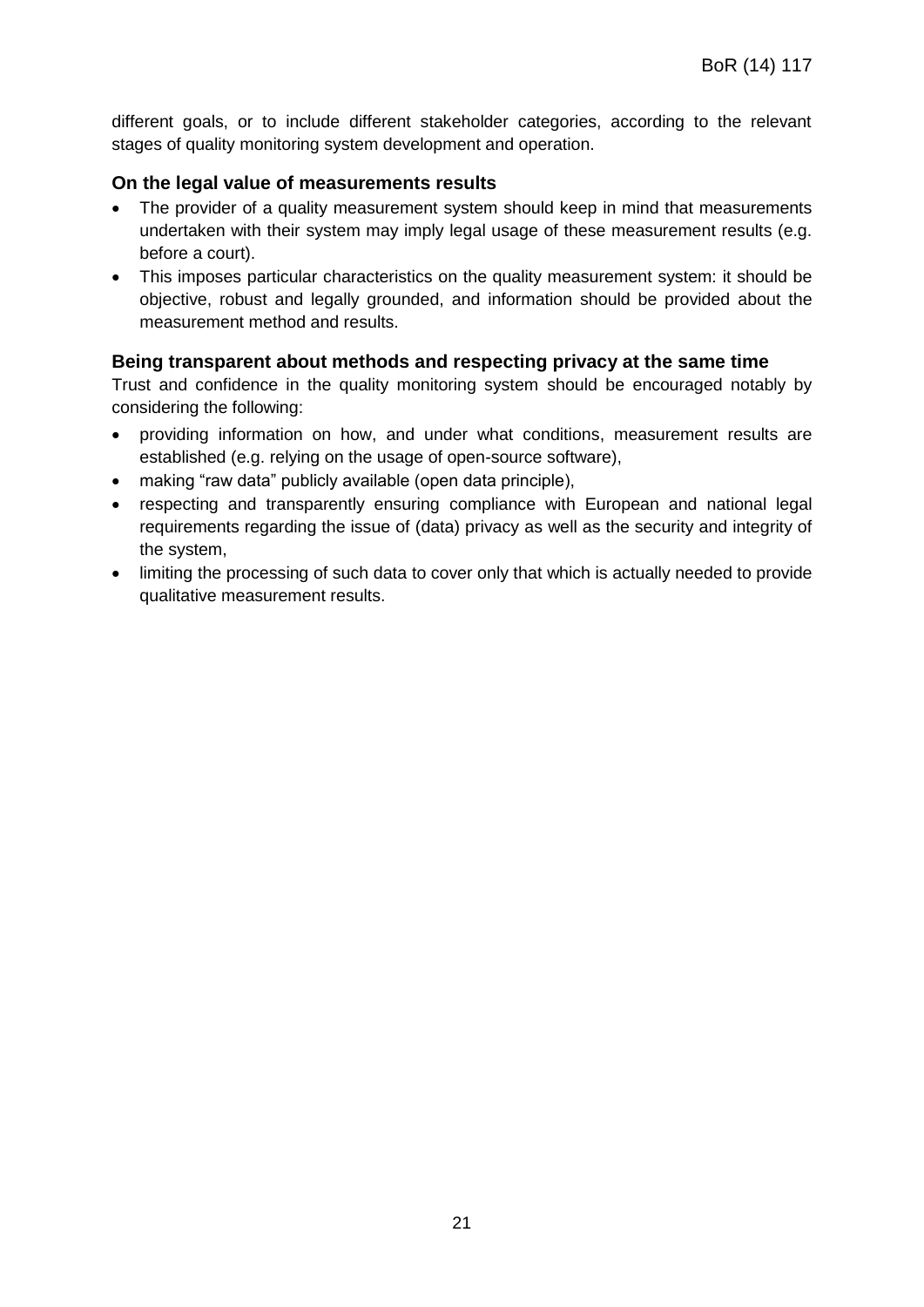## <span id="page-21-0"></span>**4. Implementation aspects**

## <span id="page-21-1"></span>**4.1 Measurement metrics**

-

Many of the metrics currently used to evaluate quality of the Internet Access Service (IAS) help end users to choose an appropriate IAS offer. The metrics also allow NRAs to evaluate the performance of IAS offers in their respective markets. Standards developing organizations (SDOs) have specified various parameters which can be used to evaluate quality of the IAS as a whole. Nevertheless, this information is often too technical to allow end users choose an IAS offer suitable for their usage of the Internet.

Popular applications impose different demands on the underlying IAS. For example, applications such as web access and streaming media need high data transmission throughput. In contrast, Voice over IP (VoIP) and gaming are sensitive mainly to delay and delay variation. Whilst sensitivity to packet loss or packet error is in many cases mitigated by the use of Transmission Control Protocol (TCP) data retransmission, this may not be suitable to real-time applications.

In this section we consider international/European standards and recommendations from CEPT, ETSI, ITU and IETF.

In CEPT's ECC report 195,<sup>22</sup> the following quality metrics have been selected: upload and download speeds, delay, delay variation, packet loss ratio, and packet error ratio. The criteria CEPT used to choose the relevant standard was primarily based on the ETSI Guide EG 202 057.<sup>23</sup> The first two definitions rely on the ETSI Guide; the last three are also referenced in the guide, but the main sources are ITU-T Rec. Y.1541 and G.1010.

IETF also defines a set of quality metrics in a similar way to those defined by ITU and ETSI. However, some variations exist. For example, RFC 2679 and RFC 2681 define one-way and round-trip delay, RFC 3393 defines delay variation, and RFC 2680 and RFC 6673 define one-way and round-trip packet loss metrics. RFCs 3148 and 6349 define frameworks for measurement of transmission speed using the TCP protocol.

When measurement samples of quality metrics such as speed or delay are collected, they will have temporal and spatial variation. To account for temporal variation, statistically derived metrics such as average values, percentiles (e.g. highest 95% and lowest 5%) and standard deviation are used. Spatial variation is described in section 4.5 below.

In some cases, theoretical maximum values are used to describe the performance of a service. However, from the end user's point of view, the actual value of the performance is more relevant for evaluating real experiences when using the service. Deriving average

<sup>&</sup>lt;sup>22</sup> CEPT Electronic Communications Committee, "Minimum Set of Quality of Service Parameters and Measurement Methods for Retail Internet Access Services", ECC Report 195, 2013, online: http://www.erodocdb.dk/Docs/doc98/official/pdf/ECCREP195.PDF (accessed January 24th, 2014)

<sup>&</sup>lt;sup>23</sup> EG 202 057 is relatively old and was written for dial-up Internet access. It is only applicable for the network section from NTP to the RADIUS server. This is a different scope than the IAS discussed in this report.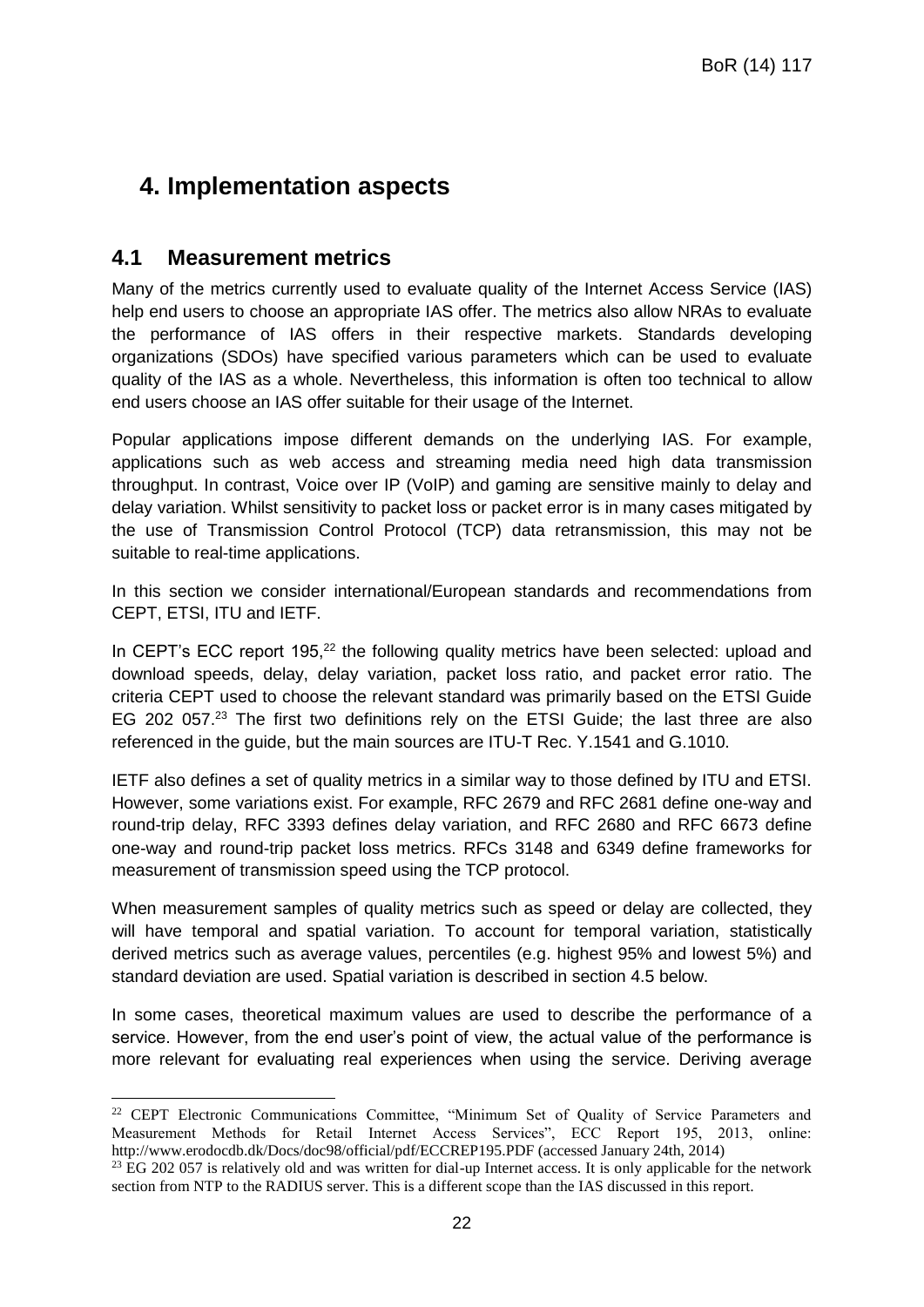actual values requires thorough statistical analysis, and usually it will be preferable to distinguish between peak-time and off-peak-time during the analysis.

As described in BEREC Guidelines for QoS in the scope of net neutrality, an important quality indicator is achieved by monitoring the effects of congestion in the network. The difference between peak and off-peak values is a way of quantifying this effect, as well as the duration of peak-time on a daily and weekly basis.

In the context of net neutrality, performance of individual applications is also important, because it can be used to detect potential degradation of individual applications. The following table, based on ECC report  $195<sup>24</sup>$  illustrates popular applications by nonprofessional users and the relevance of the quality parameters on the performance of those applications. In the table below, the relevance goes from '–' (least relevant) to '+++' (very relevant). When evaluating quality aspects of IAS in the context of net neutrality, it is essential to evaluate potential degradation of individual applications based on such considerations.

| Application        | Data transmission speed |           | Delay     | Delay     | Packet    | Packet    |
|--------------------|-------------------------|-----------|-----------|-----------|-----------|-----------|
|                    | Downstream              | Upstream  |           | variation | loss      | error     |
| Browse (text)      | $++$                    |           | $++$      |           | $^{+++}$  | $^{+++}$  |
| Browse (media)     | $^{+++}$                |           | $++$      | $\ddot{}$ | $^{+++}$  | $^{+++}$  |
| Download file      | $^{+++}$                |           | $\ddot{}$ |           | $^{+++}$  | $^{+++}$  |
| Transactions       |                         |           | $++$      |           | $^{+++}$  | $^{+++}$  |
| Streaming<br>media | $^{+++}$                |           | $\ddot{}$ |           | $\ddot{}$ | $\ddot{}$ |
| VolP               | $\ddot{}$               | $\ddot{}$ | $^{+++}$  | $^{+++}$  | $+$       | $\ddot{}$ |
| Gaming             | $\ddot{}$               | $\ddot{}$ | $^{+++}$  | $++$      | $^{+++}$  | $^{+++}$  |

**Table 4-1**

Glasnost is a well-known measurement tool that can be used to detect degradation of individual applications.

Technical standardisation is a continuously ongoing process. Within the area of Internet communication, IETF has a central role, being the organization that has developed, and continues to develop, the IP technology. Therefore, IETF has a particularly important position regarding IP quality measurement.

It is important to standardise definitions, scenarios and methodology for how to measure the quality of the IAS. These standards should be applied across all ISPs in a country and ideally in the pan-European space.

-

<sup>&</sup>lt;sup>24</sup> Based on the principles contained in ETSI EG 202 057-4, ITU-T Rec. Y.1541 and ITU-T Rec. G.1010. The format of the table draws from works of Timothy A. Gonsalves & Anuraag Bharadwaj [Comparison of AT‐ Tester with Other Popular Testers for Quality of Service Experience (QoSE) of an Internet Connection].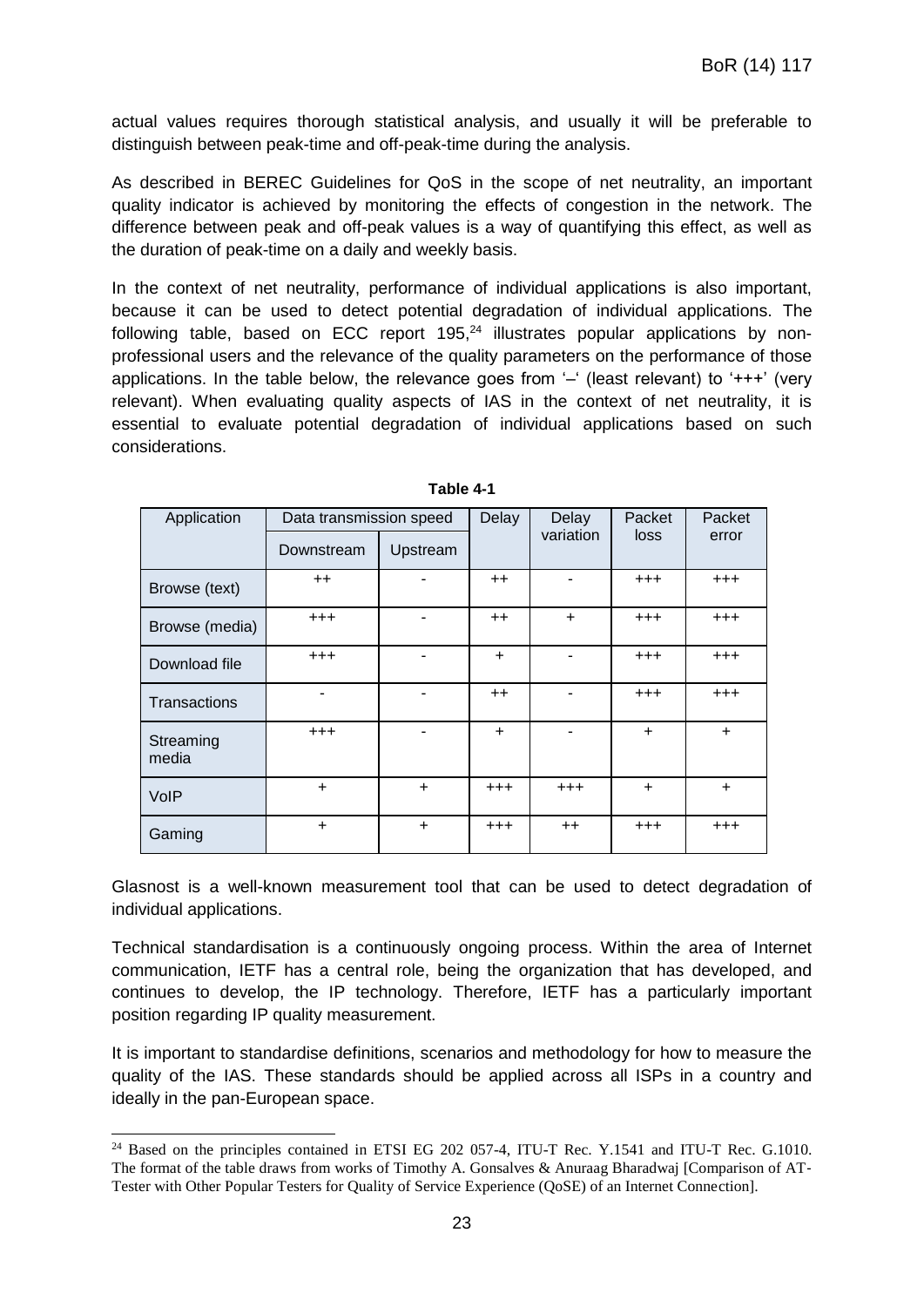## <span id="page-23-0"></span>**4.2 Measurements using injected test traffic**

### **4.2.1 Test measurement architectures**

Two different typical measurement architectures are used by the ISP and/or by other entities, such as NRAs. The first approach is used to measure the quality of the ISP leg. The second approach extends beyond the ISP including connectivity to the Internet. This normally extends to a central IXP where the ISPs under consideration interconnect with each other. It may also extend to other prominent IXPs, to which ISPs are not directly connected, or it could be cloud-based. In the following subsection both of these scenarios are analysed.

#### **Measurement of the ISP leg**

Here, the path to the measurement server stays within the ISP's infrastructure and will cover a segment of the network infrastructure used for the provision of IAS, depending on the server's location. The control of the ISP is related to the part of the network operated by the ISP, i.e. the infrastructure between the network termination point (end user side) and where the interconnection to other ISPs takes place. The following figure gives a schematic representation of this scenario.





An important point related to this scenario is that the measurement server should be located as close as possible to the edge of the ISP's network (e.g. the peering router) in order to measure all potential bottlenecks of this network. By assuring that all ISPs are measuring metrics based on the same methodology and comparable reference points, the comparison between network performance of ISPs is in theory possible, although real comparability is unlikely to be achieved since separate systems may have differences in implementation.

Nevertheless, the end user is not able to assess a complete view of the quality of the IAS itself. This is because the metrics refer to the ISP's internal network via a measurement path to a server via a specific network interface. Thus the measurement does not take into account the connectivity to the Internet that ordinary IAS traffic will receive. This connectivity, however, is important to evaluate because the quality of IAS is also determined by connectivity to the Internet, i.e. the higher the interface capacity and interconnectivity of the interconnection agreements are, the better the quality of the IAS becomes.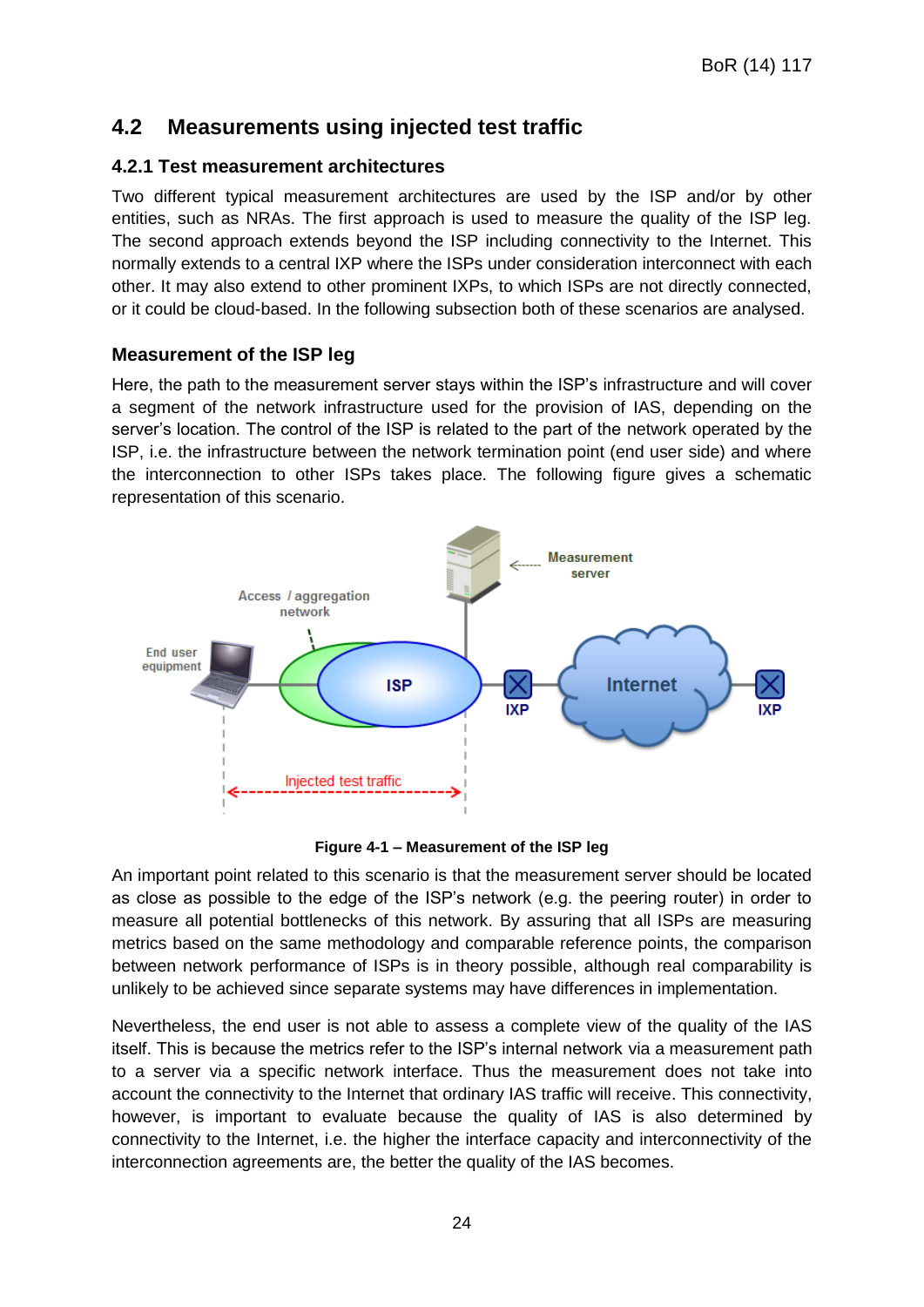#### **Measurement beyond the ISP leg**

In this scenario, the measurement covers the path from client to measurement server located beyond the ISP via the Internet connectivity foreseen by the ISP for user traffic. It may thus be carried out without involvement of the ISP.<sup>25</sup> e.g. by an NRA or a measurement provider, facilitating a higher degree of independence from the ISP. This scenario reflects all aspects of the quality of the IAS as opposed to the scenario with the ISP leg described above, since interconnectivity to the rest of the Internet is included in the measurement.

Ideally, measurement servers should be available for every Internet interconnection to give a complete picture of the quality of the IAS. For practical reasons this will not be possible. When needed, ad hoc measurements of specific interconnections may be required to establish transparency regarding quality of the IAS – this may be necessary when investigating certain incidents.

In some cases there may not be larger differences between measuring over the ISP leg and measuring towards a more distant location, like an IXP or another well-connected location. However, if an ISP provides better performance to some interconnections than to others and thereby introduces different levels of performance to different destinations, it is valuable for the NRA and the end users to have transparent quality information about this effect.

Furthermore, to the extent that the measurement results from different scenarios give the same values; centralised servers could replace individual servers to save cost, in particular the costs of operation and maintenance. In general, the comparability of the IASes at national level can be better achieved when using a central measuring point. On the other hand, since Internet traffic can take different paths, and most ISPs have several interconnections to the Internet, a *statistical average over several central servers* will give a better estimate of the quality of IAS under real-life use conditions.



#### **Figure 4-2 – Measurement to the IXP**

The limitation with a "test server connected to *one* interconnected IXP scenario" is that it may not accurately reflect the actual IAS quality which end users receive. For example it does not detect the possible bottlenecks in other interconnections. Ordinary traffic from end

<sup>-</sup><sup>25</sup> However, a measurement server connected to an IXP may be located in a separate AS needing interconnection agreements with ISPs that are monitored.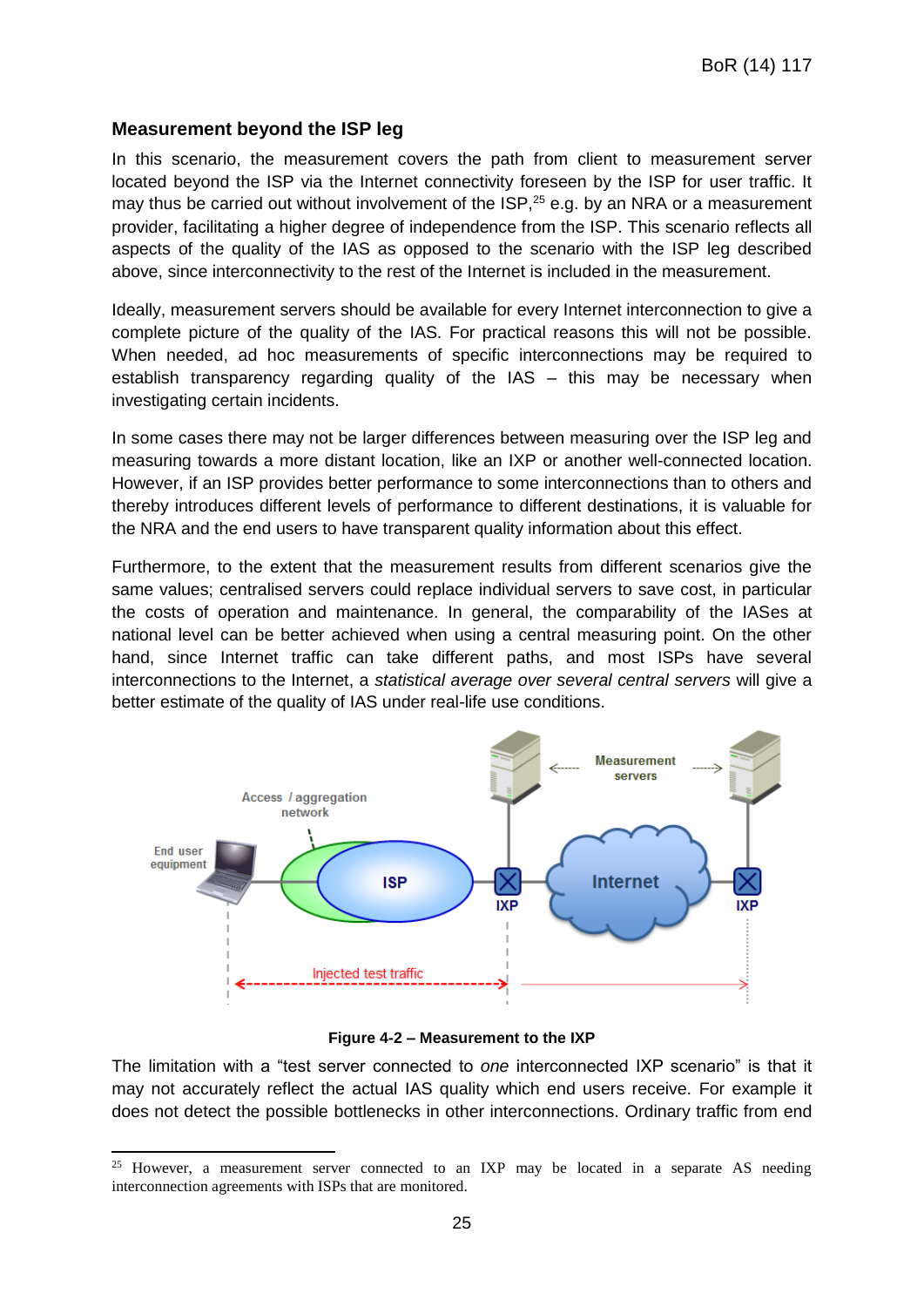users may be routed via different paths which would influence the quality. A risk also exists that the ISP may "groom" the route to the measuring point to ensure better performance than ordinary Internet traffic.

### **4.2.2 Hardware based versus software based methods**

Quality measurements can be performed with or without full control of the measurement termination unit at the end user side. The following subsections consider both alternatives. (Passive measurements are covered in section 4.3.2 below.)

#### **Hardware-based methods**

Here, a dedicated hardware probe is used for the sole purpose of measurement. There are two options to consider:

- The probe completely replaces the end user's equipment. No other equipment can be connected to the Internet access while the probe is performing measurements. This is applicable also in the case of mobile Internet access.
- The probe shares the Internet access with ordinary traffic, e.g. by connecting a probe to a residential gateway. In this case, there may be bottlenecks when specialised services (e.g. IPTV) use the access, since they may throttle the Internet traffic, creating problems if the probe is not able to check all traffic that flows through it.

Hardware-based methods may allow the possibility of executing measurements during periods when the users are not actively using their IAS,<sup>26</sup> i.e. when there is a low level of end user generated traffic. For that reason, periodic tests are possible and measurement process do not need to disturb the end user's usage of the IAS.

On the other hand, these methods imply higher costs because of the costs of the probes themselves, as well as their installation. The cost also includes panel selection and guidance of each panellist separately. Thus, this method may be more suited to measuring a limited number of end users (such use case B1).

#### **Software-based methods**

-

In this category, there are two options to consider:

- A web-based tool, where the download and execution of the measurement software is initiated via the end user's web browser by accessing a specific web page.
- A dedicated software client, where the measurement software is permanently installed on the end user's terminal equipment. In this case, different versions of the software are needed to support different operating systems and terminal equipment.

The web-based tool generally has a low cost, and installation within the operating system is not needed. Nevertheless, it still requires collaboration from users, who must initiate the measurements. Measurements made by this approach are likely to be influenced by different browser software, its interaction with the operating system and the presence of other activities on the access.

<sup>&</sup>lt;sup>26</sup> Avoiding traffic influencing the measurements is necessary in order to achieve reliable results.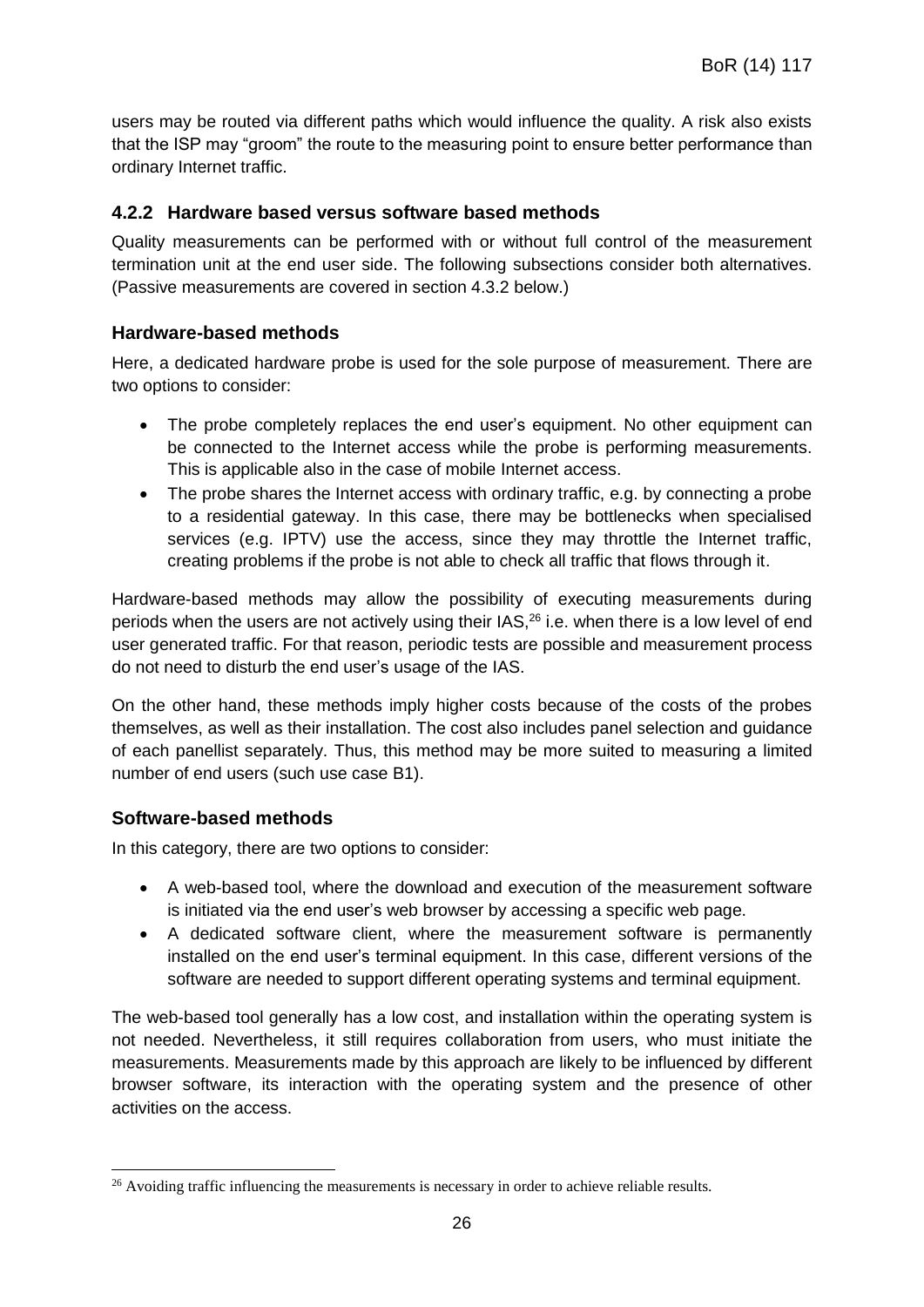The dedicated software client method is also a relatively low cost solution, but will require installation of the software by the user. The software may be activated by the end user for each test sequence. Alternatively, it may be made more intelligent by detecting the level of activity on the end user equipment and its Internet interface in order to perform the measurements autonomously.

Other kinds of verifications are normally necessary to implement in the software client in order to make the software-based measurements more controlled, e.g. excluding measurements over wireless LAN.

Note that with both options the end user may be required to give some information regarding their IAS, such as contract information. Whilst these methods facilitate a wide range of users and a quicker deployment time compared to hardware based methods, they can only perform measurements and data collection when the users are online.

### **4.2.3 Controlling the measurements**

When designing a measurement system, it is essential to guarantee that there will be enough server capacity so that the measurement service does not itself act as a bottleneck and distort the results. The capacity can be pre-allocated and controlled in a way that clients can perform measurements only according to a pre-defined schedule. With this mechanism it is possible to make sure that there is always enough capacity and resources for all active measurements.

The other option is to implement an access control scheme, where the system queues clients and only allows a given number to measure at the same time; i.e. buffering measurement requests when the system becomes overloaded. This type of load control is essential for a system that allows clients to measure at their own initiative. Otherwise the reliability of the measurement results will be compromised.

## <span id="page-26-0"></span>**4.3 Measurements using ordinary user traffic**

## **4.3.1 Application measurements**

Application measurements cover end-to-end performance of specific applications. All the parts of the Internet effecting user perception influence application measurements. The drawback is that when low performance is detected, it is difficult to determine which section of the end-to-end communication path causes the impairment. To determine this, it is necessary to compare the results on different applications and from different ISPs and / or to perform specific measurements on some sections of the relevant parts of the networks used.

Collecting information from CAPs allows values of technical quality parameters to be obtained which represent the experience of the end user using the corresponding application. Some CAPs provide such information today.<sup>27</sup> The figure below shows this measurement scenario.

<sup>-</sup><sup>27</sup> See for example "Netflix ISP Speed Index", Netflix Inc., accessed January 24th, 2014, http://ispspeedindex.netflix.com/ .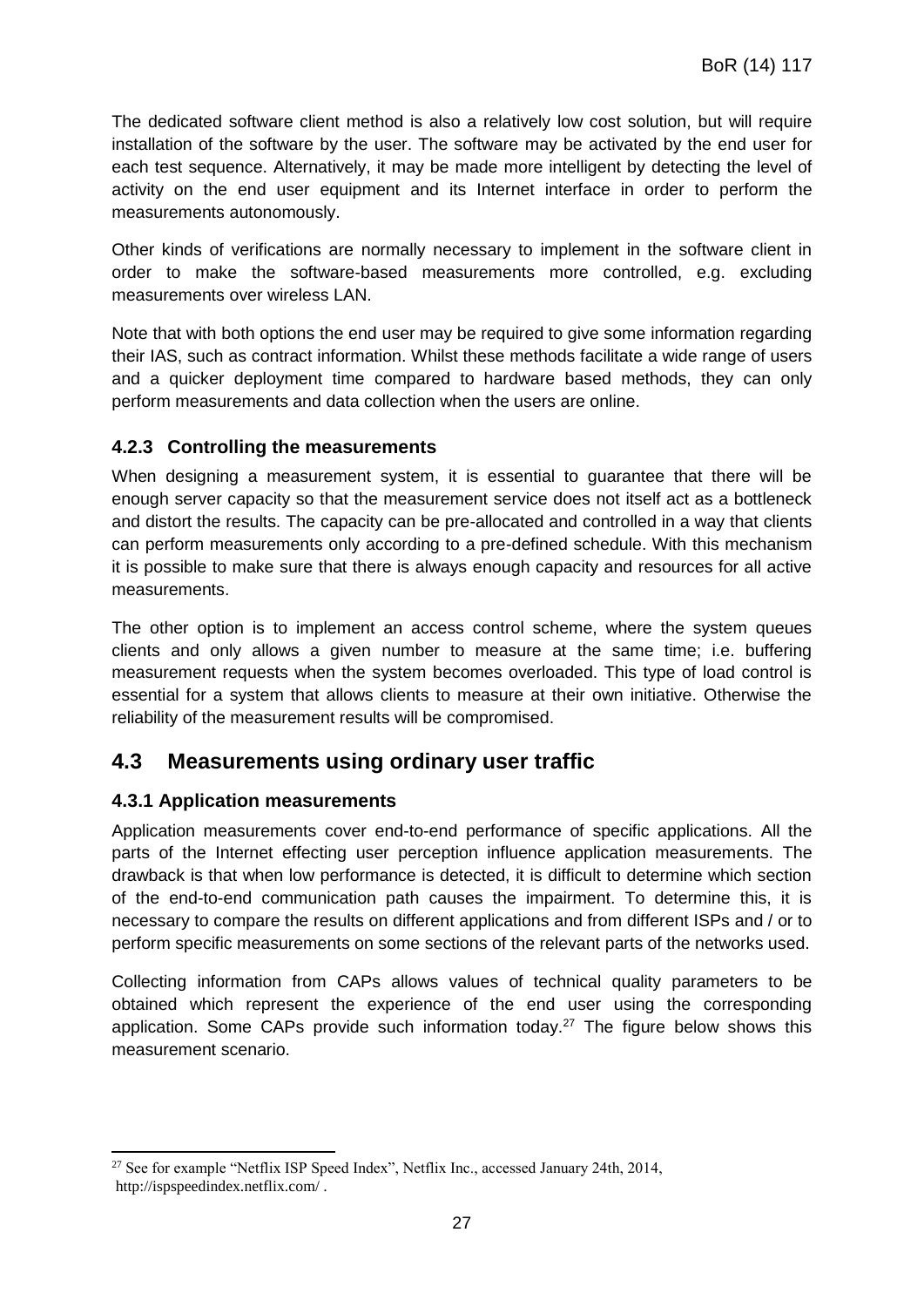

**Figure 4.3 – Application measurements**

CAPs are in a good position to observe the performance of end user communication as it can be done automatically every time their users access the content. However CAPs do not normally have any control over the other applications used by the end user or visibility of the traffic generated by them. Also, CAPs' own service, connectivity and server capacity may limit the achieved results. Furthermore, it is important to perform an objective evaluation of results from CAPs' measurements if such results are to be used by NRAs.

Additionally, quality measurements based on user-initiated communication with CAPs can be handled from the client side. This can, for example, be used for monitoring the download time of webpages and performance metrics for streaming video.

#### **4.3.2 Passive measurements**

While the most commonly used measurement methods today rely on active measurements using a client/server configuration, passive monitoring is an alternative to such approach. Unlike active monitoring, passive monitoring does not inject test traffic into the network and does not rely on dedicated test servers. Instead, passive monitoring tools analyse ordinary traffic in order to infer quality-related parameters. Both approaches can be used to meet the objective of monitoring quality of IAS in the context of net neutrality, each one with its pros and cons, and they should be regarded as complementary. The following figure gives a schematic representation of the passive scenario: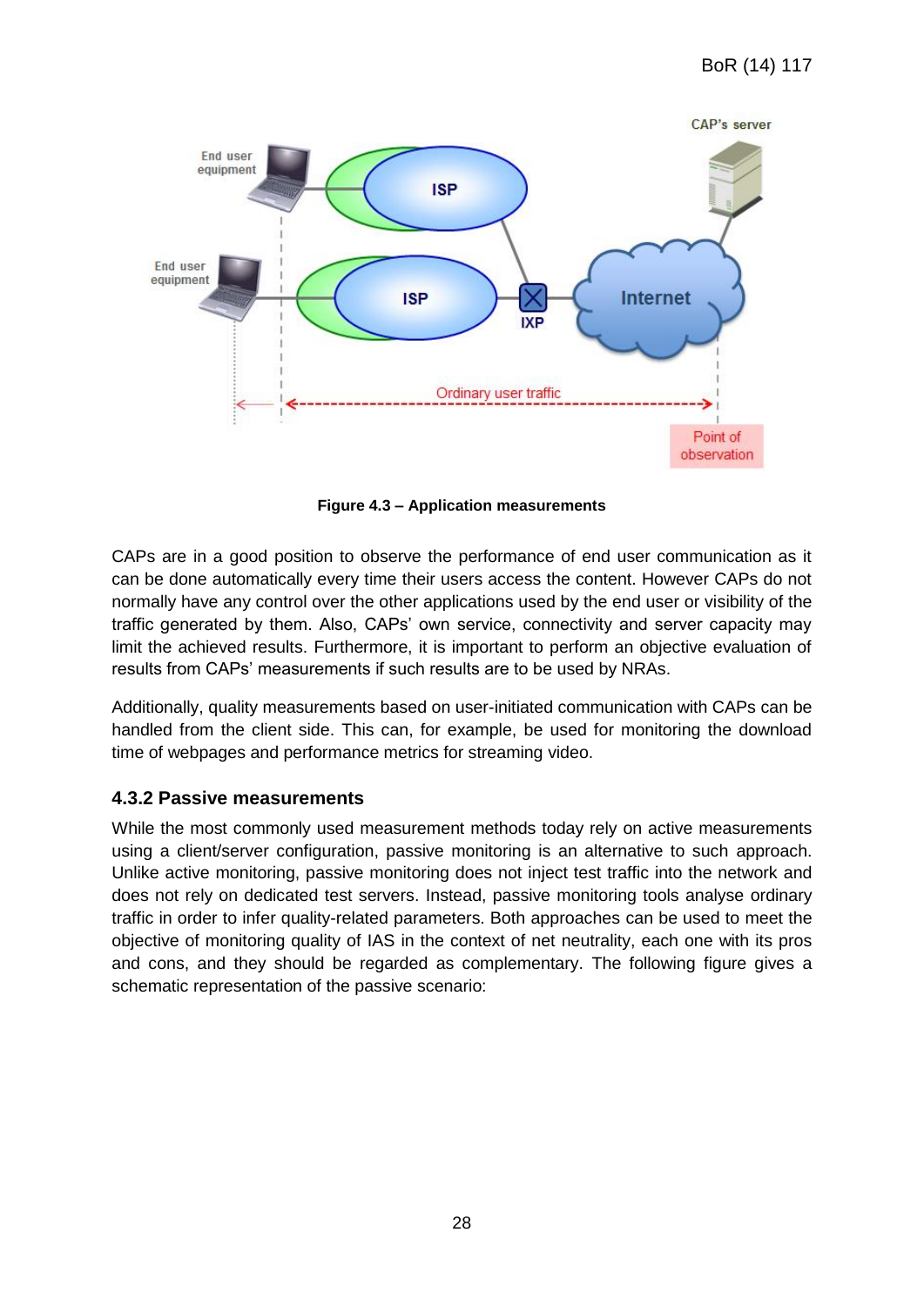

**Figure 4-4 – Passive traffic measurements.**

In relation to degradation of IAS as a whole, active measurements typically inject artificial traffic emulating web communications using the HTTP application layer protocol. Here, passive monitoring can play an important role, because it measures traffic originated from ordinary user applications and the reported quality metrics will be the ones that the user is currently experiencing end-to-end. Passive monitoring can measure performance of IAS as a whole by monitoring aggregated traffic from a mixture of applications sent to, and received from, the Internet.

By doing so, it is possible to verify whether the reported quality values provide sufficient performance for a best effort IAS service as a whole, by making comparisons with a minimum level of performance for a mixture of different types of applications. In this case, the results obtained by active monitoring cannot generally be extrapolated to the user experience, because server location, traffic in the network, and the test applications used will not meet the same conditions as for ordinary Internet communication.

In relation to degradation of individual applications using IAS, passive monitoring also provides advantages compared to active monitoring, since it is particularly helpful in identifying net neutrality violations. Existing systems for detecting differential treatment that rely on active monitoring are typically specific to an application or to a particular differentiation mechanism. If the ISP changes differentiation practices, the active monitoring tool may not be able to detect it. However, the users need a method to detect differentiation for any application that might be subject to differentiation and for any mechanism used to achieve it, and passive monitoring provides a better alternative.

Passive monitoring can partially solve these problems because its aim is to measure network performance for user-originated traffic. Passive monitoring does not try to identify the policies implemented by an ISP but only measures the end-to-end performance. From here it is possible to use statistical methods to identify if any traffic management practices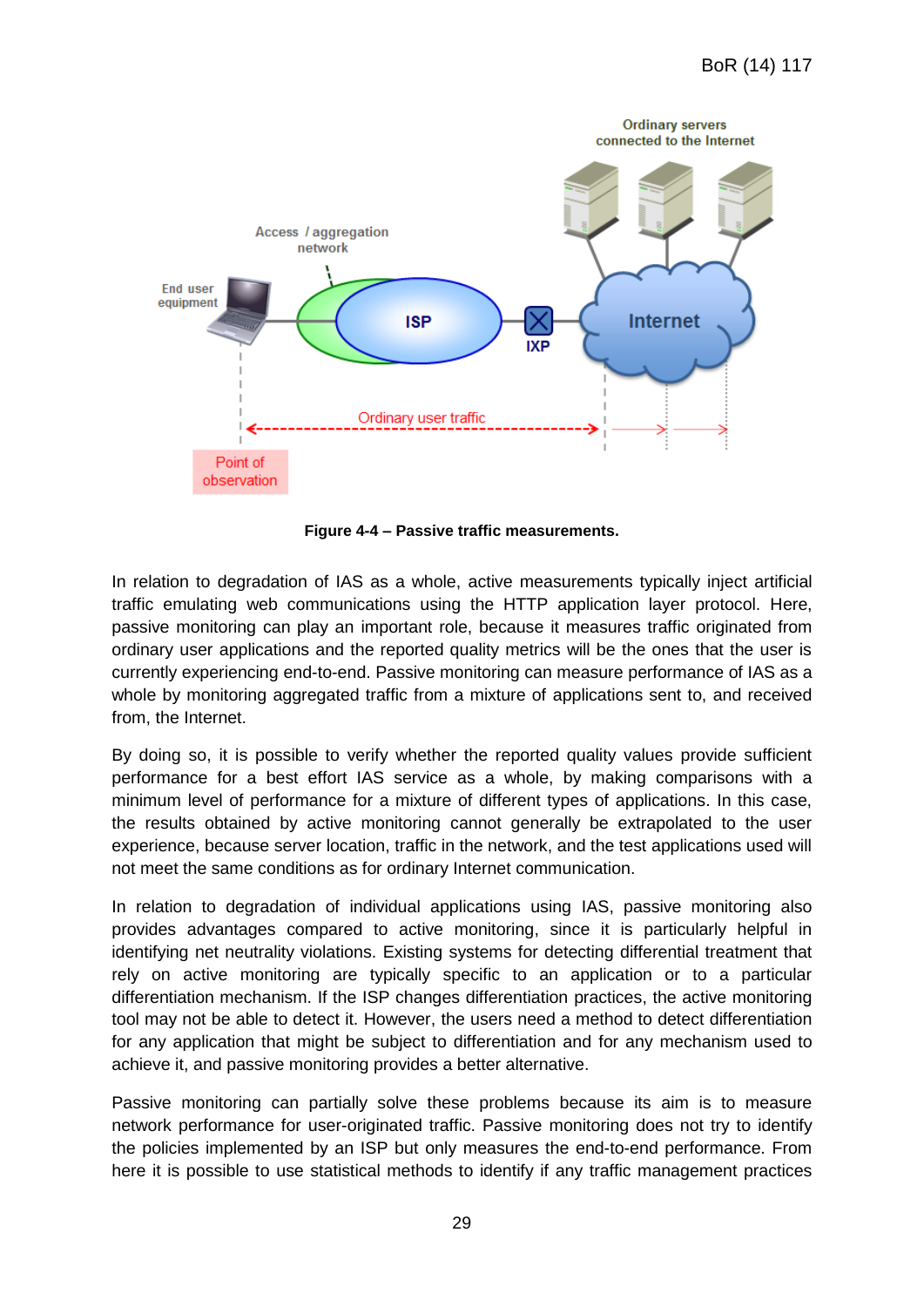are being implemented, since it is possible to establish causal relationships between the ISP's practice and performance degradation.

Another advantage of passive monitoring is that it does not change the traffic load imposed on the network in any way. This is particularly important in mobile environments. Whilst most of the fixed IAS offers provide a flat rate tariff, on a mobile IAS offer this might not be the case. Data rates and data caps are offered on most of the mobile offers and this might limit the usage of active tests since they reduce the remaining capacity for the user as a result of traffic injection.

However, there are some drawbacks with passive monitoring too. The main inconvenience for passive monitoring is the lack of control on the server side and on the network conditions. Server and network capacity, connectivity and load will influence the resulting quality, and the conclusions reached need to take into account those aspects. Nonetheless, statistical data post-processing or the use of complementary active monitoring tools, allow for the isolating of traffic management practices from other causes of degradation such as overload, incorrect configuration, technical failure, etc. It is also important to note the lack of commercial experiences with passive monitoring due to its complex implementation.

NANO is a passive measurement tool that can inspect traffic to and from end users' hosts and detect potential degradation of individual applications and thereby be used to investigate net neutrality violations.

## <span id="page-29-0"></span>**4.4 Current measurement systems**

A number of European NRAs have been engaged in IAS quality measurement initiatives for many years and in varying levels of details and focus. The measurement parameters and methods used are basically the same, independent of the approach chosen. Differences can be observed with respect to the measurements for detection of potential degradation of individual applications. The majority of measurements, however, are focused on the measurement of the quality of IAS as a whole.

#### **4.4.1 General system aspects**

The clear trend for measurement approaches covering both use case A and B is a client/server architecture using injected test traffic. Two basic architectures can be observed:

- 1. **Provision of a software-based monitoring system with measurement agents that can be downloaded to any end-user IAS**. The measuring agent may, in principle, be both hardware- or software-based. However, a software-based solution is usually preferred due to lower costs, easier distribution and achieving full coverage. The software-based solution relies on the end users' own terminal equipment and measurements are user-initiated.
- 2. **Use of a probe-based monitoring system built for a pre-defined (limited) number of measurement end points (clients)**. The probes are located at network termination points, i.e. end user-like IAS accesses. They are either operated by the measuring organisation or by distributing hardware probes at end user premises. The number and distribution of probes follows a specific measurement system design depending on the scope and the desired statistical significance of the measurement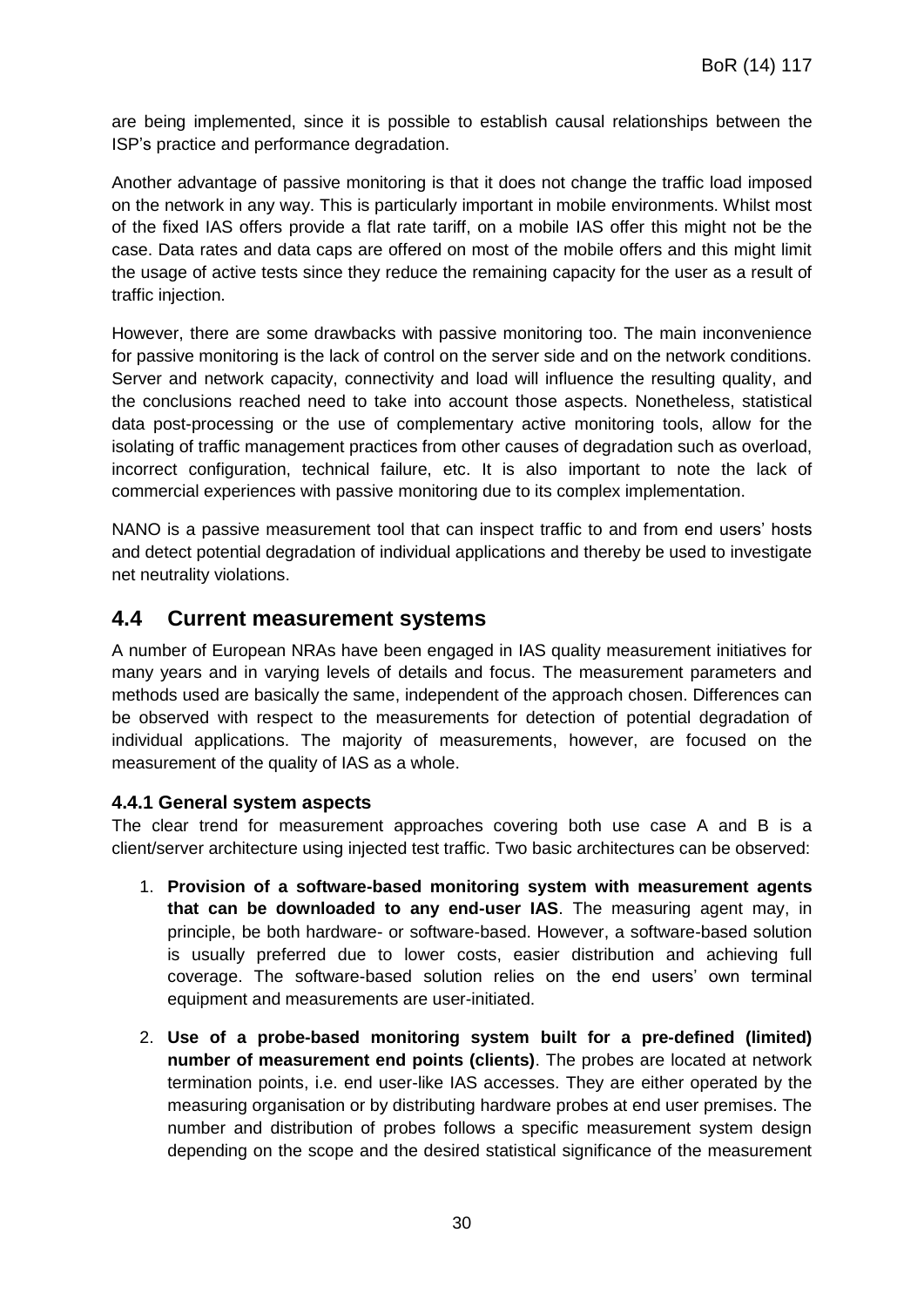campaign. In both cases, server-side measurement end points are typically located at peering points.

The former approach is typically used for regulatory supervision where the focus lies on providing tools for precise and controlled measurements of specific network scenarios (use case B). The latter one is typically used for transparency issues (use case A) where the focus lies on achieving a high coverage of the whole market, ideally all end users.

When *individual end user information* is the goal, software-based measurements are preferred due to the coverage achieved, ease of implementation and lower cost. The intention is to allow end users to cross-check whether the contracted IAS quality is fulfilled (use case A2).

This architecture can also be used to provide *average results* (based on statistical analysis of collected results from all measurements) to inform end users about the quality to be expected at a specific location prior to signing a contract (use case A1). Measurement results are then collected based on a crowd-sourced approach.

Probe-based measurements are used where full control of the clients is needed, typically for scheduled measurements over a longer period. Prescheduled measurements are performed for a predefined set of IASes with respect to type, number and distribution. This approach allows for regulatory supervision of potential degradation of *IAS as a whole* (sub case B1).

NRAs that have a probe-based monitoring system can also use this to cover transparency regarding average IAS performance (sub case A1) when distributing a statistically relevant number of probes. Regulatory supervision of potential degradation of *individual applications run over IAS* (sub case B2) will typically be performed with dedicated measurement tools.

Based on the main use cases with associated sub cases, the overall monitoring methodology can be summarised like this:



**Figure 4-5 – Measurement systems vs. use cases.**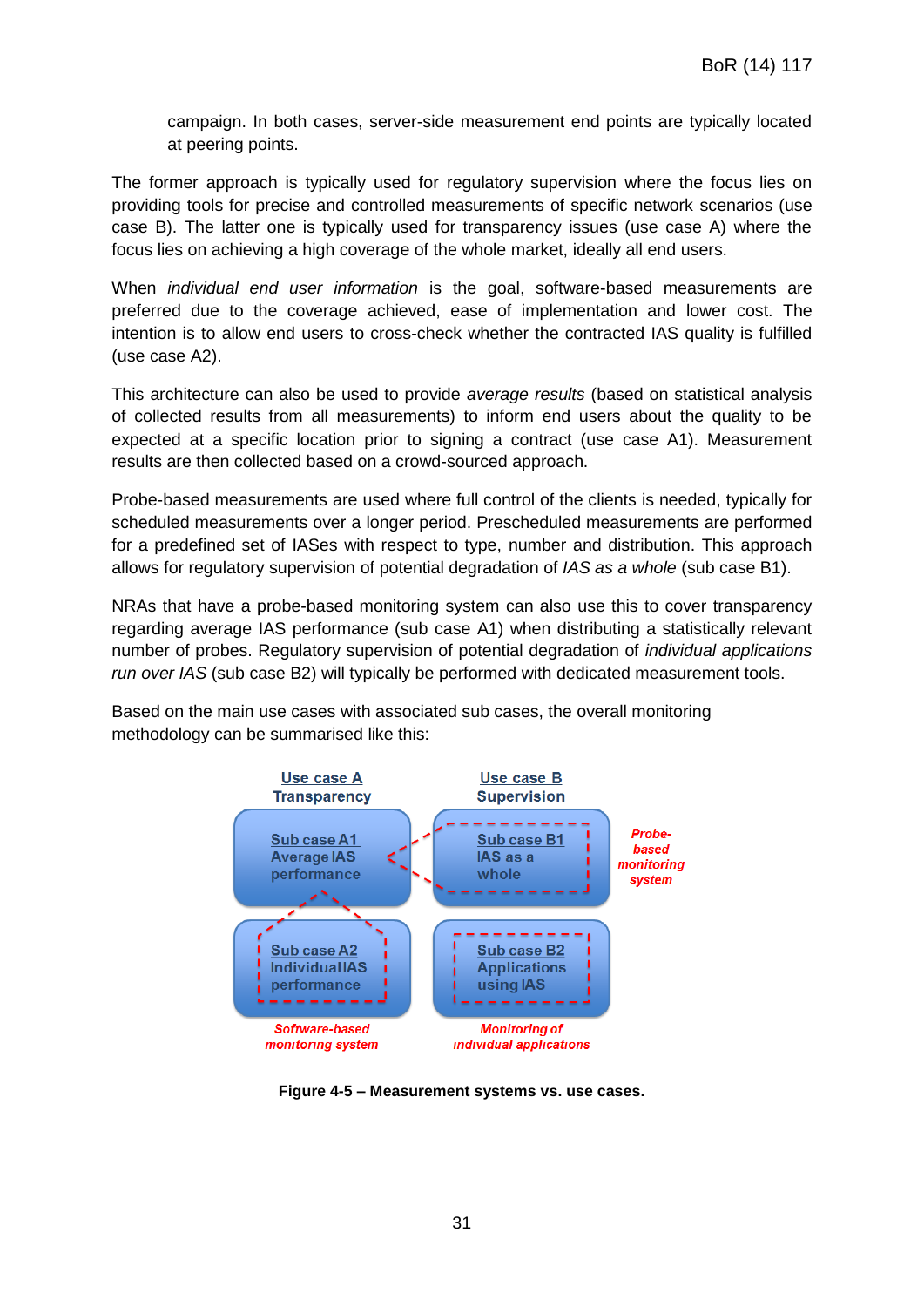#### **4.4.2 General cost aspects**

An internal BEREC survey conducted in 2013 identified at least 18 NRAs involved in quality monitoring systems (and two NRAs currently developing their own tools). These NRAs are either in charge of measurements or they cooperate with different stakeholders. Furthermore, in 21 European countries there are other quality monitoring tools made available to end users by public (e.g. university/research centers) or private institutions (e.g. ISPs, consumer associations, test houses).

To assist their decision process when setting up a quality monitoring system, NRAs can make a preliminary assessment of the actual costs they will incur by comparing costing structures and trends of different existing systems. In this respect, and in light of providing NRAs with useful information for such economic assessments, this section summarises findings from the BEREC survey regarding costing aspects of quality monitoring.

Different technical solutions (hardware-based vs. software-based), regulatory goals (transparency, regulatory supervision or a mix), steering entities (NRAs vs. stakeholders) are some of the reasons why there is a high variability both in the total cost and in the costing structure of the different national quality monitoring systems developed in a regulatory environment.

#### *Costing structure*

The survey confirmed that there are some common trends concerning the costing structure (that is the ratio between set-up costs and running costs).

Set-up costs are characterised by a high variability**,** making a precise assessment impossible. There are, however, a minimum number of cost elements which are common to all technical solutions: manpower, minimum hardware equipment and software licences.

Set-up costs appear less relevant for software-based solutions, although cost savings compared to hardware-based solutions do not seem large because software development and professional resources (IT specialists) represent the most significant cost component. Validation activities and preparation of reporting systems have little effect on set-up costs (or indeed on total costs). Adding additional metrics, while increasing overall costs, is expected to only imply relatively low marginal costs.

One common trend in cost structures is the fact that set-up costs are higher than running costs in most cases, and in some cases it may account for a very large part of the total cost. This is especially true for solutions like hardware probes, whereas web-based solutions, for example, have a more balanced costing structure.

Some governance and technical solutions allow for a certain degree of savings. For instance, in public-private international systems, nodes and equipment are hosted at the premises of associated measuring organisations at zero cost to participating NRAs. Other international partners may cover day-to-day operations and other running costs (e.g. remote support for maintenance).

In any case, as a whole, set-up costs (costs incurred to develop and install the measuring tool), seems relatively larger than running costs (annual costs sustained to run the quality monitoring system).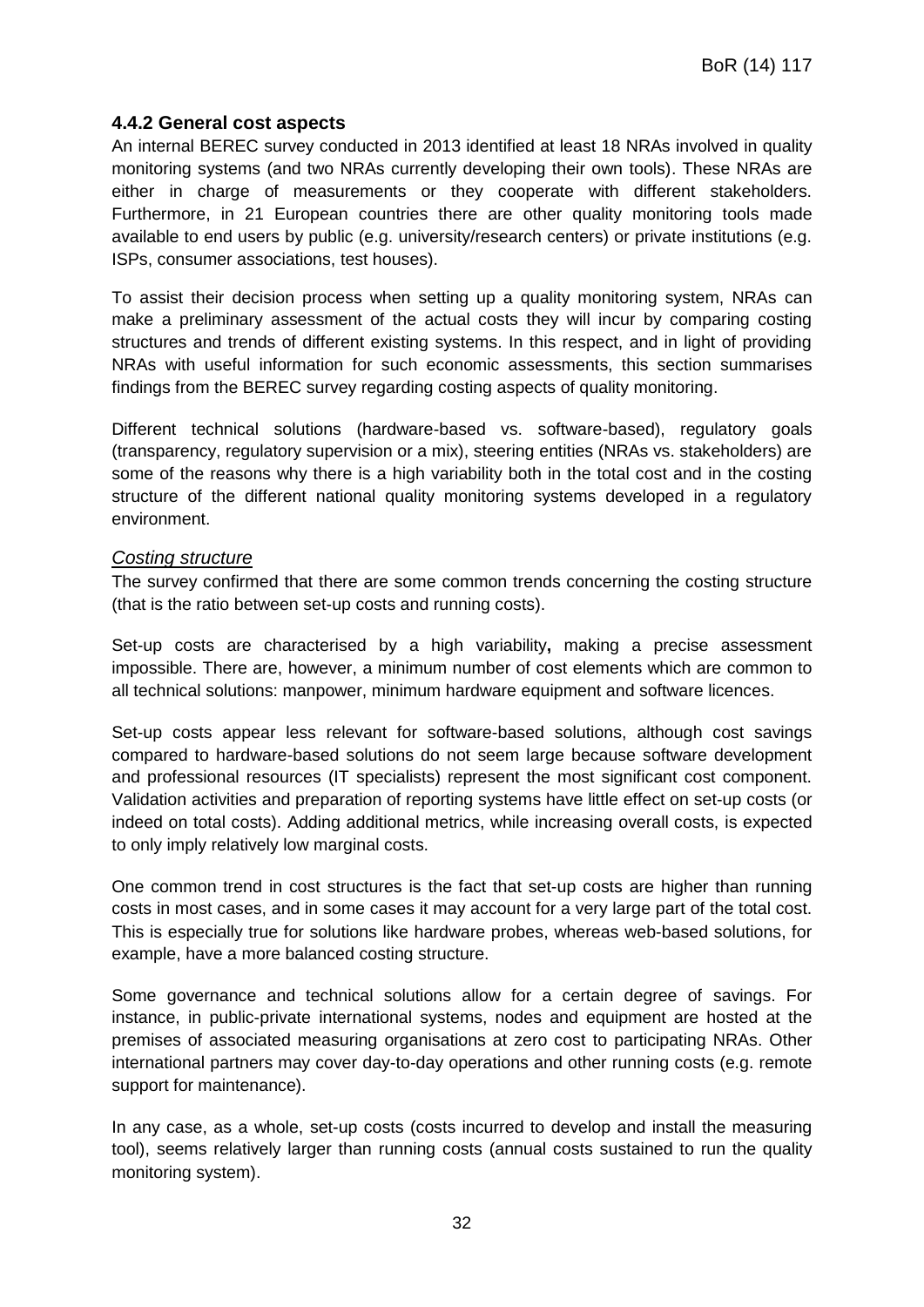### *Total cost*

Total costs differ significantly with regard to the system architecture chosen, the costs of which are of a different order of magnitude. Furthermore, total costs depend on several other characteristics, ranging from the market involved (fixed and/or mobile IAS) and including aspects related to the requirements of the quality monitoring system, such as equipment, technical personnel, housing and common costs.

#### *- System architecture*

In aggregate, total costs for existing quality monitoring systems vary over a wide range. Because system architectures and governance solutions are very different among countries, comparison based on total costs could be misleading or, at least, very difficult.

That said, it is worth noting that minimum resources needed to set up a quality monitoring system and associated implementing activities correspond, roughly, to the steps needed in order to implement a software-based system. Therefore, the software-based approach can be considered as a technical baseline model for quality monitoring systems. A hardwarebased system includes more elements on top of the baseline system. It is therefore logical that hardware-based solutions would tend to be more expensive.

#### *- Location of measurement servers*

The server location impacts not only on the measurement costs but also on the total cost. A larger number of measurement points obviously imply higher costs than one single measurement point, in terms of both hardware and software requirements. There are indeed some economies of scale that should be taken into account when planning the measurement server location.

Placing the measurement servers within a national IXP could provide a significant saving. According to several academics and policy makers, once an IXP is established, it becomes a natural location for hosting a variety of other services dealing with bandwidth, speed and reliability of Internet. (In case of collaboration within an opt-in quality measurement system, several NRAs can share the cost of deploying a larger number of measurement servers, something explored in chapter 5.)

## <span id="page-32-0"></span>**4.5 Composition of test traffic**

The measurement architectures and methodologies for conducting active measurements by using injected test traffic are provided above. In addition to these considerations as a part of the design of a measurement regime, it is important to decide on the amount and distribution of measurement end points from which the test traffic is injected in order to achieve meaningful results.

As presented in section 4.4 there are two basic measurement architectures used that are related to the use cases A and B. Use case  $B -$  the regulatory supervision of specific network scenarios – requires a dedicated measurement set-up and a pre-defined set of IAS offers with respect to type, number and distribution of measurement end points. Use case A – transparency measurements – is based on user-initiated measurements and the aggregation of available measurement results (samples).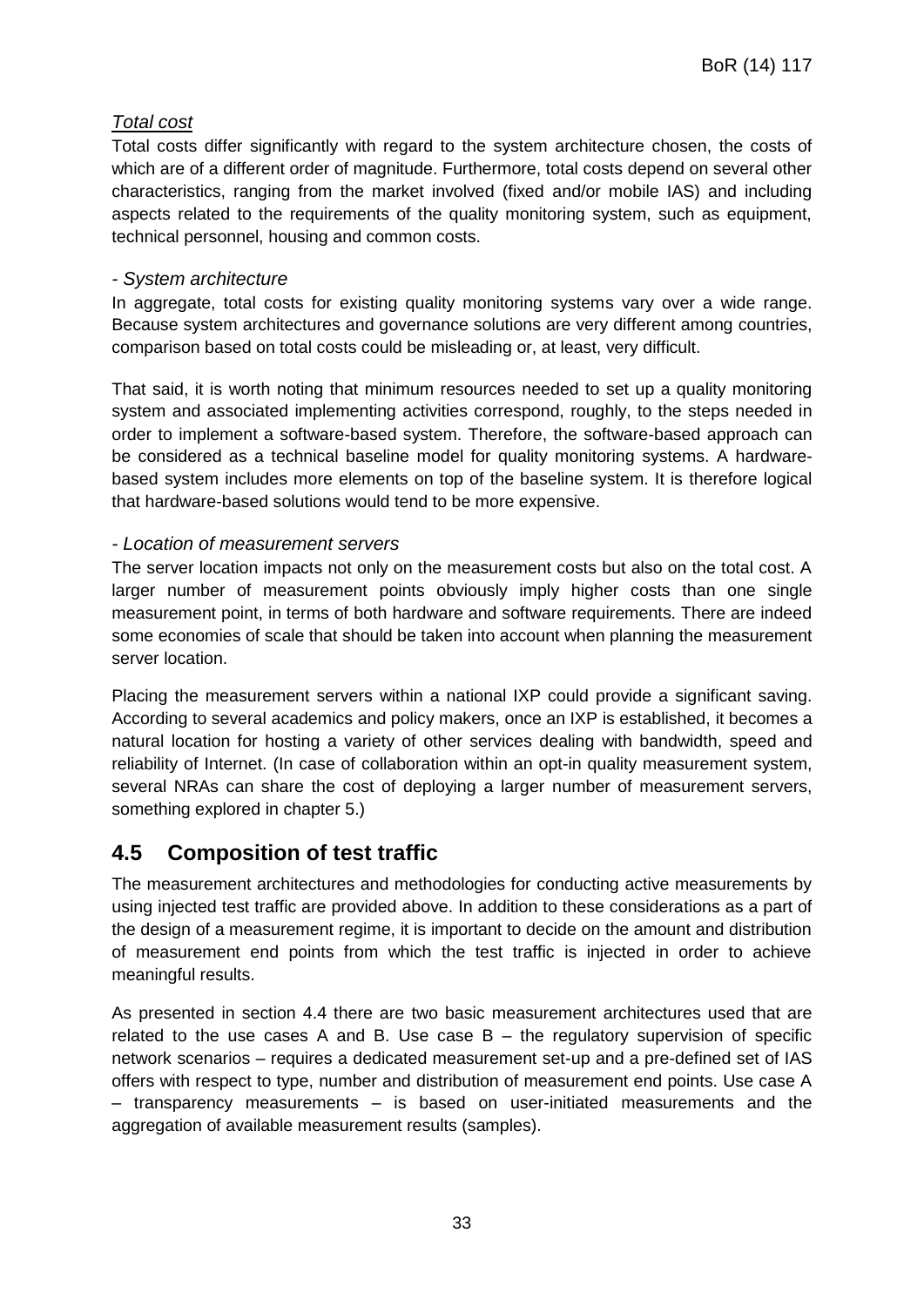For each use case a different methodology for generating respective test traffic is followed. Use case B, which is by itself a specifically designed measurement scenario, calls for the design of a specific distribution of measurement end points (IASes) prior to the start of the measurements. The IASes selected to inject this traffic is referred to as the panel.

The motivation of use case A is to allow end users to perform measurements and to ideally collect measurement samples from all end users to create a database. So rather than designing specific measurement scenarios, the focus is first to allow for individual test measurements (samples) and secondly to achieve as large a database as possible. This is referred to as a crowd-sourced approach.

## **4.5.1 Preselected panel approach**

The basic idea of this approach is to identify a set of IAS access points providing a valid representation of whole the population of existing access points. This set is referred to as a (preselected) panel. Each end user access point serves as a measurement end point (client). In combination with the measurement server(s), the clients constitute a "measurement network". The end user access points are equipped with hardware probes that control the client-related measurement aspects. By injecting test traffic at the end points of this network, measurement samples are generated and collected for subsequent analysis.

Regarding the panel selection, there is a trade-off between panel size, statistical accuracy and ultimately cost. The first step towards determining the participants of the panel is to specify the particular market aspects which are of interest. Measurement points should be selected based on statistical sampling. IAS packages may be first identified based on the popularity as well as the market share of the respective ISPs and/or the similarity of the packages to other ISPs. Assuming that technology and geography are of interest, there should also be a consideration of how the selected packages are technologically delivered and geographically distributed.

During the selection, the necessary number of participants per-technology-type per-package are chosen in view of the market aspect required to be studied. For example, if a particular package market (population) is to be studied, a group of participants subscribing to the package will be needed. The group size must be drawn from all the technologies over which the package is delivered. The number of participants for the package must be sufficient in size to take into consideration the confidence interval for the population. There could also be other relevant criteria, such as geography (urban/suburban/rural).

In order to achieve the target number of probes for each particular market aspect, a recruitment campaign is conducted with the aim of establishing an initially large number of potential volunteers which may eventually be selected for the evaluation process. Given the unpredictability of the standard deviation of the chosen group of participants, it is possible that the number of participants will have to be increased in an incremental manner until a satisfactory margin of error is achieved.

If panel participants are not directly selected by the measuring organisation based on their IAS offers, but instead by a call for volunteers, then a pre-screening and preliminary speed measurements could be undertaken. This is in order to reduce the impact of respondent misconceptions regarding which package they were using. For example, during the prescreening of suitable panellists, an average speed reading estimate may be undertaken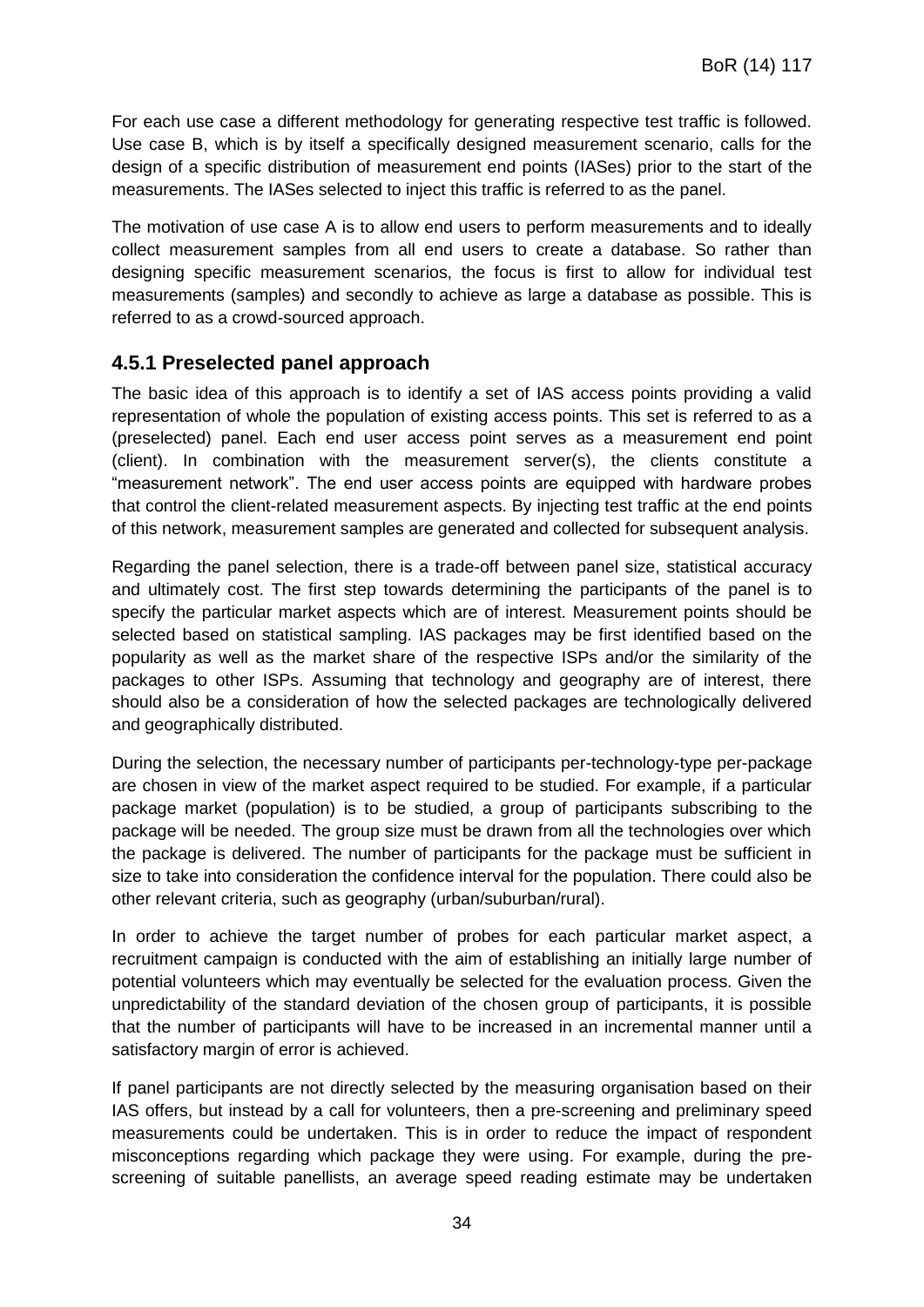using a software tool to give a rough estimate. If this reading is consistent with the panellist's package and their IP range matches that assigned to that IAS package, they are accepted onto the panel.

In general, once the pre-screening checks are completed and successfully passed, the particular volunteer becomes a participant of the representative panel and subsequently issued with all the necessary equipment. The actual panel is constructed by meeting the required number of probes for each particular market from the identified potential volunteers. A safety margin should be incorporated to account for future changes in the recruited panel.

## **4.5.2 Crowd-sourced approach**

With this approach, any IAS access can act as a measurement end point (client). The access is typically provided with a software-based measurement agent that allows for userinitiated measurements executed on the end user's own equipment. The client measurement agent exchanges test traffic with one or more measurement servers. Each user-initiated test measurement generates a measurement sample that is stored in a central database for subsequent statistical analysis.

The measurement samples continuously generated by the crowd-sourced approach are post-processed and published to provide average IAS performance information. Ideally, all members of the population, i.e. all IAS access points, should be present in the collected data sets. Based on this database, regulatory supervision and quality analysis can be made, e.g. the performance of specific IAS packages. However, under real-life conditions only a subset of the population will participate.

In order to provide robust quality measurement results, the crowd-sourced approach must aim to collect a large number of participants. The larger the number of participants is, the less likely it will be that the statistical analysis of the collected measurement samples becomes biased. The success of the crowd-sourced approach relies on a low threshold for participation. Therefore crowd-sourced campaigns normally rely on the distribution of measurement software that can be executed on any end user equipment.

Since crowd-sourcing relies on volunteers that can participate without any admission control, the number and distribution of the measurement samples is unknown. Also, the participants volunteering may originate from a population that was not targeted by the quality evaluation (e.g. participation by business IASes with particularly high-speed access). Therefore, statistical analysis of the raw data collected could be performed.

As a result, crowd-sourced measurement software will not only measure the actual quality metrics, but will also collect additional information on the measurement environment (hardware, operating system, location etc.) for validation purposes. This can be accompanied by a short questionnaire to be answered by the participants on, for example, the type of contract, tariff and location.<sup>28</sup>

It is advisable to perform a statistical monitoring throughout the entire measurement campaign in order to keep track of the composition of the measurement samples. This

<sup>-</sup><sup>28</sup> NRAs are aware of the fact that some users may not understand all the details of the IAS as specified by their contract.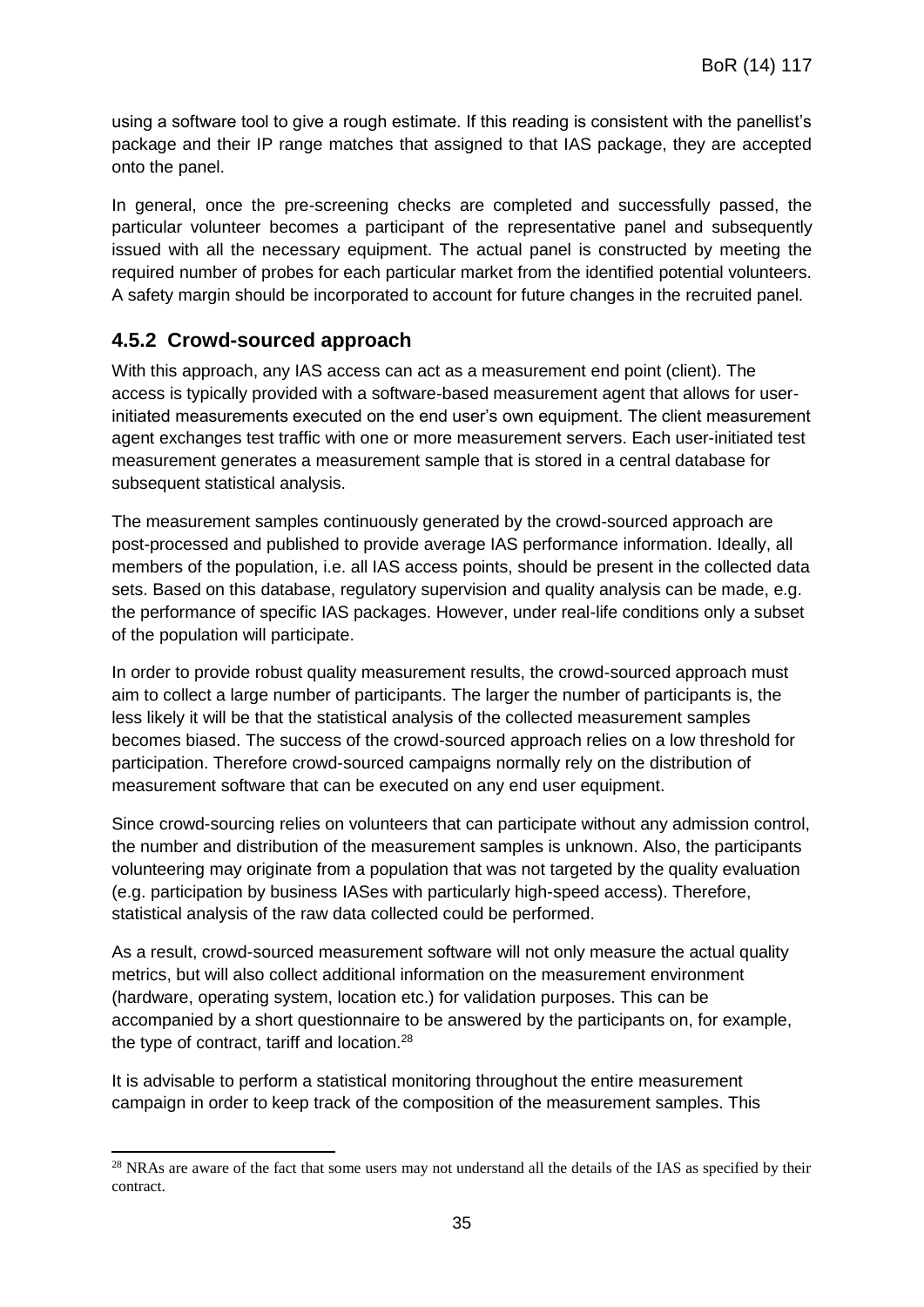allows for countermeasures, such as advertisements or promotion/recruitment campaigns, if it is appears likely that the required number or distribution of participants will not be met.

## <span id="page-35-0"></span>**4.6 Wireless/mobile aspects**

Wireless and mobile IAS occupy a significant market share of the overall IAS market. This section investigates wireless/mobile IAS specifics compared to fixed IAS and presents different approaches of evaluation of quality. Wireless/mobile IAS specifics are due to the dependency on radio signal propagation conditions in open air and the end user's high level of mobility.

### **4.6.1 Mobile/wireless quality parameters**

Despite the diversity of IAS physical layer technologies, they all use the IP protocol at the network layer. In terms of technological neutrality, this feature can be used to evaluate IAS quality in the same way for all types of access technologies, including wireless/mobile IAS. General technical quality parameters commonly used to evaluate IAS quality, such as data speed, delay, and jitter, can be used for wireless/mobile IAS too.

On the other hand, for wireless/mobile IAS few additional quality parameters are standardised to achieve a complete picture of overall quality of an individual wireless/mobile IAS. Quality parameters defining *wireless/mobile network availability and accessibility* as well as *IP service accessibility and integrity* could be used.

#### **4.6.2 Radio coverage**

Wireless/mobile IAS technologies rely on radio signal propagation through open air. To achieve permanently reliable communications it is necessary to ensure that the transmitted radio signal is strong enough to be received and decoded at the receiving end.

In the case of wireless IAS provided between antennas at fixed locations on both the end user and the ISP's sides, quality measurements can be carried out in a similar fashion to that for wireline IAS. In addition, wireless/mobile IAS quality is affected by variability of signal propagation conditions caused by nature such as rain, snow, fog, or sun storms. This is in addition to disruption or degradation due to interference from other radio signals.

In the case of mobile IAS, base stations have fixed locations and the radio signal is adjusted to optimise mobile network performance. In areas where the base station's signal strength is too low, the mobile IAS will become unavailable. More complicated cases occur when an end user is located at the edge of a cell. In such circumstances mobile IAS quality depends strongly on terminal position or potential radio interference. At such locations, mobile IAS tends to be highly unreliable.

Many mobile operators provide coverage maps on their websites defining areas where different levels of transmission speed could be achieved. When using such maps it is important to note that they are calculated using models and will in some cases not be able to represent the situation in practice. For example, coverage maps describe signal strength and/or IAS availability outdoor, and therefore indoor coverage of mobile IAS cannot be inferred directly from outdoor coverage map.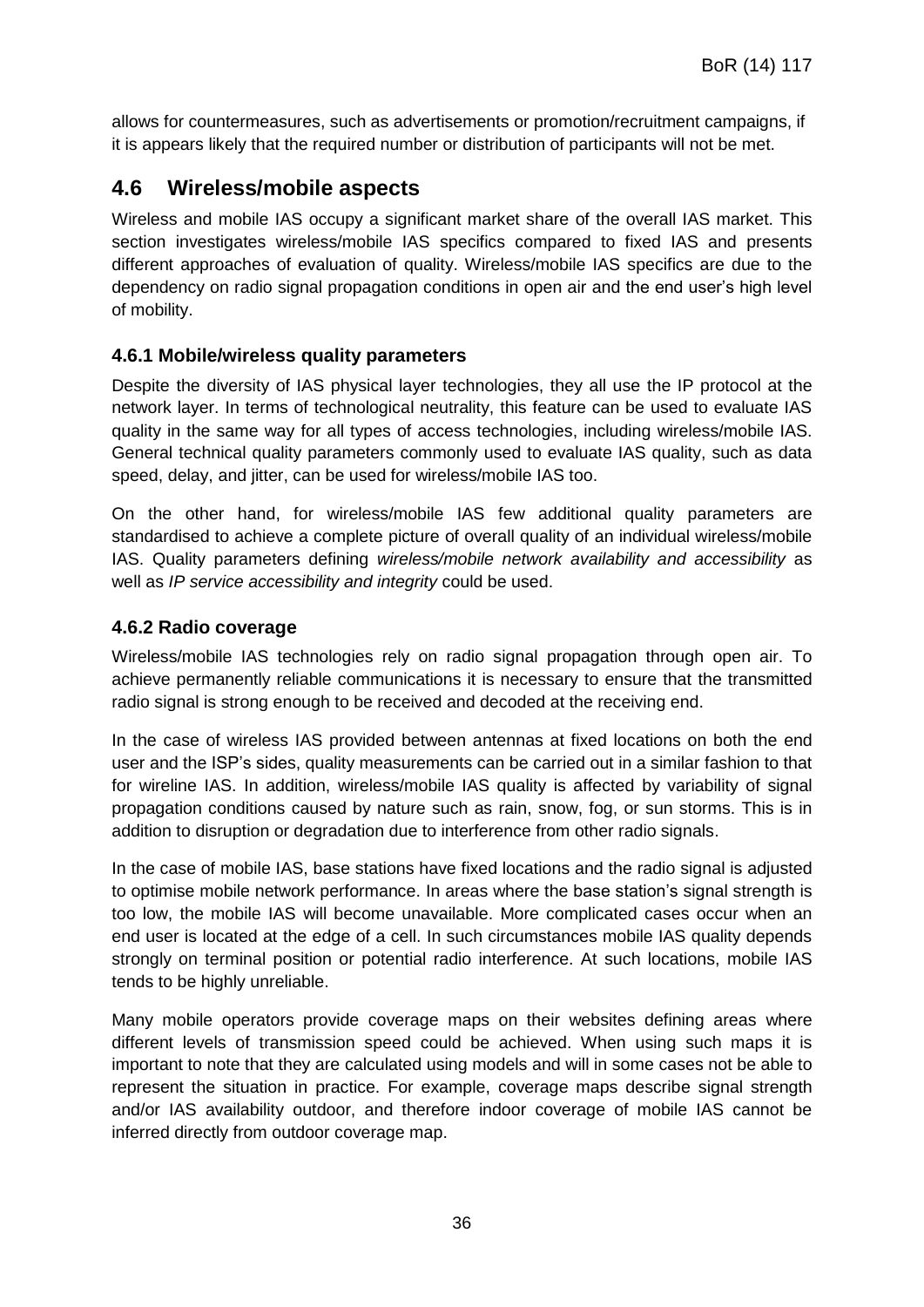#### **4.6.3 Mobility aspects**

An important feature of mobile IAS is support for end user mobility. However, taking into account the cellular nature of mobile IAS and the fact that a moving end user crosses the boundary between neighbouring cells, disruption or degradation of mobile IAS frequently occurs because of interference from two (or more) cells in border areas or because of handover procedures not happening smoothly.

Cases of IAS degradation of quality or network congestion due to a high number of end users or due to an end-user's application's demand of high data throughput could easily happen for wireless/mobile IAS. In cases when traffic load exceeds the installed capacity, congestion will occur.

#### **4.6.4 Tools/systems to evaluate mobile/wireless IAS quality**

Measurement of mobile IAS is a specific application of the different measurement approaches presented in section 4.4. At the IP layer, mobile/wireless IAS performance measurements (e.g. speed and latency) are the same as with fixed. The challenge with mobile/wireless IAS is to address the variability of performance in the radio access section and to achieve geographical coverage.

For some test scenarios, a controlled measurement system approach is used and can be set up in the form of a drive test. Note that a full coverage of networks with drive tests is impractical. If the aim is to provide information relevant to end users which allows for precontractual comparison, a crowd-sourced solution with software clients on end user equipment may be preferred.

In order to provide representative results, the design of mobile/wireless measurement probes has to take into consideration specifics of the relevant radio access technologies, conform to minimum technical requirements, and function in the same way as ordinary end users' handsets. Furthermore, the measurements performed should not lead to network overload over longer time periods.

Crowd-sourced quality measurements may be achieved using specifically designed mobile apps which are installed and executed on end users' smartphones (e.g. Android or iOS). The app then performs measurements, either on a regular basis or when an end user initiates a measurement.

The following points should be taken into consideration when designing a measurement system for mobile/wireless IAS:

- Measurement methodology should take into account the above mentioned aspects
- Data volume produced by measurements (mobile data tariffs tend to not be flat-rate)
- The effect of terminals which might have limited capabilities
- How to perform sampling to achieve statistical reliable results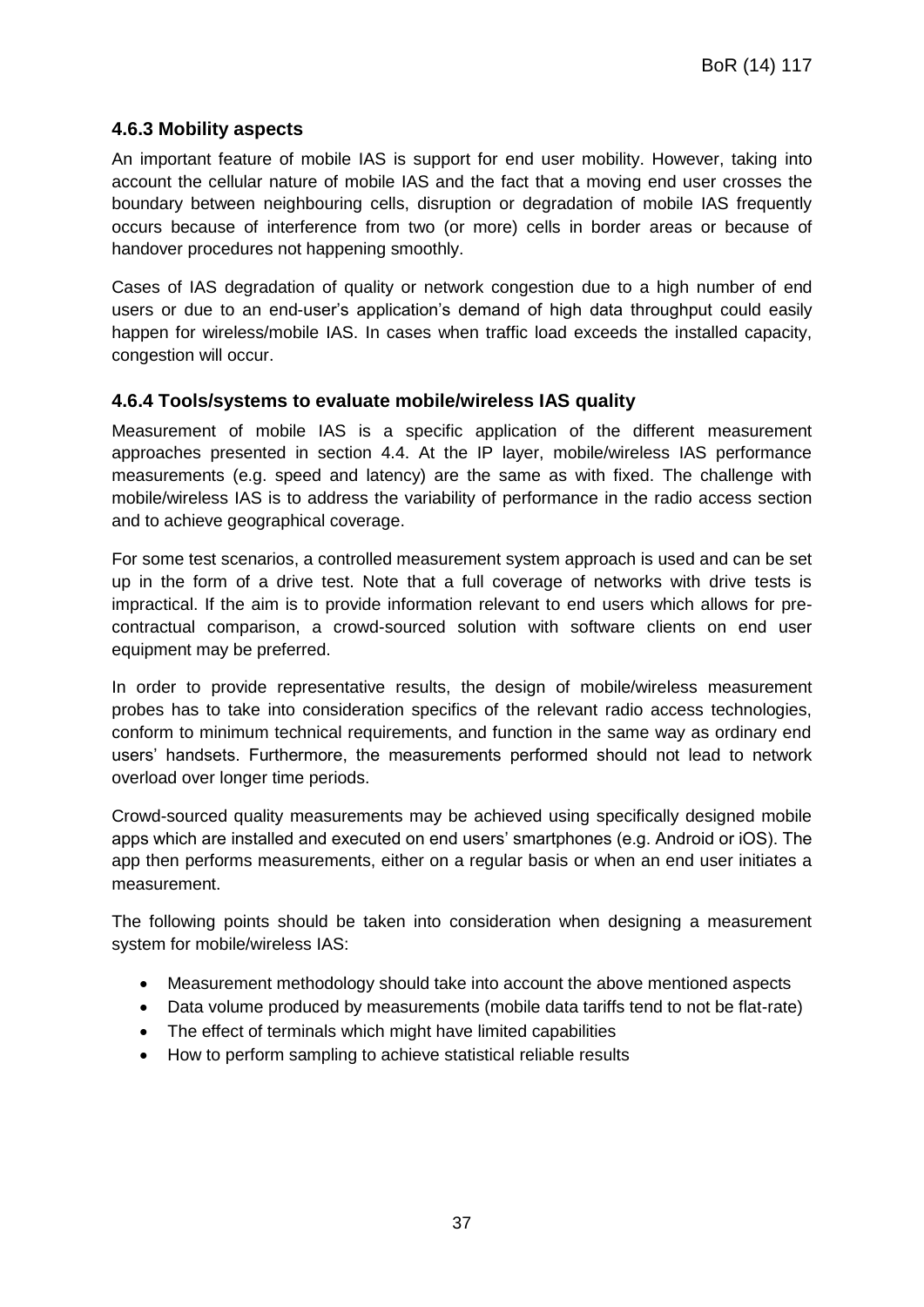## <span id="page-37-0"></span>**4.7 Complementary methods**

## **4.7.1 Introduction**

Analysis of stakeholders' opinions may help in the analysis of results achieved from objective measurements, by providing complementary methods. For the purpose of transparency, technical measurements may be enough for specific objectives but, for a thorough net neutrality investigation, complementary methods are often an advantage.

Complementary evaluation methods are important since the information obtained through them is helpful to understand the relation between objective measurement results and the quality perceived by the users. In this case, instead of accuracy, the observations offer a picture of how well the results can be trusted. Important indicators could include collection and analysis of user's complaints, traffic management investigations, mean opinion scores on user's levels of satisfactions, public opinions and debates.

However quality perceived by end users (QoE) and opinions expressed in public discourse should be treated carefully when it comes to drawing conclusions.

## **4.7.2 User's complaints**

Collecting and classifying end user's complaints is a helpful exercise to provide an early indication of a degradation of quality of a service. A series of a specific type of complaints is already an indicator. A well-structured collection of complaints may already help to draw the quality profile of a specific provider.

Clause 4 of the EC recommendation C(2010)3021<sup>29</sup> *on the use of a harmonised methodology for classifying and reporting consumer complaints and enquiries* may help to establish a main structure for the collection and analysis of the complaints. It is likely to need a more detailed structure in order to adapt to particular countries' needs.

Some NRAs have systems of collecting user's complaints but often the detailed relation between user and supplier is not covered by the electronic communication act and the data available by the NRA is insufficient. The most appropriate partners for NRAs may be consumer protection organisations or Alternative Dispute Resolution bodies to solve disputes between users and service providers.

## **4.7.3 Traffic management investigations**

BEREC organised and may repeat a questionnaire addressed to ISPs in Europe. This exercise is particularly useful to understand the evolving traffic management practices and

-

<sup>29</sup> See further information on:

European Commission, "Communication from the Commission to the European Parliament, the Council, the European Economic and Social Committee and the Committee of the Regions on a harmonised methodology for classifying and reporting consumer complaints and enquiries", 2009.

Online: http://europa.eu/legislation\_summaries/consumers/consumer\_information/ co0014\_en.htm (accessed January 24th, 2014) and

European Commission, "Communication from the Commission: Monitoring consumer outcomes in the single market: the Consumer Markets Scoreboard", 2008.

Online: http://europa.eu/legislation\_summaries/consumers/consumer\_information/ l10140\_en.htm (accessed January 24th, 2014).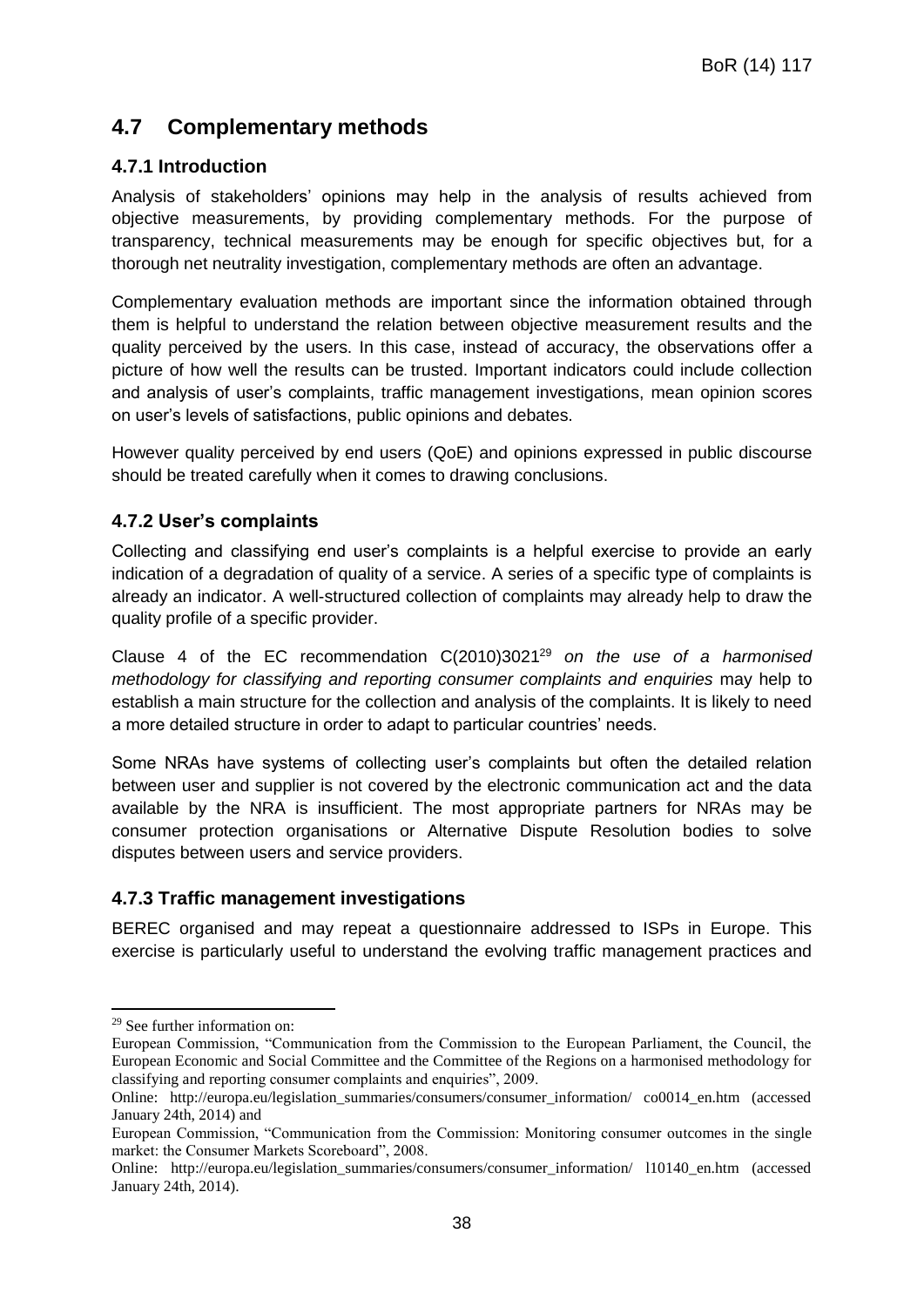relate them to results obtained from users' satisfaction surveys and / or objective quality measurement campaigns.

Formulating questions and analysing answers helps NRA to better specify a clear boundary between discriminating and differentiating traffic management methods, and helps ISPs to understand it and enhance their practice. Such investigations should be based on clear and unambiguous questions and be made repeatedly, evolving to stay relevant to the traffic management practices met in the market.

## **4.7.4 Quality perceived by end users (QoE)**

The quality perceived by end users (QoE) is essentially the relationship between the performance expected from a specific service and the subjective perception obtained after the use of the service which is largely depending on the QoS.

Some CAPs collect QoE feedback, e.g. each time a user has used a service, and they may have an interest in collaborating with NRAs on a quality monitoring system. CAPs could be invited to perform similar studies, and be encouraged to provide NRAs with such results. (Ref. also section 4.3.1 above on "Application measurements")

Direct consultation of the opinions of end users is another possibility. Experts on consumer surveys and mean opinion scores may determine with acceptable levels of confidence the general opinion of the end users within a scale from 1 to 5.<sup>30</sup> This may be a more expensive exercise but has the advantage that it can be adapted to the population under study and to relevant applications.

#### **4.7.5 Public opinions and debates**

Tracking commercial campaigns of ISPs and CAPs, public discussions or parliamentary debates may also help to understand the behaviour of the market players and provide guidance on how to adapt the quality monitoring system to the evolution or needs of the market. Major complaints from CAPs and business users are often discussed in the media.

## <span id="page-38-0"></span>**4.8 Conclusions and recommendations**

The evaluation of quality of IASes in the context of net neutrality can be divided into two different aspects; IAS as a whole vs. individual applications using IAS.

*Regarding IAS as a whole*, BEREC recommends that, as a minimum, the following metrics measured at the IP layer should be used to evaluate quality of the IAS:

- Upload and download speed
- Delay and jitter
- Packet loss ratio

-

<sup>&</sup>lt;sup>30</sup> ITU-T recommendation G.107 is an example of a well-established model for voice telephony, but others exist and some are being developed; ITU-T recommendation G.1011 offers an overview of objective and subjective evaluation methods as well as models (like G.107) for different types of services.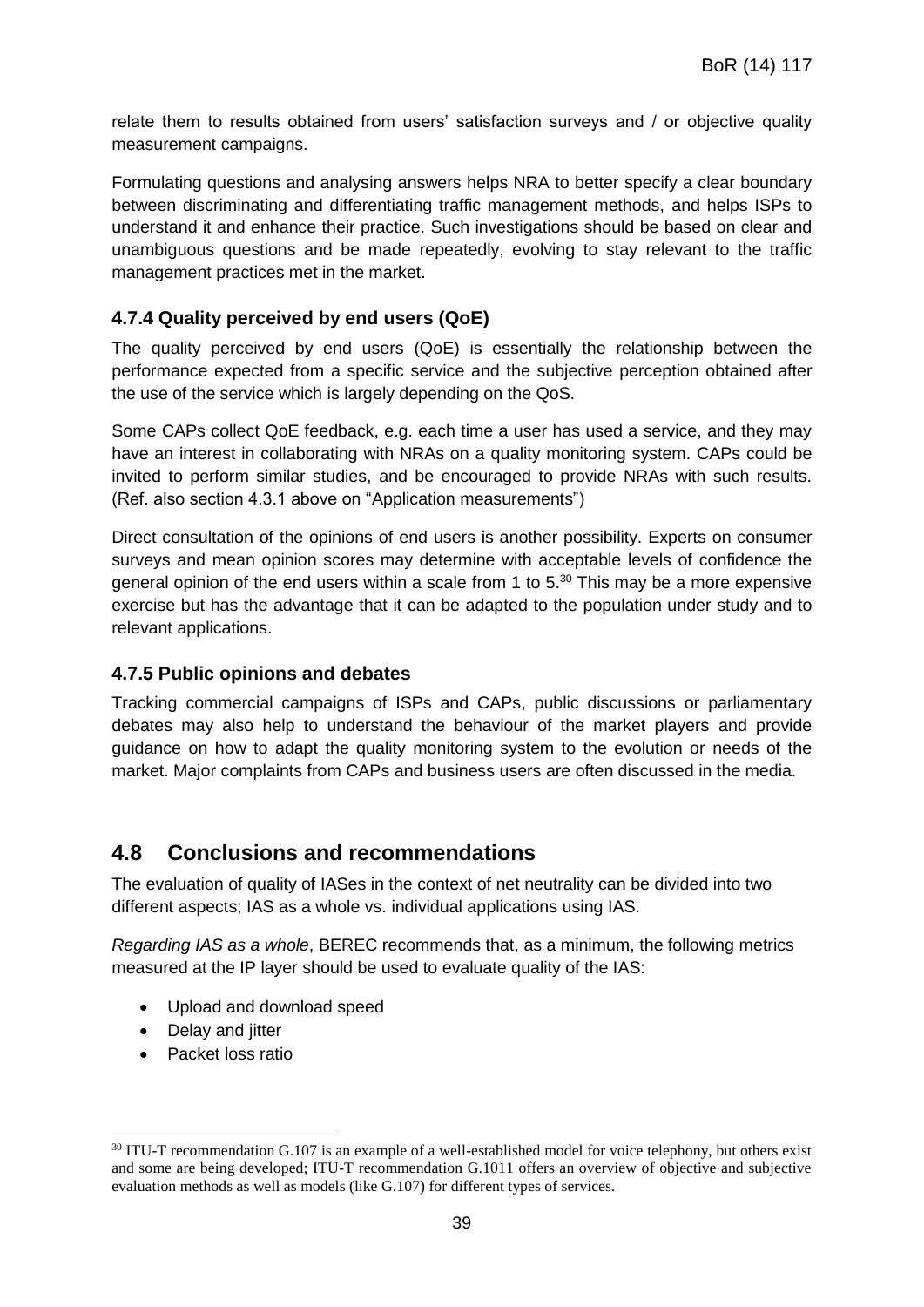BEREC puts emphasis on the end users' experiences when using the IAS, and therefore information about the *actual performance* of the service is essential. By using statistical methods, the recommended metrics should be reliably sampled and analysed in a way that provides actual values (statistics of measurement), both at *peak and off-peak times*, describing variation of performance over time.

Regarding variation of performance towards different destinations, measurement servers covering different geographical / topological conditions should be considered.

As indicators for *level of congestion*, BEREC recommends measuring at different times of the day and week in order to obtain the difference between peak and off-peak values, and also the duration of congestion. Furthermore, test measurements towards different server locations are recommended in order to monitor whether congestion is particularly prone at specific interconnections from the ISP to the rest of the Internet.

When measuring IP layer metrics, the transport layer protocol (typically TCP or UDP) and application layer protocol (e.g. HTTP) are relevant for the measurement methodology. Furthermore, the network scenario used regarding measurement clients and servers is essential, and this is further discussed below. Each metric needs an associated complete measurement methodology clarifying such aspects.

The recommended IP layer metrics are applicable for fixed as well as wireless/mobile IASes. BEREC recommends considering the use of additional parameters, for example, in order to reflect wireless/mobile network coverage aspects.

An important part of the evaluation of the quality of IAS in the context of net neutrality is to detect potential *degradation* of IAS as a whole (use case B1|). To achieve this, comparable periodic measurements are needed over time, to distinguish long-term evolution from shortterm variations. These measurement results should then be assessed in the light of technical progress and market evolution to draw conclusions about the quality level of IAS.

Although several standards exist for quality metrics, BEREC believes that there is a need to further specify and clarify metrics and corresponding measurement methods to achieve a consistent IAS quality evaluation toolkit. BEREC therefore encourage standards developing organisations (SDOs) to continue their effort in this regard. Furthermore, NRAs should continue, and also consider enhancing, their participation and contribution to SDOs, such as IETF regarding IP-based quality measurements.

Regarding *individual applications using IAS* (use case B2), BEREC recommends that assorted applications (i.e. content *and* applications) are measured to check whether degradation occurs. The assortment of applications should contain the most used applications, but other relevant applications should also be included to account for the diversity of applications used among end users. Traffic management investigations will typically give an indication about applications that are particularly important to check.

These recommendations about what to measure are supported by requirements set out in chapter 2. The emphasis on statistical reliability is particularly important to achieve accurate measurement results. Openness is sought through use of standardised measurement methods, and this will also allow for comparability between measurement results.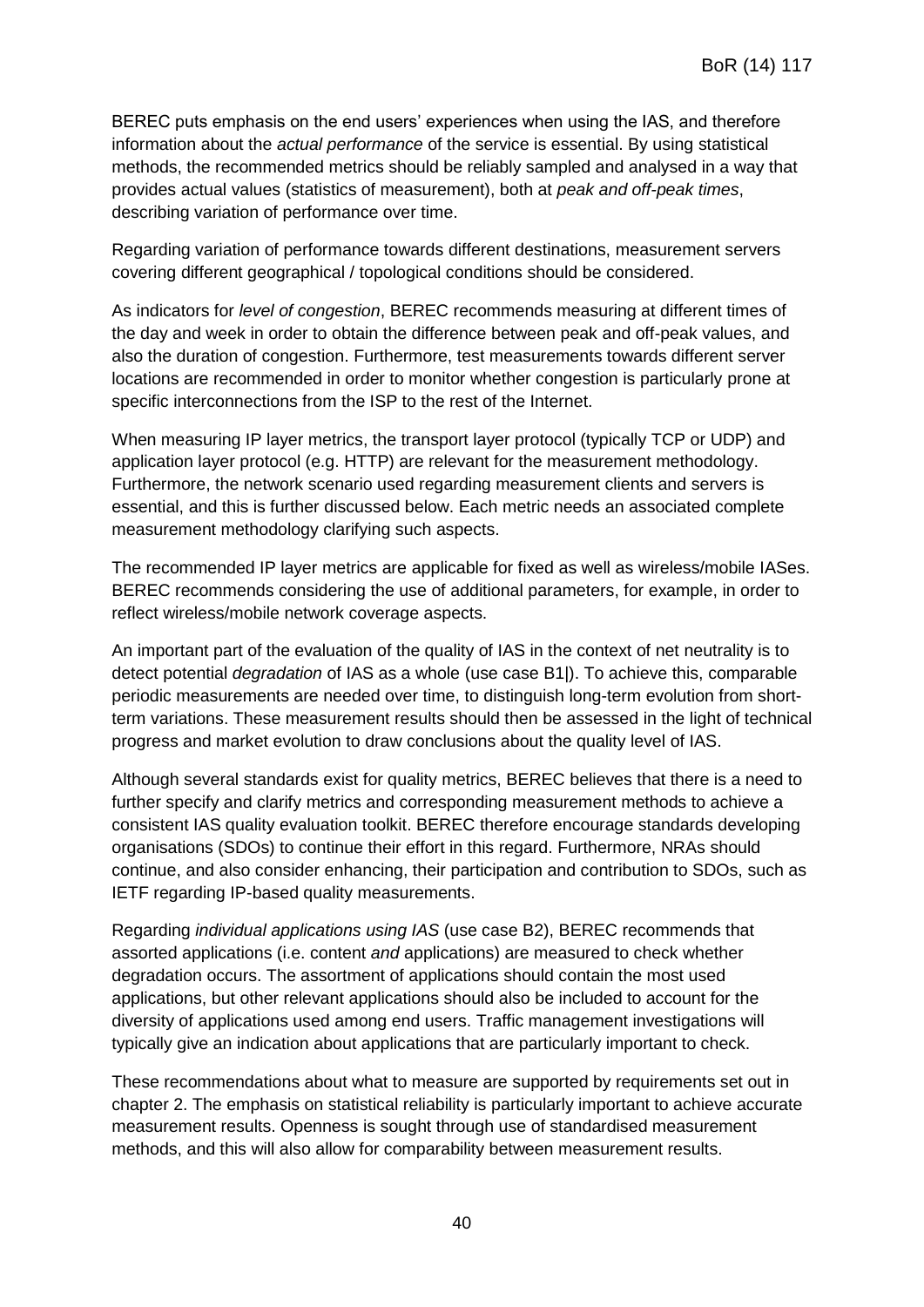### **How to measure?**

BEREC recommends using measurements *beyond the ISP leg* to allow for the inclusion of the interconnections of the ISPs in the measured results. It is recommended to increase comparability between measurement results of different IASes, and even different countries. Comparability between IASes is an important element of transparency. Regulatory supervision for the detection of degradation of service may, among other things, be supported by comparison between IASes and between regions or countries. Centralised measurement servers may also be a cost-effective solution if servers are shared between NRAs.

Considerations regarding spatial distribution at the end user side are closely linked to the objective of the measurements performed (ref. main use cases A and B).

In the case where the purpose is to give transparent information about the IAS offer subscribed to by individual end users (use case A), BEREC suggests that a less controlled measurement system using software measurement agents can be sufficient. Web-based software or apps will usually be preferred due to low cost, ease of distribution and installation. Software agents allow end users to initiate test measurements at their own initiative, e.g. performing speed meter tests.

When this quality measurement approach is used by a large number of end users, it can constitute a crowd-sourced measurement campaign. Achieving a sufficiently broad coverage of the crowd-sourced user base is challenging compared to a preselected panel using a controlled system. Such a crowd-sourced approach can be preferred for cost-effectiveness reasons.

In the case where the purpose is to perform in-depth and/or long-term quality supervision and evaluation of the IAS offers in the market (use case B1), the use of a controlled measurement system, e.g. with hardware probes, usually provides a higher level of reliability. For this approach, the panel should be preselected based on the required geographical coverage and statistical reliability.

These recommendations about how to measure are supported by requirements set out in chapter 2, depending on the use case considered. The NRA will need to strike a balance between covering all (as many as possible) IASes (i.e. use case A) in a cost-effective way, and achieving high level of accuracy for measurement results from a limited number of IASes (use case B1).

#### *BEREC recommends that NRAs increasingly put emphasis on evaluating performance of IAS as a whole, to assess potential degradation due to specialised services.*

When measurement campaigns are conducted under use cases A and B, the focus has so far mainly been on evaluation of the quality of IAS as a whole. *BEREC also recommends that NRAs increasingly puts emphasis on developing strategies and methods for evaluation of performance of individual applications using IAS, to assess potential application-specific degradation.*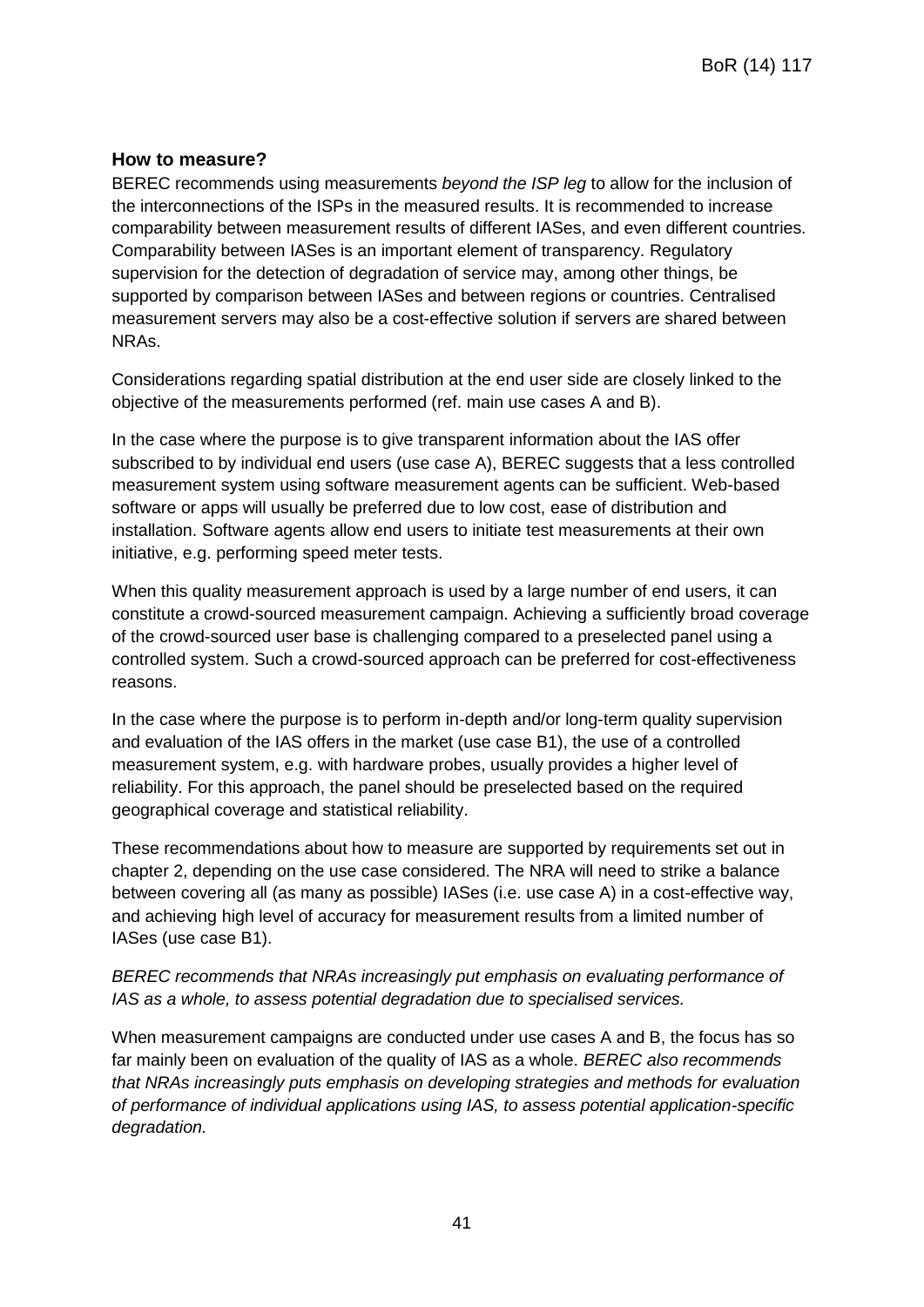Detection of *degradation of individual applications* (use case B2) is the most challenging part of the regulatory supervision of net neutrality. Even though blocking can easily be detected, it is likely to be complicated to verify the throttling of applications with a high degree of certainty. A few aspects are however identified.

In general, detecting degradation of individual applications is a relatively new area which is still under research. A few tools exist, and BEREC recommends gaining further experience with tools measuring performance of individual applications.

Building on information from CAPs' own measurement systems is in principle a method suitable for this purpose, but this would require extensive evaluation before results could be used and NRAs would need to be vigilant if/when engaging in this kind of measurement – for the time being, BEREC is unsure about the usability of this method.

Finally in this category, targeting detection of degradation of individual applications through passive monitoring also has promising characteristics. As for general application-specific test tools, BEREC recommends looking more deeply into passive measurement methods. It is important that privacy is respected related to these kind of measurements.

When performing measurements where it is important to reflect the actual usage of wireless/mobile end users, BEREC recommends performing measurements through the use of mobile apps for crowd-sourcing or using drive tests, including indoor and outdoor usage.

It is expected that further experiences about technical measurement methods and architectures will be gained over time, and this should be fed into activities in organizations like BEREC and CEPT, and standardisation work, notably in IETF, but also ETSI and ITU. BEREC therefore recommends that national and European institutions, including NRAs, contribute to the exchange of experiences and development of specifications, standards and recommendations, within these organizations.

BEREC considers complementary methods - such as analysis of user's complaints, traffic management investigations, opinion scores, and monitoring public opinions and debates are valuable sources for information which assist the technical quality monitoring. For example, user's complaints can be used for increasing scrutiny of ISPs' traffic management practices, such as checking for potential throttling of traffic from specific applications.

BEREC recommends that consumer organisations and associations of CAPs' share information with NRAs when unreasonable traffic management is perceived. NRAs should follow up such information and other incidents observed, by performing targeted inquiries.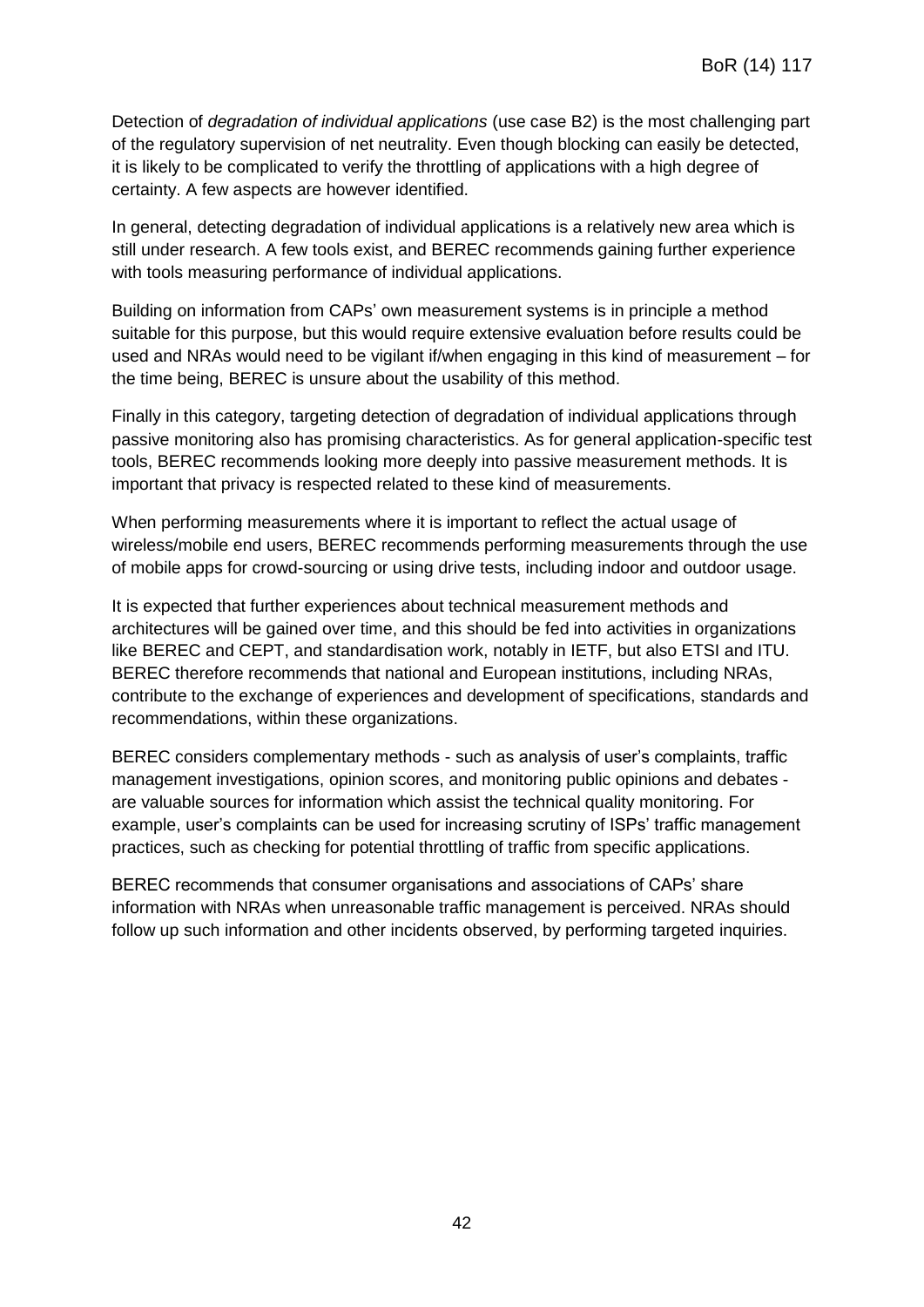## <span id="page-42-0"></span>**5. Future perspectives**

## <span id="page-42-1"></span>**5.1 Introduction**

### **Converged quality monitoring solutions**

As shown in the previous chapters, the present stage of development of quality monitoring solutions is characterised by national initiatives with varying regulatory goals and different measurement methodologies applied. Most NRAs are either engaged in or are planning to start quality measurement systems. The national initiatives differ with respect to their design and stage of development due to different national goals, structure of broadband markets, timescales of NRAs and geographical scope of NRAs' jurisdiction.

In the future, a more aligned approach to quality monitoring could be explored. Even if the NRA's focus remains on national quality monitoring, alignment can be beneficial since replication of development, deployment and operation efforts can be avoided, and costs could be shared, e.g. for software development. Furthermore, NRAs may want to reflect the transnational topology and usage of the Internet, which makes it relevant to measure quality parameters across borders (based on clients and servers in different countries).

In addition to the above, the emergence of a European single market, where supply and demand sides, competition and regulation are expected to become less heterogeneous on a continental scale, may automatically lead to more aligned quality monitoring solutions across Member States. In this regard, it may be helpful to obtain comparable results between countries (based on common metrics and methodologies)

The decision to engage in such a process of convergence will depend on NRAs involved in the management of measurement systems. NRAs who already have an existing system in operation may find no need to adapt their measurement tools compared to those who are still in the designing process. However, whichever system is used, it is anticipated that obsolescence will be reached at some point in time due to changing NRA requirements (e.g. reinforced legal framework and duties); future developments of Internet technology; ageing of monitoring system hardware/software etc. When obsolescence is reached, NRAs may choose to implement commonly approved and adopted measurement tools and features in their monitoring systems.

Nevertheless, it should be noted that in some Member States (e.g. in Spain), the competences to establish minimum quality requirements or to monitor consumer rights are not within the remit of the independent NRA, and there are legal constraints for the development of any measurement system. This institutional set-up would hinder the process of convergence even in the case that a broad majority of NRAs choose to implement a converged measurement approach.

NRAs using monitoring systems supporting standardised tools and features could use each other's systems for cross-border measurements since the measurement software of clients and servers will be compatible. NRAs could cooperate and combine their national systems to form a distributed measurement system going beyond the coverage of the original disparate systems. It could then be used for specific cross-border measurement tasks, but would require a greater coordination among participating NRAs in order to grant access to each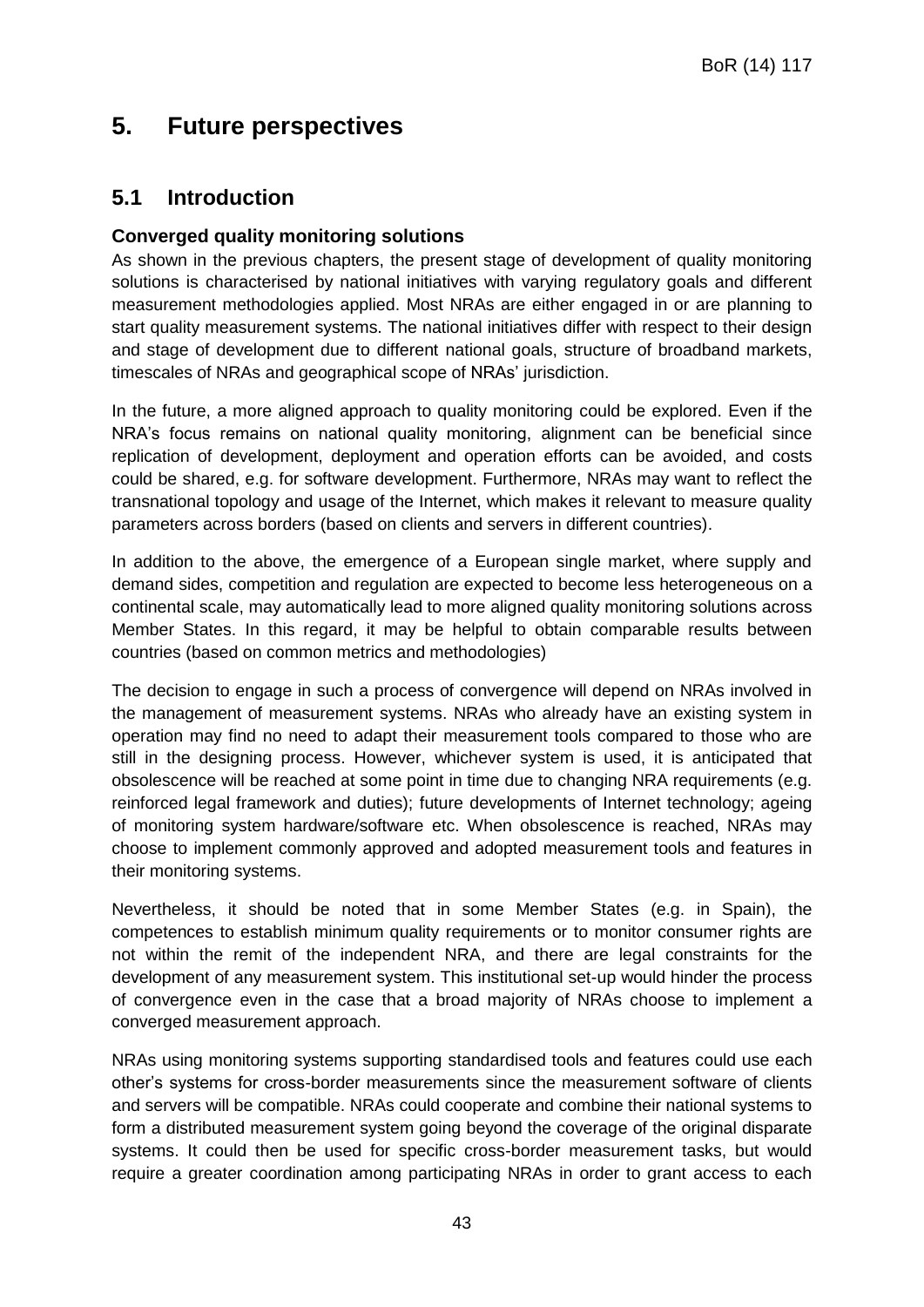other's resources (e.g. temporary usage of servers at various IXPs), or new shared servers could be established.

#### **Gradual approach to designing a multi-NRA system**

To achieve these goals, a gradual approach to converge existing measurement systems could be envisaged. This approach would be characterised by the adoption of convergent measurement methodologies and the sharing of measurement resources among NRAs in order to perform cross-border measurements. It may simplify administrative procedures and reduce costs of administrative compliance. This gradual approach may be particularly preferable to NRAs who already have a national measurement system in place. Convergence following three stages, which may be performed in parallel, would allow for recognising best practices, comparing results and finally allow for cross-border measurement set-ups:

- ‐ *Convergence of metrics and methods:* Existing measurement initiatives would be continued, and their methodologies would be clearly disclosed and compared at a European level in order to recognise best practices and identify areas where results are comparable. Improved technical specifications would be developed and existing systems adapted to these.
- ‐ *Sharing and comparison of results:* The results of existing national systems would be analysed by experts who identify areas where comparisons could reasonably be made. Comparable results would be published on a common medium. Caveats would be clearly disclosed and non-comparable results would be explained.
- ‐ *Cross-border measurements:* In order to allow for cross-border measurements, existing measurement systems could be adapted to share a set of features: some shared measurement tools and servers. At the same time, NRAs continue to maintain specific features and tools for national purposes. For instance, particular servers or test metrics could be of special interest in one country, while being less relevant in others.

## <span id="page-43-0"></span>**5.2 Measurement system standardisation**

.

When building a quality monitoring system where different measurement methodologies and components from different systems (existing or new) are integrated, this would preferably be based on standardised solutions, thus enabling a larger set of available components to pick from, including off-the-shelf products.

In IETF the *Large-Scale Measurement of Broadband Performance* (LMAP) working group<sup>31</sup> has been launched with the goal to standardise measurement system *architecture* for performance measurements of broadband IAS, usable for, for example, network diagnostics by ISPs and collecting information by NRAs, including user-initiated measurements.

The LMAP charter sets out that the working group will develop *a framework* that contains common terminology and architecture elements, *use cases* clarifying the basis of their work,

<sup>-</sup><sup>31</sup> "Large-Scale Measurement of Broadband Performance (LMAP) - Charter", IETF, accessed January 24th, 2014, http://datatracker.ietf.org/wg/lmap/charter/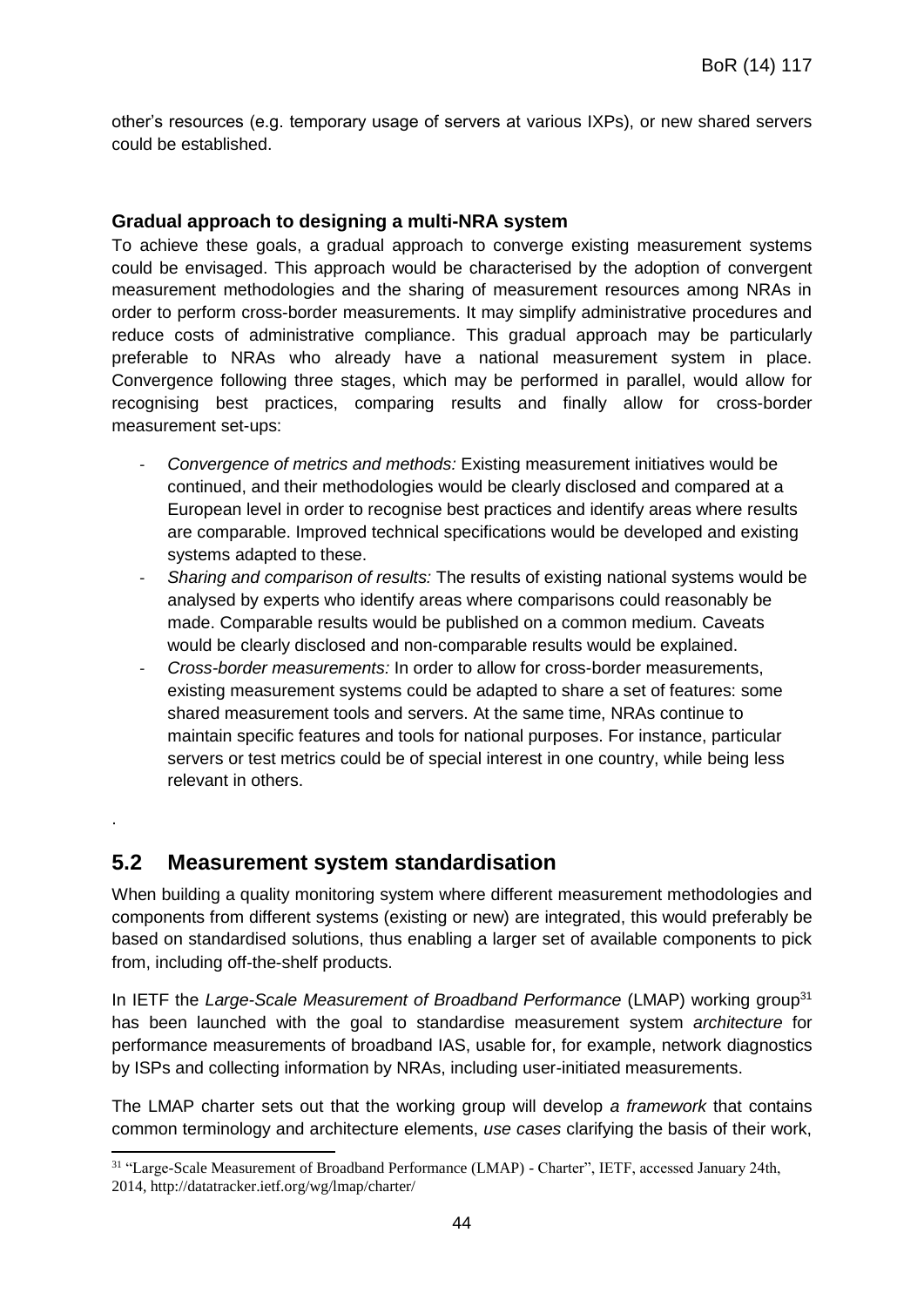*an information model* for metrics, schedules and results, and *management protocols* to use between elements of the architecture.

LMAP is developing general measurement architecture, and will not standardise quality metrics, since this is left to other relevant bodies. Furthermore, deciding the set of measurements to run is beyond the scope of LMAP, and has been left to the organisation which will manage the measurement system once deployed. In this way, the LMAP deliverables will develop an open and flexible architecture, with a likelihood of supporting the needs of the NRAs.

The IETF IP Performance Metrics (IPPM) working group<sup>32</sup>, which has existed for many years already, is developing standardised quality measurement metrics and methods as referred to earlier in this report (ref. section 4.1). IPPM has recently been re-chartered to accommodate the development of, among other things, a *registry* of commonly used metrics. Such a registry is foreseen to become a valuable supplement to the general information model of the LMAP architecture, thus facilitating its population with concrete measurement metrics and methods.

Both LMAP and IPPM seek to cooperate with other relevant standards development organizations, such as ETSI and the Broadband Forum. It is particularly interesting that the Broadband Forum has also launched a project aimed at developing a broadband measurement framework called *Broadband Access Service Attributes and Performance Metrics*. 33

It is important that NRAs participate in standards development organizations' activities related to quality measurements. This will allow NRAs the opportunity to both influence their work and leverage more directly on these organizations' findings. This is in addition to the general increase NRAs' own know-how within this complex area of Internet-related measurements.

Enhanced emphasis on initiatives from the Internet community (as opposed to the traditional telecom community) should be emphasised. The IP technology is standardised within IETF, and following closely the emerging standards related to quality metrics and measurement systems within the same organization, would probably provide NRAs with first-hand knowledge about upcoming Internet measurement technologies.

## <span id="page-44-0"></span>**5.3 Cost aspects**

-

Considering that any decision depends on the use case, and taking into account the requirements listed in section 2.4, the following cost-related aspects may become relevant for evaluating whether a measurement system is future-proof. However, the following preliminary considerations must be taken with great care as they are looking at the costs only from a very generic viewpoint.

The implementation of such systems implies fixed costs. System development requires investments in terms of system design and procurement of assets, both specific (such as

 $32$  "IP Performance Metrics (IPPM) – Charter", IETF, accessed January 24th, 2014, http://datatracker.ietf.org/wg/ippm/charter/

<sup>&</sup>lt;sup>33</sup> "Broadband Forum - Technical Work in Progress", The Broadband Forum, accessed January 24th, 2014, http://www.broadband-forum.org/technical/technicalwip.php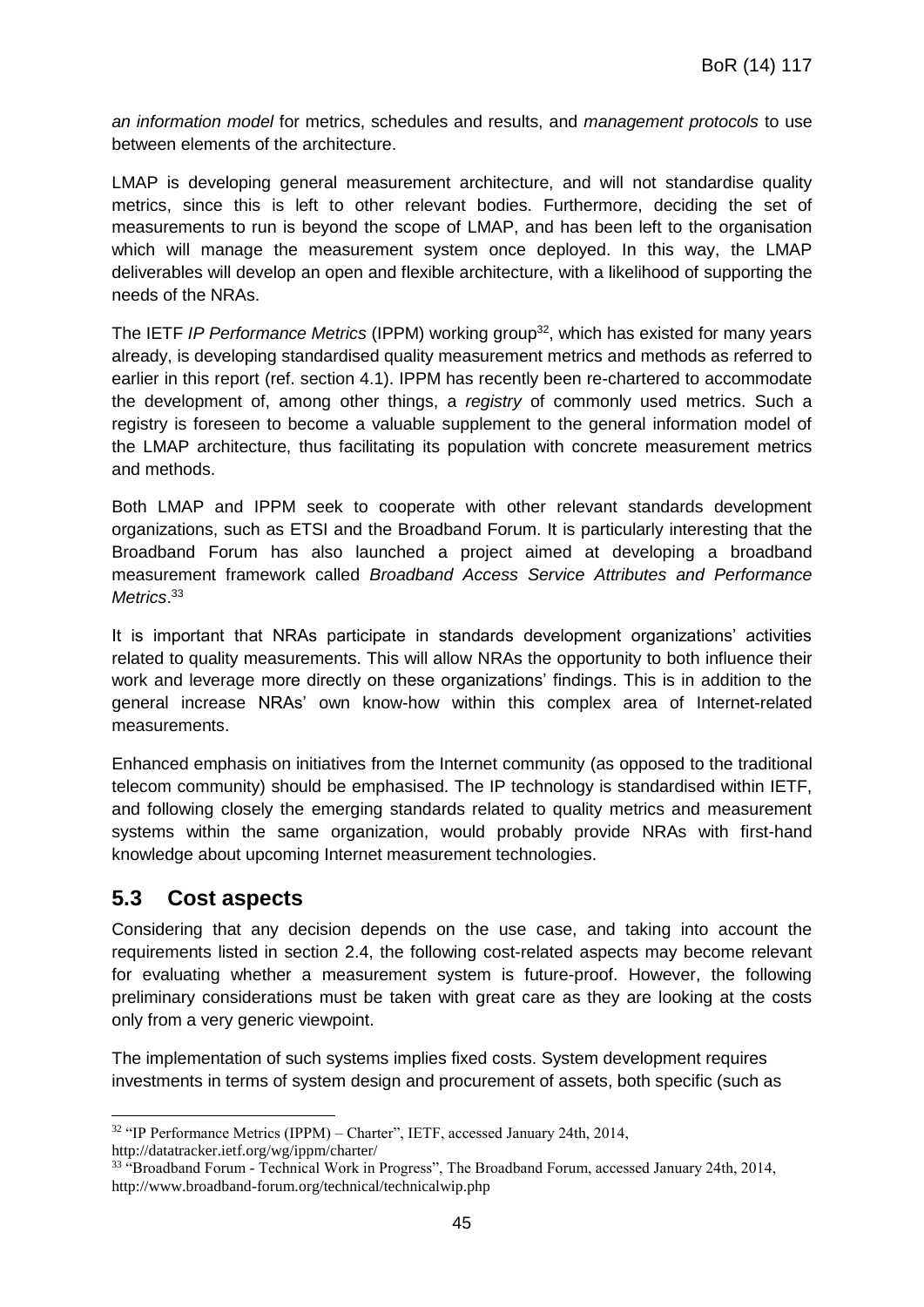hardware solutions, servers and possibly probes for test processing) and generic inputs (i.e. housing). Consequently, set-up costs are significant compared to running costs. Therefore, once the quality measuring system is built-up, the larger the number of users, the lower the unit cost of quality measurements.

At a very general level, the occurrence of fixed costs, as part of the overall total expenditures needed for the measurement system, favours the implementation of a multi-NRA system. Whether economies of scale - associated to the presence of fixed costs in both the settingup and the activities carried on during the recurrent monitoring activities - could actually be exploited is however difficult to assess at a general level. For instance, an NRA already having a national system in place has already incurred fixed costs which need to be considered as sunk, and thus it may be less beneficial for them to participate in a multi-NRA system. Therefore, the starting position of an NRA, i.e. already having a system or starting from the scratch, plays an important role.

From an economic point of view, potential activities eligible for "centralisation" include longrun investments for the deployment of the quality measuring system and fixed costs behind the implementation of the measurement system. Short-run investments and variable costs necessary to the day-to-day operations are qualified, on the contrary, to a decentralised system management.

Considering the gradual approach to converge existing measurements systems, the three main phases involved in prototyping the quality measurement system (specification phase, development phase and deployment phase) might be coordinated across countries. National institutions and stakeholders (typically the NRA) would be in charge of implementing and further adapting the system to national specific circumstances and local market conditions, then deploying and operating it at the national level.

When assessing the merits of a national system, other regulatory, technical and economic reasons need to be considered. The following reasons may provide a rationale for using a national system:

- 1. particular electronic communications network characteristics adopted by network operators in a specific geographic area;
- 2. specific supply-side conditions in terms of pricing, range and quality of electronic communication services commercialised in the concerned area;
- 3. demand-side specifics in terms of consumers' habits, i.e. bundles of electronic communication services, actual download/upload speed etc.;
- 4. specific monitoring and supervision reasons to detect infringements of net neutrality, in the event that national regulation is in place.

Within this framework, relying *only* on either national systems or a multi-NRA system might not be the most cost-efficient solution, particularly in the short run. Relying on a multi-NRA opt-in system alone may produce a crowding-out effect as investments have already been funded and not yet amortised; its development would imply higher costs and the deployment could not be immediate. Many national systems have proved to deliver valuable information to end users and policy makers for both transparency goals and regulatory supervision needs. Advancement in the quality monitoring systems has to reconcile these aspects.

Overall, the choice of quality measurement systems depends on the use case foreseen. Such systems have to fulfil the requirements of accuracy, comparability, trustworthiness,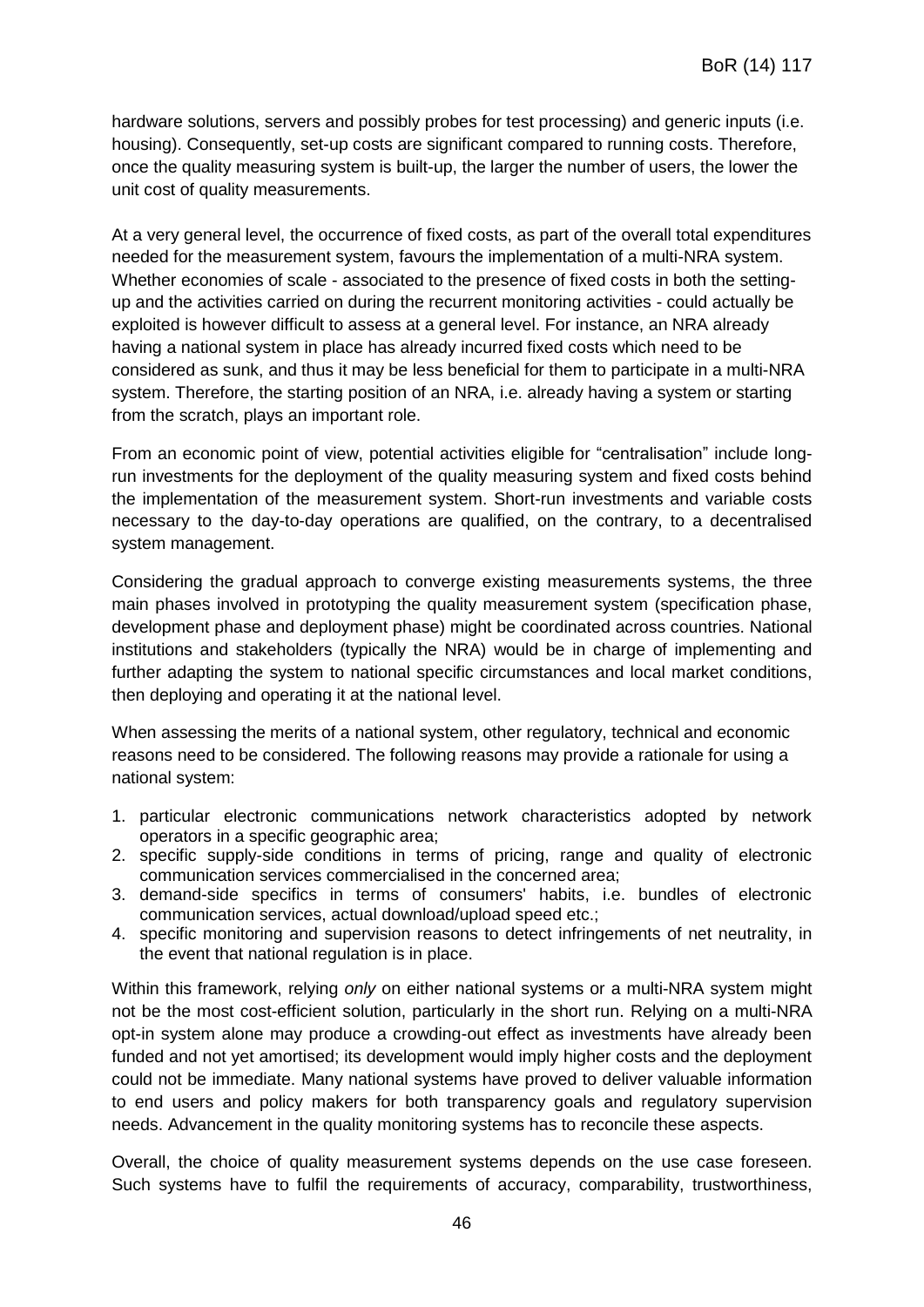openness and future-proofness. The latter criterion implies that system design should ensure flexibility, extensibility, scalability and adaptability. This includes applying cost-effectiveness as a general rule-of-thumb to all phases of the measurement system lifecycle, including development, deployment and operation. If two systems equally fulfil the requirements listed by the NRA the more cost effective system should be chosen.

## <span id="page-46-0"></span>**5.4 Evolution of a potential multi-NRA opt-in system**

Whilst the use of existing measurement systems can undoubtedly provide NRAs with the means to achieve their national objectives, this cannot be said for cross-border aspects. When considering the two use cases, it emerges that a cross-border capable measurement system is likely to be needed for use case B when certain issues arise.

The focus of the present study has been on net neutrality related issues which are leading to common ways of evaluating quality of IAS. Hence, this is already putting NRAs on a path towards convergence of methodologies and tools. Once this degree of convergence is achieved, NRAs could easily share their systems for cross-border measurements (see *Gradual approach to designing a multi-NRA system in section 5.1*). Any NRA may opt-in to such a partly shared system.

The measurement system design would allow NRAs to collaborate on cross-border quality measurements and thus benefit from dividing effort amongst NRAs to provide a richer set of information without a massive increase in effort, enabled by sharing resources of existing systems. Furthermore, it should also allow NRAs to opt into the system at a later date after implementing a set of methodologies and tools in their measurement system. For crossborder measurements it would function at a multi-country level but yet can cater for NRAs' needs to parallel measurement to national specifics and maintain jurisdictional boundaries.

For transparency purposes (use case A), a multi-NRA cross-border solution simply consists of a distributed set of measurement servers. Such a system is relatively easy to set up. It implies that participating NRAs agree that their measurement servers can be accessed by other NRAs as well, or dedicated shared servers can be established. Each NRA would tailor their own software client and distributes it to their end users.

## <span id="page-46-1"></span>**5.5 Conclusions and recommendations**

This study has drawn recommendations for NRAs to adopt common ways of evaluating quality of IAS in the scope of net neutrality, underpinned by the common belief amongst participating NRAs in the benefits of achieving a greater level of convergence.

This section discusses the evolution of a potential future multi-NRA opt-in quality monitoring system dedicated to regulatory purposes. If developed, it should meet current and future needs of NRAs and provide the basis for measurements across the jurisdictions of the NRAs, i.e. cross-border measurements.

If a multi-NRA opt-in system is deemed feasible, BEREC recommends that NRAs collaborate on a voluntary basis on the development of such a system in order to benefit from dividing the efforts of developments amongst the NRAs in order to provide a richer set of information for consumer, citizen, policy and potential intervention.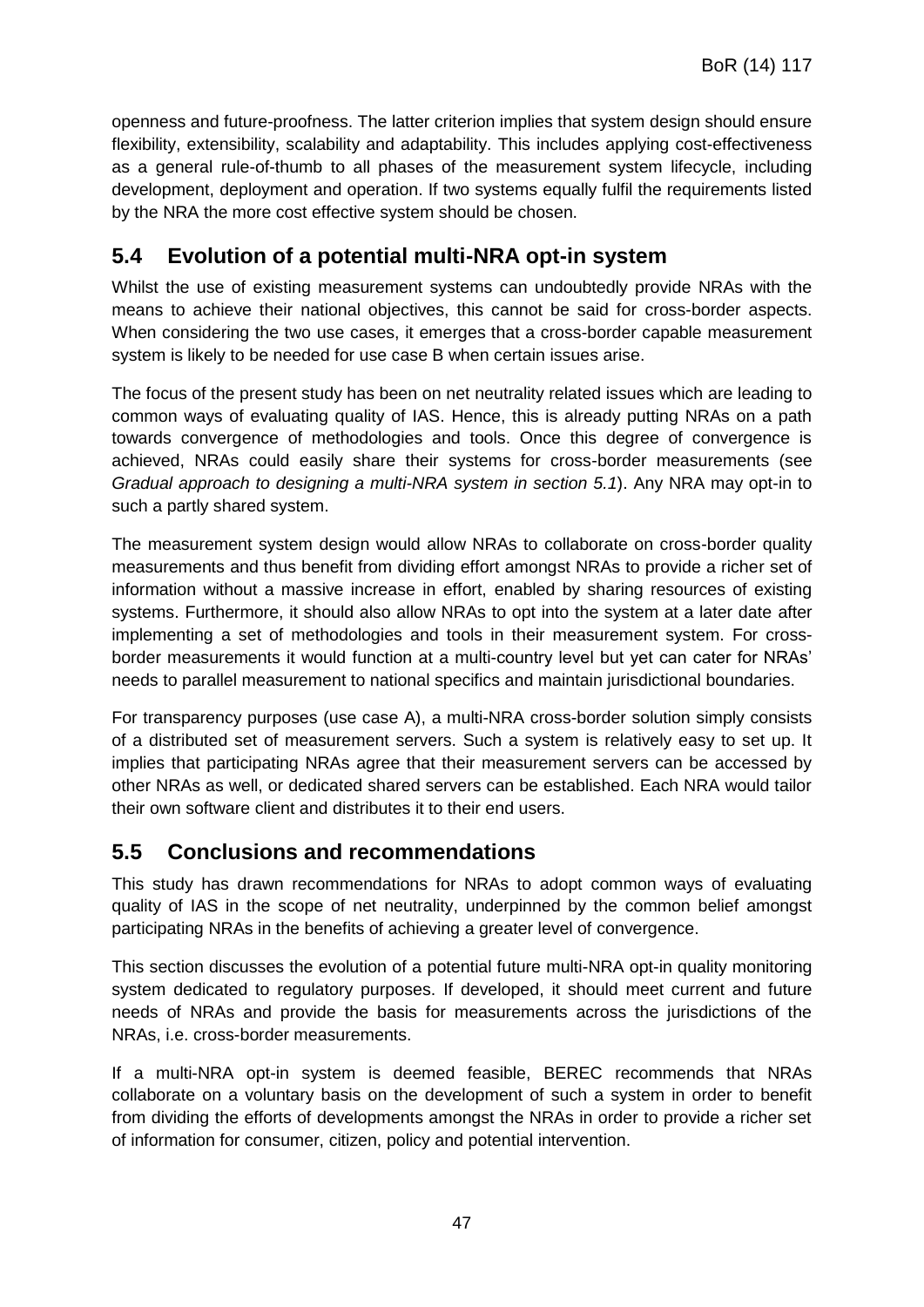BEREC recommends that a distributed system philosophy is adopted in order to allow the system to extend over the European Internet infrastructure, while also catering for NRAs' needs to adapt to national specifics and maintain jurisdictional boundaries. This approach will also allow the integration of existing systems or other NRAs to opt in at a later date.

For the purpose of convergence, BEREC recommends that an evolutionary strategy is emphasised, where convergence itself is viewed as multi-stage process along the following (refer also to section 5.1):

- Stage 1: Convergence of metrics and methods
- Stage 2: Sharing and comparison of measurement results
- Stage 3: Cross-border measurements

Here, BEREC recommends that NRAs should aim at using a convergent set of measurement parameters and corresponding measurement methods and participating in the activities of Standards Developing Organizations (SDOs), with a focus on IETF. NRAs should exchange methodologies and experiences when implementing the standards and provide feedback in order to improve measurement methods. Furthermore, sharing of measurement results (open data) should be considered. This allows for the first two stages of convergence.

During stage 3, a set of shared test servers (e.g. placed within major IXPs or other wellconnected locations in Europe) and software components could be made available for usage by participating NRAs. Additional steps could later be taken to expand the footprint of the system. NRAs would be free to adopt the national systems they would use to interface with servers of participating NRAs, preferably using standards (e.g. LMAP).

The above leads BEREC to believe that seeking convergence of measurement methodologies would not undermine current NRA investment in measurement systems or vice-versa when the long term view is considered, which must take into account aspects such as obsolescence of current systems. A multi-NRA opt-in system following the gradual approach would not prevent NRAs using their existing solutions to address specific national needs, e.g. separate servers, more parameters, complementary technologies, etc.

BEREC recommends that an initial feasibility study is conducted to investigate whether an opt-in approach (convergence of methods and sharing of infrastructure) could be realised in practice, including NRAs with no existing systems. Such a study should also consider the effect of dissemination of knowledge among NRAs as well as increased convergence of measurement methodologies and increased competence in the field of quality monitoring in the context of net neutrality.